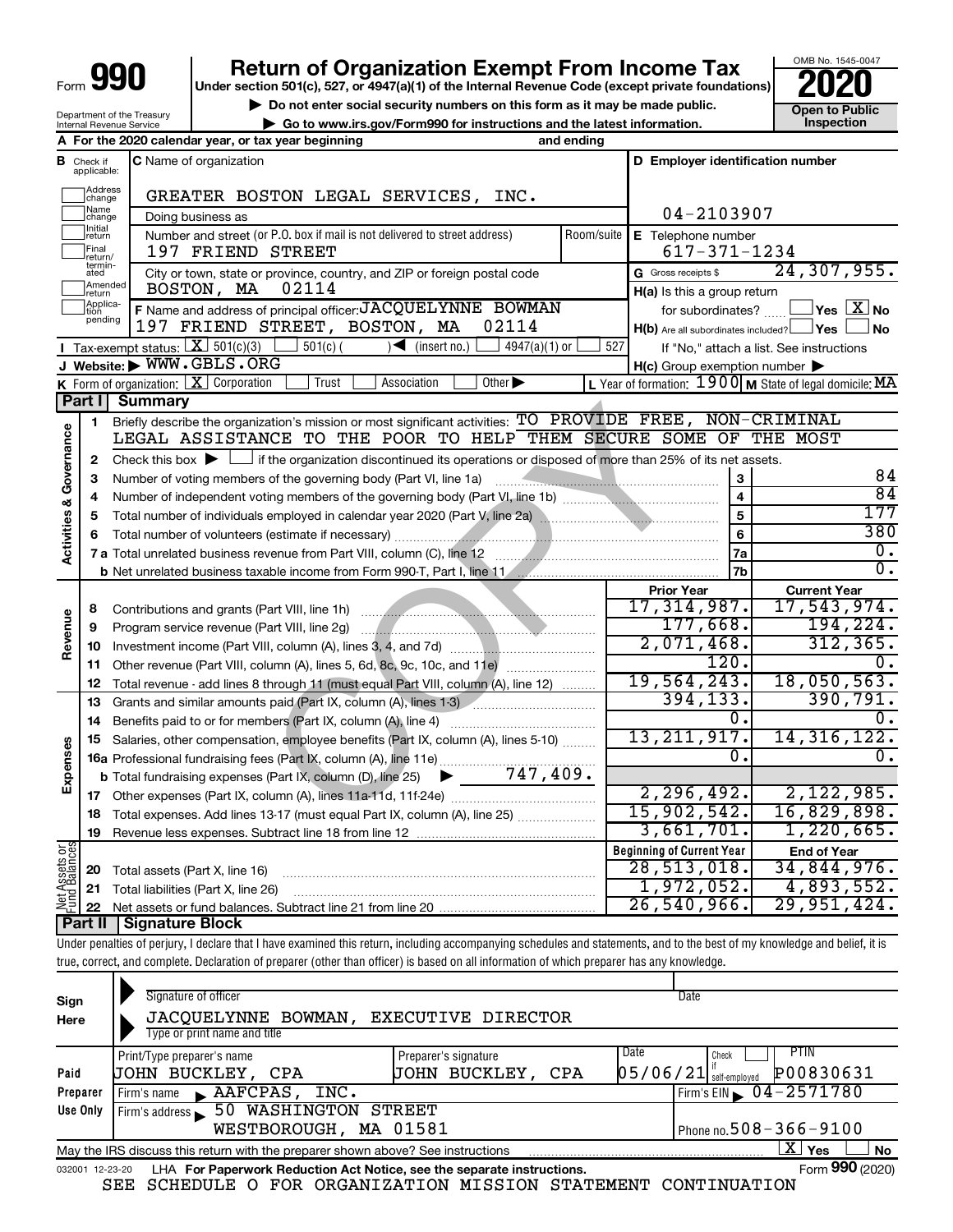|              | 04-2103907<br>GREATER BOSTON LEGAL SERVICES, INC.<br>Page 2<br>Form 990 (2020)                                                                                         |
|--------------|------------------------------------------------------------------------------------------------------------------------------------------------------------------------|
|              | <b>Part III   Statement of Program Service Accomplishments</b>                                                                                                         |
|              | $\boxed{\text{X}}$                                                                                                                                                     |
| $\mathbf 1$  | Briefly describe the organization's mission:<br>GREATER BOSTON LEGAL SERVICES (GBLS) IS THE PRIMARY PROVIDER OF FREE                                                   |
|              | CIVIL (NON-CRIMINAL) LEGAL ASSISTANCE TO THE ALMOST 341,000 LOW-INCOME                                                                                                 |
|              | PERSONS LIVING IN METROPOLITAN BOSTON TO HELP THEM SECURE SOME OF THE                                                                                                  |
|              | MOST BASIC NECESSITIES OF LIFE.                                                                                                                                        |
| $\mathbf{2}$ | Did the organization undertake any significant program services during the year which were not listed on the                                                           |
|              | $\sqrt{}$ Yes $\sqrt{}\,\overline{X}$ No<br>prior Form 990 or 990-EZ?                                                                                                  |
|              | If "Yes," describe these new services on Schedule O.                                                                                                                   |
| 3            | $\vert$ Yes $\vert$ $\overline{\mathrm{X}}$ $\vert$ No<br>Did the organization cease conducting, or make significant changes in how it conducts, any program services? |
|              | If "Yes," describe these changes on Schedule O.                                                                                                                        |
| 4            | Describe the organization's program service accomplishments for each of its three largest program services, as measured by expenses.                                   |
|              | Section 501(c)(3) and 501(c)(4) organizations are required to report the amount of grants and allocations to others, the total expenses, and                           |
|              | revenue, if any, for each program service reported.                                                                                                                    |
| 4a           | 390, 791. $ $ (Revenue \$<br>194, 224.<br>$14,587,500$ a including grants of \$<br>) (Expenses \$<br>(Code:                                                            |
|              | GREATER BOSTON LEGAL SERVICES (GBLS) IS THE PRIMARY PROVIDER OF FREE                                                                                                   |
|              | CIVIL (NON-CRIMINAL) LEGAL ASSISTANCE FOR THE ALMOST 341,000 LOW-INCOME                                                                                                |
|              | PERSONS LIVING IN METROPOLITAN BOSTON TO HELP THEM SECURE SOME OF THE                                                                                                  |
|              | MOST BASIC NECESSITIES OF LIFE.<br>OUR CLIENTS ARE HOMELESS FAMILIES                                                                                                   |
|              | SEEKING ACCESS TO EMERGENCY SHELTER OR PERMANENT HOUSING, WOMEN AND                                                                                                    |
|              | CHILDREN ESCAPING ABUSE, FAMILIES FACING DESTITUTION, POOR INDIVIDUALS                                                                                                 |
|              | AND FAMILIES FACING ILLEGAL OR INAPPROPRIATE EVICTION, LOW-INCOME                                                                                                      |
|              | HOMEOWNERS EXPLOITED BY MORTGAGE SCAMS, ELDERS INAPPROPRIATELY DENIED                                                                                                  |
|              | MEDICAL AND PRESCRIPTION DRUG BENEFITS,<br>DISABLED INDIVIDUALS DENIED                                                                                                 |
|              | CRITICAL BENEFITS, LOW-WAGE WORKERS ILLEGALLY DENIED EARNED WAGES AND                                                                                                  |
|              | VICTIMS OF TORTURE AND PERSECUTION SEEKING ASYLUM.                                                                                                                     |
|              |                                                                                                                                                                        |
| 4b           | (Expenses \$<br>(Revenue \$<br>$\left(\text{Code:}\right)$<br>including grants of \$                                                                                   |
|              |                                                                                                                                                                        |
|              |                                                                                                                                                                        |
|              |                                                                                                                                                                        |
|              |                                                                                                                                                                        |
|              |                                                                                                                                                                        |
|              |                                                                                                                                                                        |
|              |                                                                                                                                                                        |
|              |                                                                                                                                                                        |
|              |                                                                                                                                                                        |
|              |                                                                                                                                                                        |
|              |                                                                                                                                                                        |
|              |                                                                                                                                                                        |
| 4с           | ) (Revenue \$<br>$\left(\text{Code:}\n\right)$<br>) (Expenses \$<br>including grants of \$                                                                             |
|              |                                                                                                                                                                        |
|              |                                                                                                                                                                        |
|              |                                                                                                                                                                        |
|              |                                                                                                                                                                        |
|              |                                                                                                                                                                        |
|              |                                                                                                                                                                        |
|              |                                                                                                                                                                        |
|              |                                                                                                                                                                        |
|              |                                                                                                                                                                        |
|              |                                                                                                                                                                        |
|              |                                                                                                                                                                        |
|              |                                                                                                                                                                        |
| 4d           |                                                                                                                                                                        |
|              | Other program services (Describe on Schedule O.)                                                                                                                       |
|              | (Expenses \$<br>including grants of \$<br>(Revenue \$<br>14,587,500.                                                                                                   |
| 4e           | Total program service expenses<br>Form 990 (2020)                                                                                                                      |
|              | SEE SCHEDULE O FOR CONTINUATION(S)<br>032002 12-23-20                                                                                                                  |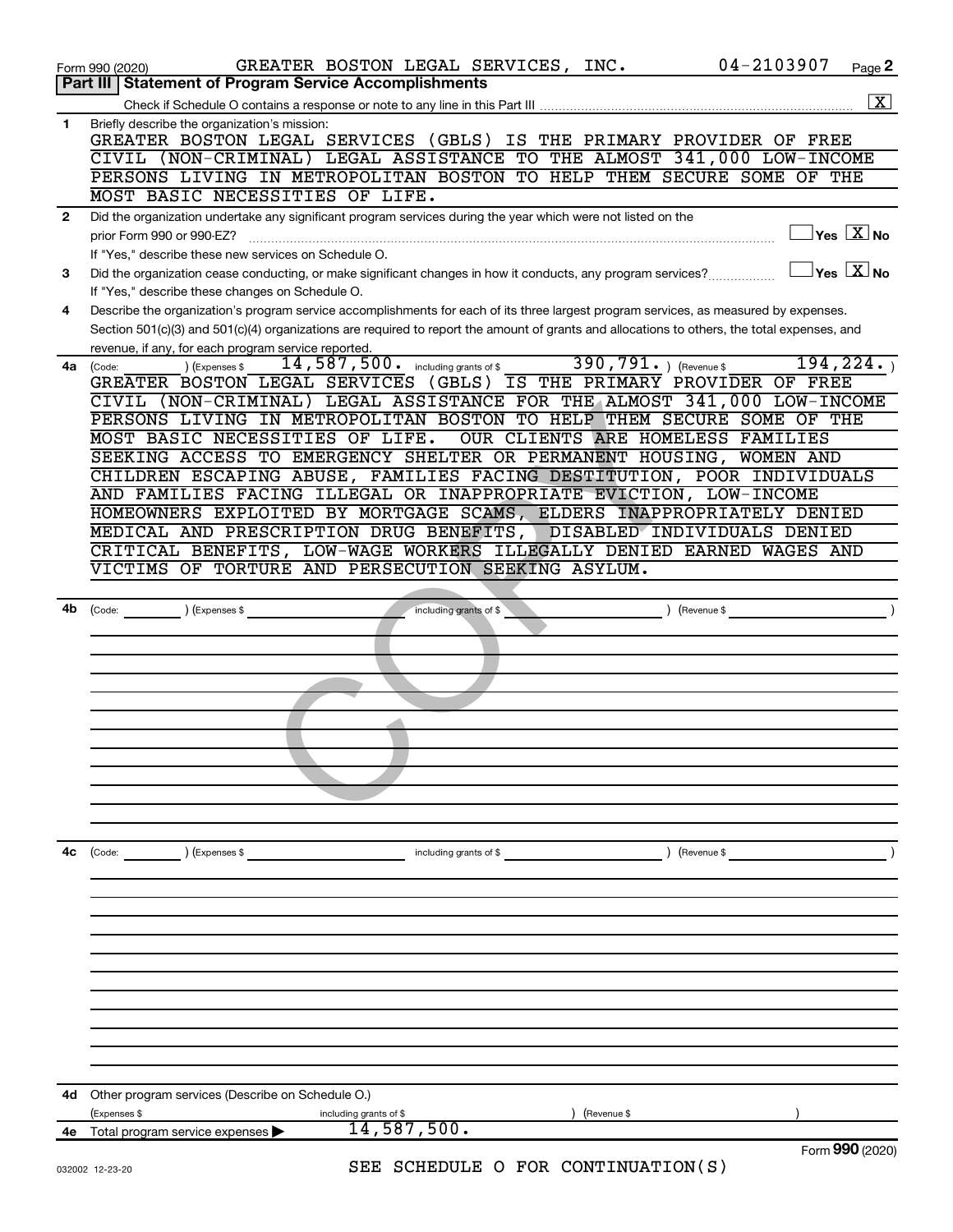| Form 990 (2020 |  |
|----------------|--|
|                |  |

**Part IV Checklist of Required Schedules**

 $\frac{1}{2}$ Form 990 (2020) GREATER BOSTON LEGAL SERVICES, INC.  $\frac{1}{2}$  04-2103907  $\frac{1}{2}$  Page GREATER BOSTON LEGAL SERVICES, INC. 04-2103907

|    |                                                                                                                                                                                                                                                   |                 | Yes | No                      |
|----|---------------------------------------------------------------------------------------------------------------------------------------------------------------------------------------------------------------------------------------------------|-----------------|-----|-------------------------|
| 1. | Is the organization described in section $501(c)(3)$ or $4947(a)(1)$ (other than a private foundation)?                                                                                                                                           |                 |     |                         |
|    | If "Yes," complete Schedule A                                                                                                                                                                                                                     | 1               | x   |                         |
| 2  |                                                                                                                                                                                                                                                   | $\mathbf{2}$    | x   |                         |
| 3  | Did the organization engage in direct or indirect political campaign activities on behalf of or in opposition to candidates for                                                                                                                   |                 |     | x                       |
|    | public office? If "Yes," complete Schedule C, Part I                                                                                                                                                                                              | 3               |     |                         |
| 4  | Section 501(c)(3) organizations. Did the organization engage in lobbying activities, or have a section 501(h) election in effect                                                                                                                  | 4               | x   |                         |
| 5  | Is the organization a section 501(c)(4), 501(c)(5), or 501(c)(6) organization that receives membership dues, assessments, or                                                                                                                      |                 |     |                         |
|    |                                                                                                                                                                                                                                                   | 5               |     | x                       |
| 6  | Did the organization maintain any donor advised funds or any similar funds or accounts for which donors have the right to                                                                                                                         |                 |     |                         |
|    | provide advice on the distribution or investment of amounts in such funds or accounts? If "Yes," complete Schedule D, Part I                                                                                                                      | 6               |     | x.                      |
| 7  | Did the organization receive or hold a conservation easement, including easements to preserve open space,                                                                                                                                         |                 |     |                         |
|    | the environment, historic land areas, or historic structures? If "Yes," complete Schedule D, Part II                                                                                                                                              | $\overline{7}$  |     | х                       |
| 8  | Did the organization maintain collections of works of art, historical treasures, or other similar assets? If "Yes," complete<br>Schedule D, Part III                                                                                              | 8               |     | х                       |
| 9  | Did the organization report an amount in Part X, line 21, for escrow or custodial account liability, serve as a custodian for                                                                                                                     |                 |     |                         |
|    | amounts not listed in Part X; or provide credit counseling, debt management, credit repair, or debt negotiation services?<br>If "Yes," complete Schedule D, Part IV                                                                               | 9               | x   |                         |
| 10 | Did the organization, directly or through a related organization, hold assets in donor-restricted endowments                                                                                                                                      |                 |     |                         |
|    |                                                                                                                                                                                                                                                   | 10              | x   |                         |
| 11 | If the organization's answer to any of the following questions is "Yes," then complete Schedule D, Parts VI, VII, VIII, IX, or X<br>as applicable.                                                                                                |                 |     |                         |
|    | a Did the organization report an amount for land, buildings, and equipment in Part X, line 10? If "Yes," complete Schedule D,                                                                                                                     |                 |     |                         |
|    | Part VI                                                                                                                                                                                                                                           | 11a             | х   |                         |
|    | <b>b</b> Did the organization report an amount for investments - other securities in Part X, line 12, that is 5% or more of its total                                                                                                             |                 |     |                         |
|    |                                                                                                                                                                                                                                                   | 11b             |     | x                       |
|    | c Did the organization report an amount for investments - program related in Part X, line 13, that is 5% or more of its total                                                                                                                     |                 |     |                         |
|    |                                                                                                                                                                                                                                                   | 11c             |     | х                       |
|    | d Did the organization report an amount for other assets in Part X, line 15, that is 5% or more of its total assets reported in                                                                                                                   |                 |     |                         |
|    | Part X, line 16? If "Yes," complete Schedule D, Part IX \\unimidad material material control of the 16? If "Yes," complete Schedule D, Part IX \\unimidad material material material material material material material mater                    | 11d             | X   | x                       |
|    |                                                                                                                                                                                                                                                   | 11e             |     |                         |
| f  | Did the organization's separate or consolidated financial statements for the tax year include a footnote that addresses<br>the organization's liability for uncertain tax positions under FIN 48 (ASC 740)? If "Yes," complete Schedule D, Part X | 11f             | x   |                         |
|    | 12a Did the organization obtain separate, independent audited financial statements for the tax year? If "Yes," complete                                                                                                                           |                 |     |                         |
|    | Schedule D, Parts XI and XII                                                                                                                                                                                                                      | 12a             | x   |                         |
|    | <b>b</b> Was the organization included in consolidated, independent audited financial statements for the tax year?                                                                                                                                |                 |     |                         |
|    | If "Yes," and if the organization answered "No" to line 12a, then completing Schedule D, Parts XI and XII is optional                                                                                                                             | 12 <sub>b</sub> |     |                         |
| 13 |                                                                                                                                                                                                                                                   | 13              |     | $\overline{\textbf{x}}$ |
|    | 14a Did the organization maintain an office, employees, or agents outside of the United States?                                                                                                                                                   | 14a             |     | x                       |
|    | <b>b</b> Did the organization have aggregate revenues or expenses of more than \$10,000 from grantmaking, fundraising, business,                                                                                                                  |                 |     |                         |
|    | investment, and program service activities outside the United States, or aggregate foreign investments valued at \$100,000                                                                                                                        | 14b             |     | x                       |
| 15 | Did the organization report on Part IX, column (A), line 3, more than \$5,000 of grants or other assistance to or for any                                                                                                                         |                 |     |                         |
|    |                                                                                                                                                                                                                                                   | 15              |     | x                       |
| 16 | Did the organization report on Part IX, column (A), line 3, more than \$5,000 of aggregate grants or other assistance to                                                                                                                          |                 |     |                         |
|    |                                                                                                                                                                                                                                                   | 16              |     | x                       |
| 17 | Did the organization report a total of more than \$15,000 of expenses for professional fundraising services on Part IX,                                                                                                                           |                 |     |                         |
|    |                                                                                                                                                                                                                                                   | 17              |     | x                       |
| 18 | Did the organization report more than \$15,000 total of fundraising event gross income and contributions on Part VIII, lines                                                                                                                      |                 |     | x                       |
|    |                                                                                                                                                                                                                                                   | 18              |     |                         |
| 19 | Did the organization report more than \$15,000 of gross income from gaming activities on Part VIII, line 9a? If "Yes,"                                                                                                                            | 19              |     | х                       |
|    |                                                                                                                                                                                                                                                   | <b>20a</b>      |     | x                       |
|    |                                                                                                                                                                                                                                                   | 20 <sub>b</sub> |     |                         |
| 21 | Did the organization report more than \$5,000 of grants or other assistance to any domestic organization or                                                                                                                                       |                 |     |                         |
|    |                                                                                                                                                                                                                                                   | 21              | х   |                         |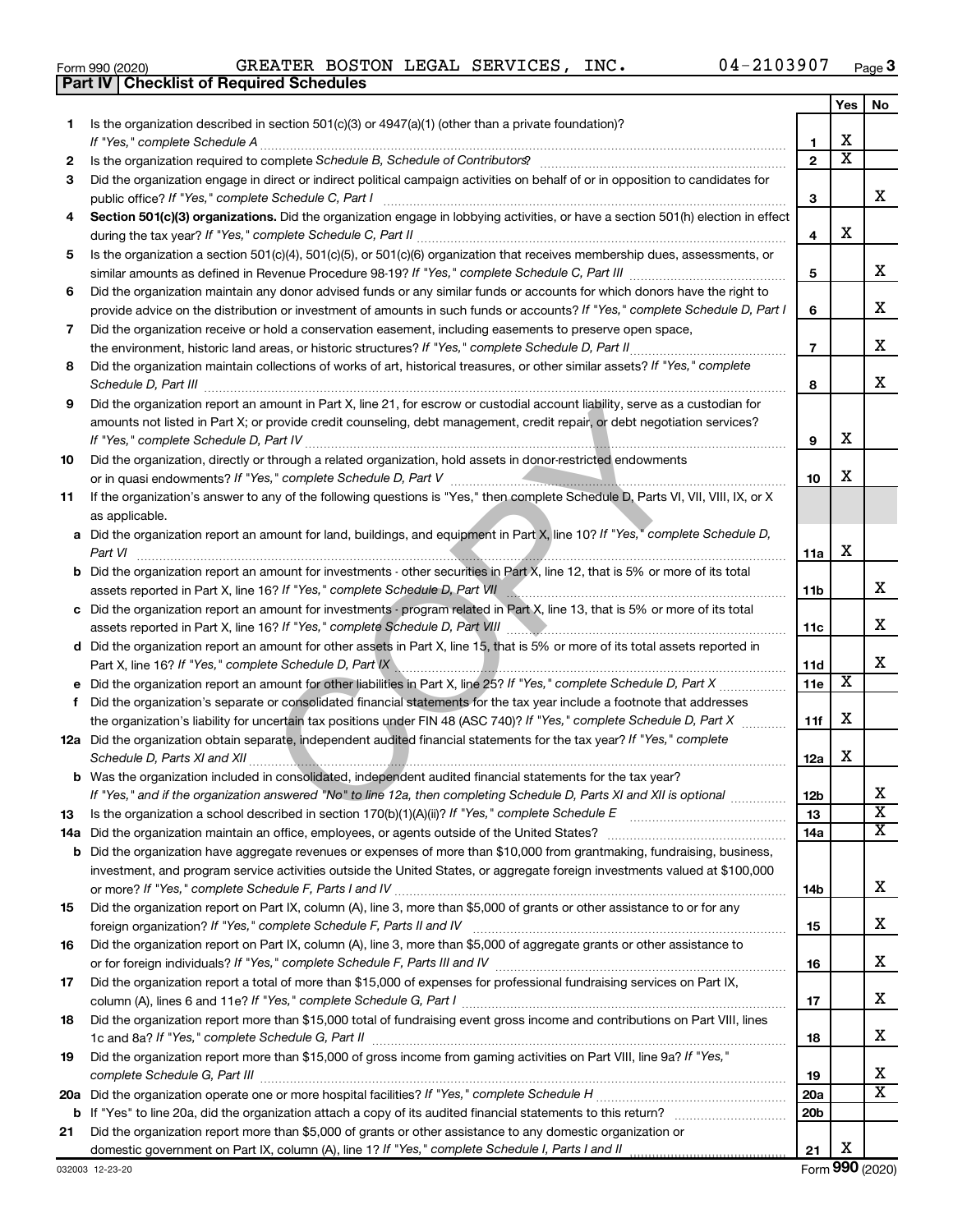|  | Form 990 (2020) |
|--|-----------------|
|  |                 |

*(continued)* **Part IV Checklist of Required Schedules**

|        |                                                                                                                                                                                                                                                   |                 | Yes | No                           |
|--------|---------------------------------------------------------------------------------------------------------------------------------------------------------------------------------------------------------------------------------------------------|-----------------|-----|------------------------------|
| 22     | Did the organization report more than \$5,000 of grants or other assistance to or for domestic individuals on                                                                                                                                     |                 |     |                              |
|        |                                                                                                                                                                                                                                                   | 22              |     | x                            |
| 23     | Did the organization answer "Yes" to Part VII, Section A, line 3, 4, or 5 about compensation of the organization's current                                                                                                                        |                 |     |                              |
|        | and former officers, directors, trustees, key employees, and highest compensated employees? If "Yes," complete                                                                                                                                    |                 | х   |                              |
|        |                                                                                                                                                                                                                                                   | 23              |     |                              |
|        | 24a Did the organization have a tax-exempt bond issue with an outstanding principal amount of more than \$100,000 as of the<br>last day of the year, that was issued after December 31, 2002? If "Yes," answer lines 24b through 24d and complete |                 |     |                              |
|        | Schedule K. If "No," go to line 25a                                                                                                                                                                                                               | 24a             |     | x                            |
|        |                                                                                                                                                                                                                                                   | 24 <sub>b</sub> |     |                              |
|        | c Did the organization maintain an escrow account other than a refunding escrow at any time during the year to defease                                                                                                                            |                 |     |                              |
|        | any tax-exempt bonds?                                                                                                                                                                                                                             | 24c             |     |                              |
|        | d Did the organization act as an "on behalf of" issuer for bonds outstanding at any time during the year?                                                                                                                                         | 24d             |     |                              |
|        | 25a Section 501(c)(3), 501(c)(4), and 501(c)(29) organizations. Did the organization engage in an excess benefit                                                                                                                                  |                 |     |                              |
|        |                                                                                                                                                                                                                                                   | 25a             |     | x                            |
|        | b Is the organization aware that it engaged in an excess benefit transaction with a disqualified person in a prior year, and                                                                                                                      |                 |     |                              |
|        | that the transaction has not been reported on any of the organization's prior Forms 990 or 990-EZ? If "Yes," complete                                                                                                                             |                 |     |                              |
|        | Schedule L, Part I                                                                                                                                                                                                                                | 25b             |     | х                            |
| 26     | Did the organization report any amount on Part X, line 5 or 22, for receivables from or payables to any current                                                                                                                                   |                 |     |                              |
|        | or former officer, director, trustee, key employee, creator or founder, substantial contributor, or 35%                                                                                                                                           |                 |     |                              |
|        | controlled entity or family member of any of these persons? If "Yes," complete Schedule L, Part II                                                                                                                                                | 26              |     | х                            |
| 27     | Did the organization provide a grant or other assistance to any current or former officer, director, trustee, key employee,                                                                                                                       |                 |     |                              |
|        | creator or founder, substantial contributor or employee thereof, a grant selection committee member, or to a 35% controlled                                                                                                                       |                 |     |                              |
|        | entity (including an employee thereof) or family member of any of these persons? If "Yes," complete Schedule L, Part III                                                                                                                          | 27              |     | x                            |
| 28     | Was the organization a party to a business transaction with one of the following parties (see Schedule L, Part IV                                                                                                                                 |                 |     |                              |
|        | instructions, for applicable filing thresholds, conditions, and exceptions):                                                                                                                                                                      |                 |     |                              |
|        | a A current or former officer, director, trustee, key employee, creator or founder, or substantial contributor? If                                                                                                                                |                 |     |                              |
|        |                                                                                                                                                                                                                                                   | 28a             |     | х<br>$\overline{\textbf{X}}$ |
|        |                                                                                                                                                                                                                                                   | 28 <sub>b</sub> |     |                              |
|        | c A 35% controlled entity of one or more individuals and/or organizations described in lines 28a or 28b?If                                                                                                                                        |                 |     | х                            |
| 29     |                                                                                                                                                                                                                                                   | 28c<br>29       |     | $\overline{\text{x}}$        |
| 30     | Did the organization receive contributions of art, historical treasures, or other similar assets, or qualified conservation                                                                                                                       |                 |     |                              |
|        |                                                                                                                                                                                                                                                   | 30              |     | х                            |
| 31     | Did the organization liquidate, terminate, or dissolve and cease operations? If "Yes," complete Schedule N, Part I                                                                                                                                | 31              |     | $\overline{\textbf{X}}$      |
| 32     | Did the organization sell, exchange, dispose of, or transfer more than 25% of its net assets? If "Yes," complete                                                                                                                                  |                 |     |                              |
|        | Schedule N, Part II                                                                                                                                                                                                                               | 32              |     | х                            |
| 33     | Did the organization own 100% of an entity disregarded as separate from the organization under Regulations                                                                                                                                        |                 |     |                              |
|        |                                                                                                                                                                                                                                                   | 33              |     | х                            |
| 34     | Was the organization related to any tax-exempt or taxable entity? If "Yes," complete Schedule R, Part II, III, or IV, and                                                                                                                         |                 |     |                              |
|        | Part V, line 1                                                                                                                                                                                                                                    | 34              |     | х                            |
|        |                                                                                                                                                                                                                                                   | 35a             |     | $\overline{\text{X}}$        |
|        | b If "Yes" to line 35a, did the organization receive any payment from or engage in any transaction with a controlled entity                                                                                                                       |                 |     |                              |
|        |                                                                                                                                                                                                                                                   | 35 <sub>b</sub> |     |                              |
| 36     | Section 501(c)(3) organizations. Did the organization make any transfers to an exempt non-charitable related organization?                                                                                                                        |                 |     |                              |
|        |                                                                                                                                                                                                                                                   | 36              |     | х                            |
| 37     | Did the organization conduct more than 5% of its activities through an entity that is not a related organization                                                                                                                                  |                 |     |                              |
|        | and that is treated as a partnership for federal income tax purposes? If "Yes," complete Schedule R, Part VI                                                                                                                                      | 37              |     | x                            |
| 38     | Did the organization complete Schedule O and provide explanations in Schedule O for Part VI, lines 11b and 19?                                                                                                                                    |                 | х   |                              |
| Part V | Statements Regarding Other IRS Filings and Tax Compliance                                                                                                                                                                                         | 38              |     |                              |
|        |                                                                                                                                                                                                                                                   |                 |     |                              |
|        |                                                                                                                                                                                                                                                   |                 | Yes | No                           |
|        | 44<br>1a                                                                                                                                                                                                                                          |                 |     |                              |
|        | 0<br>1b                                                                                                                                                                                                                                           |                 |     |                              |
|        | c Did the organization comply with backup withholding rules for reportable payments to vendors and reportable gaming                                                                                                                              |                 |     |                              |
|        |                                                                                                                                                                                                                                                   | 1c              | х   |                              |
|        |                                                                                                                                                                                                                                                   |                 |     |                              |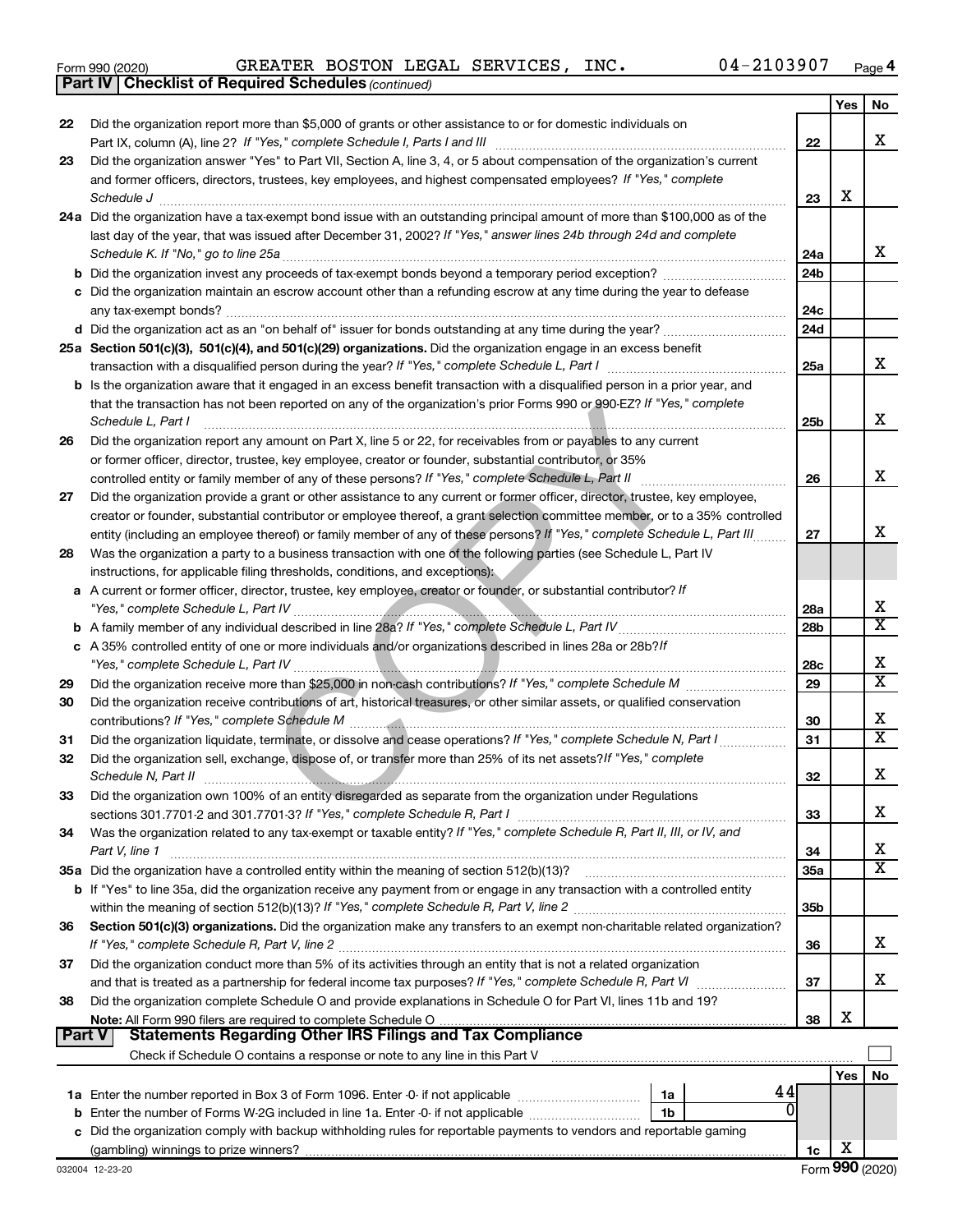| Form 990 (2020) |  |  |  |  | GREATER BOSTON LEGAL SERVICES, | INC. | 04-2103907 | Page |  |
|-----------------|--|--|--|--|--------------------------------|------|------------|------|--|
|-----------------|--|--|--|--|--------------------------------|------|------------|------|--|

**Part V Statements Regarding Other IRS Filings and Tax Compliance**

*(continued)*

|     |                                                                                                                                                                                                                                              |                | Yes | No |
|-----|----------------------------------------------------------------------------------------------------------------------------------------------------------------------------------------------------------------------------------------------|----------------|-----|----|
|     | 2a Enter the number of employees reported on Form W-3, Transmittal of Wage and Tax Statements,                                                                                                                                               |                |     |    |
|     | 177<br>2a<br>filed for the calendar year ending with or within the year covered by this return <i>[[[[[[[[[[[[[]]]</i> ]]                                                                                                                    |                |     |    |
|     | <b>b</b> If at least one is reported on line 2a, did the organization file all required federal employment tax returns?                                                                                                                      | 2b             | х   |    |
|     | Note: If the sum of lines 1a and 2a is greater than 250, you may be required to e-file (see instructions)                                                                                                                                    |                |     |    |
|     | 3a Did the organization have unrelated business gross income of \$1,000 or more during the year?                                                                                                                                             | За             |     | x  |
|     |                                                                                                                                                                                                                                              | Зb             |     |    |
|     | 4a At any time during the calendar year, did the organization have an interest in, or a signature or other authority over, a                                                                                                                 |                |     |    |
|     | financial account in a foreign country (such as a bank account, securities account, or other financial account)?                                                                                                                             | 4a             |     | x  |
|     | <b>b</b> If "Yes," enter the name of the foreign country $\blacktriangleright$                                                                                                                                                               |                |     |    |
|     | See instructions for filing requirements for FinCEN Form 114, Report of Foreign Bank and Financial Accounts (FBAR).                                                                                                                          |                |     |    |
|     |                                                                                                                                                                                                                                              | 5a             |     | х  |
| b   |                                                                                                                                                                                                                                              | 5 <sub>b</sub> |     | X  |
|     |                                                                                                                                                                                                                                              | 5 <sub>c</sub> |     |    |
|     | 6a Does the organization have annual gross receipts that are normally greater than \$100,000, and did the organization solicit                                                                                                               |                |     |    |
|     |                                                                                                                                                                                                                                              | 6a             |     | x  |
|     | b If "Yes," did the organization include with every solicitation an express statement that such contributions or gifts                                                                                                                       |                |     |    |
|     | were not tax deductible?                                                                                                                                                                                                                     | 6b             |     |    |
| 7   | Organizations that may receive deductible contributions under section 170(c).                                                                                                                                                                |                |     | x. |
| а   | Did the organization receive a payment in excess of \$75 made partly as a contribution and partly for goods and services provided to the payor?                                                                                              | 7a<br>7b       |     |    |
| b   | Did the organization sell, exchange, or otherwise dispose of tangible personal property for which it was required                                                                                                                            |                |     |    |
| с   |                                                                                                                                                                                                                                              | 7c             |     | x  |
|     | 7d<br>d If "Yes," indicate the number of Forms 8282 filed during the year <b>All Acceptes and September 2016</b>                                                                                                                             |                |     |    |
| е   |                                                                                                                                                                                                                                              | 7е             |     | х  |
|     |                                                                                                                                                                                                                                              | 7f             |     | X  |
| g   | If the organization received a contribution of qualified intellectual property, did the organization file Form 8899 as required?                                                                                                             | 7g             |     |    |
| h   | If the organization received a contribution of cars, boats, airplanes, or other vehicles, did the organization file a Form 1098-C?                                                                                                           | 7h             |     |    |
| 8   | Sponsoring organizations maintaining donor advised funds. Did a donor advised fund maintained by the                                                                                                                                         |                |     |    |
|     | sponsoring organization have excess business holdings at any time during the year?                                                                                                                                                           | 8              |     |    |
| 9   | Sponsoring organizations maintaining donor advised funds.                                                                                                                                                                                    |                |     |    |
| а   | Did the sponsoring organization make any taxable distributions under section 4966?                                                                                                                                                           | 9а             |     |    |
| b   |                                                                                                                                                                                                                                              | 9b             |     |    |
| 10  | Section 501(c)(7) organizations. Enter:                                                                                                                                                                                                      |                |     |    |
| а   | 10a                                                                                                                                                                                                                                          |                |     |    |
|     | 10 <sub>b</sub><br>Gross receipts, included on Form 990, Part VIII, line 12, for public use of club facilities                                                                                                                               |                |     |    |
| 11. | Section 501(c)(12) organizations. Enter:                                                                                                                                                                                                     |                |     |    |
|     | 11a <br>Gross income from members or shareholders <b>Communicate and Contract Contract Contract Contract Contract Contract Contract Contract Contract Contract Contract Contract Contract Contract Contract Contract Contract Contract C</b> |                |     |    |
| b   | Gross income from other sources (Do not net amounts due or paid to other sources against                                                                                                                                                     |                |     |    |
|     | 11b                                                                                                                                                                                                                                          |                |     |    |
|     | 12a Section 4947(a)(1) non-exempt charitable trusts. Is the organization filing Form 990 in lieu of Form 1041?                                                                                                                               | 12a            |     |    |
| b   | 12b<br>If "Yes," enter the amount of tax-exempt interest received or accrued during the year                                                                                                                                                 |                |     |    |
| 13  | Section 501(c)(29) qualified nonprofit health insurance issuers.                                                                                                                                                                             |                |     |    |
| а   |                                                                                                                                                                                                                                              | 1За            |     |    |
|     | Note: See the instructions for additional information the organization must report on Schedule O.<br><b>b</b> Enter the amount of reserves the organization is required to maintain by the states in which the                               |                |     |    |
|     | 13 <sub>b</sub>                                                                                                                                                                                                                              |                |     |    |
| с   | 13с<br>Enter the amount of reserves on hand                                                                                                                                                                                                  |                |     |    |
| 14a | Did the organization receive any payments for indoor tanning services during the tax year?                                                                                                                                                   | 14a            |     | х  |
| b   | If "Yes," has it filed a Form 720 to report these payments? If "No," provide an explanation on Schedule O                                                                                                                                    | 14b            |     |    |
| 15  | Is the organization subject to the section 4960 tax on payment(s) of more than \$1,000,000 in remuneration or                                                                                                                                |                |     |    |
|     | excess parachute payment(s) during the year?                                                                                                                                                                                                 | 15             |     | x. |
|     | If "Yes," see instructions and file Form 4720, Schedule N.                                                                                                                                                                                   |                |     |    |
| 16  | Is the organization an educational institution subject to the section 4968 excise tax on net investment income?                                                                                                                              | 16             |     | х  |
|     | If "Yes," complete Form 4720, Schedule O.                                                                                                                                                                                                    |                |     |    |

Form (2020) **990**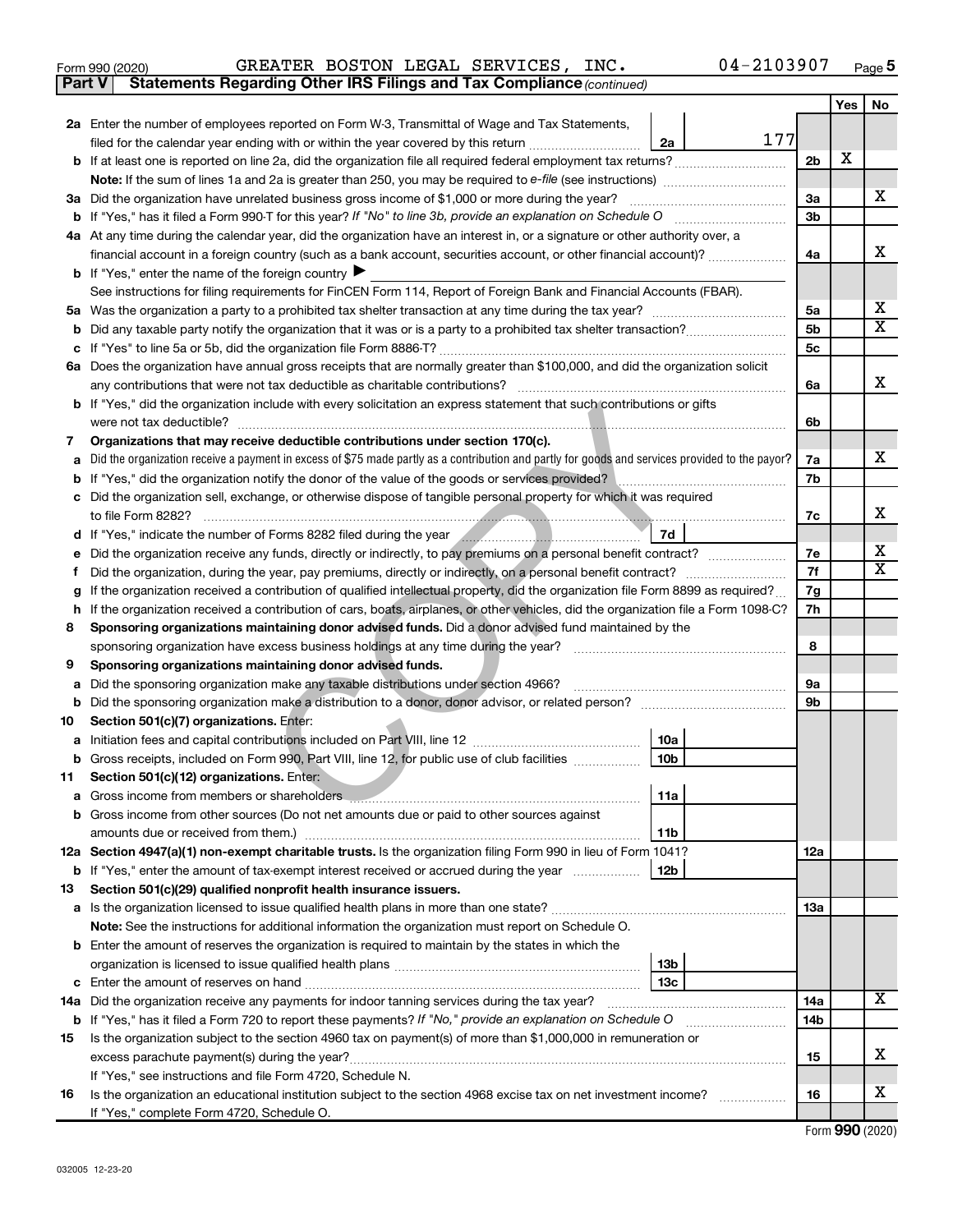| Form 990 (2020 |
|----------------|
|----------------|

Form 990 (2020) GREATER BOSTON LEGAL SERVICES , INC 04-2103907 Page

**Part VI** Governance, Management, and Disclosure For each "Yes" response to lines 2 through 7b below, and for a "No" response *to line 8a, 8b, or 10b below, describe the circumstances, processes, or changes on Schedule O. See instructions.*

|     |                                                                                                                                                  |                               |    |                         |                         | $\overline{\text{X}}$   |
|-----|--------------------------------------------------------------------------------------------------------------------------------------------------|-------------------------------|----|-------------------------|-------------------------|-------------------------|
|     | <b>Section A. Governing Body and Management</b>                                                                                                  |                               |    |                         |                         |                         |
|     |                                                                                                                                                  |                               |    |                         | Yes                     | No                      |
|     | <b>1a</b> Enter the number of voting members of the governing body at the end of the tax year                                                    | 1a                            | 84 |                         |                         |                         |
|     | If there are material differences in voting rights among members of the governing body, or if the governing                                      |                               |    |                         |                         |                         |
|     | body delegated broad authority to an executive committee or similar committee, explain on Schedule O.                                            |                               |    |                         |                         |                         |
| b   | Enter the number of voting members included on line 1a, above, who are independent                                                               | 1b                            | 84 |                         |                         |                         |
| 2   | Did any officer, director, trustee, or key employee have a family relationship or a business relationship with any other                         |                               |    |                         |                         |                         |
|     | officer, director, trustee, or key employee?                                                                                                     |                               |    | $\mathbf{2}$            | х                       |                         |
| 3   | Did the organization delegate control over management duties customarily performed by or under the direct supervision                            |                               |    |                         |                         |                         |
|     |                                                                                                                                                  |                               |    | 3                       |                         | х                       |
| 4   | Did the organization make any significant changes to its governing documents since the prior Form 990 was filed?                                 |                               |    | $\overline{\mathbf{4}}$ |                         | $\overline{\mathbf{x}}$ |
| 5   |                                                                                                                                                  |                               |    | 5                       |                         | X                       |
| 6   | Did the organization have members or stockholders?                                                                                               |                               |    | 6                       | $\overline{\textbf{x}}$ |                         |
| 7а  | Did the organization have members, stockholders, or other persons who had the power to elect or appoint one or                                   |                               |    |                         |                         |                         |
|     |                                                                                                                                                  |                               |    | 7a                      | X                       |                         |
|     | <b>b</b> Are any governance decisions of the organization reserved to (or subject to approval by) members, stockholders, or                      |                               |    |                         |                         |                         |
|     | persons other than the governing body?                                                                                                           |                               |    | 7b                      |                         | x                       |
| 8   | Did the organization contemporaneously document the meetings held or written actions undertaken during the year by the following:                |                               |    |                         |                         |                         |
| a   |                                                                                                                                                  |                               |    | 8а                      | х                       |                         |
| b   | Each committee with authority to act on behalf of the governing body?                                                                            |                               |    | 8b                      | $\overline{\mathbf{x}}$ |                         |
| 9   | Is there any officer, director, trustee, or key employee listed in Part VII, Section A, who cannot be reached at the                             |                               |    |                         |                         |                         |
|     |                                                                                                                                                  |                               |    | 9                       |                         | x                       |
|     | <b>Section B. Policies</b> (This Section B requests information about policies not required by the Internal Revenue Code.)                       |                               |    |                         |                         |                         |
|     |                                                                                                                                                  |                               |    |                         | Yes                     | No                      |
|     |                                                                                                                                                  |                               |    | 10a                     |                         | x                       |
|     | b If "Yes," did the organization have written policies and procedures governing the activities of such chapters, affiliates,                     |                               |    |                         |                         |                         |
|     |                                                                                                                                                  |                               |    | 10 <sub>b</sub>         |                         |                         |
|     | 11a Has the organization provided a complete copy of this Form 990 to all members of its governing body before filing the form?                  |                               |    | 11a                     | X                       |                         |
| b   | Describe in Schedule O the process, if any, used by the organization to review this Form 990.                                                    |                               |    |                         |                         |                         |
| 12a | Did the organization have a written conflict of interest policy? If "No," go to line 13                                                          |                               |    | 12a                     | х                       |                         |
| b   | Were officers, directors, or trustees, and key employees required to disclose annually interests that could give rise to conflicts?              |                               |    | 12 <sub>b</sub>         | $\overline{\textbf{x}}$ |                         |
| с   | Did the organization regularly and consistently monitor and enforce compliance with the policy? If "Yes," describe                               |                               |    |                         |                         |                         |
|     | in Schedule O how this was done                                                                                                                  |                               |    | 12c                     | X                       |                         |
| 13  | Did the organization have a written whistleblower policy?                                                                                        |                               |    | 13                      | $\overline{\textbf{x}}$ |                         |
| 14  |                                                                                                                                                  |                               |    | 14                      | $\overline{\textbf{x}}$ |                         |
| 15  | Did the process for determining compensation of the following persons include a review and approval by independent                               |                               |    |                         |                         |                         |
|     | persons, comparability data, and contemporaneous substantiation of the deliberation and decision?                                                |                               |    |                         |                         |                         |
| a   |                                                                                                                                                  |                               |    | <b>15a</b>              | х                       |                         |
|     |                                                                                                                                                  |                               |    | 15b                     | X                       |                         |
|     | If "Yes" to line 15a or 15b, describe the process in Schedule O (see instructions).                                                              |                               |    |                         |                         |                         |
|     | 16a Did the organization invest in, contribute assets to, or participate in a joint venture or similar arrangement with a                        |                               |    |                         |                         |                         |
|     | taxable entity during the year?                                                                                                                  |                               |    | 16a                     |                         | x                       |
|     | <b>b</b> If "Yes," did the organization follow a written policy or procedure requiring the organization to evaluate its participation            |                               |    |                         |                         |                         |
|     | in joint venture arrangements under applicable federal tax law, and take steps to safequard the organization's                                   |                               |    |                         |                         |                         |
|     | exempt status with respect to such arrangements?                                                                                                 |                               |    | 16b                     |                         |                         |
|     | <b>Section C. Disclosure</b>                                                                                                                     |                               |    |                         |                         |                         |
| 17  | List the states with which a copy of this Form 990 is required to be filed $\blacktriangleright$ MA                                              |                               |    |                         |                         |                         |
| 18  | Section 6104 requires an organization to make its Forms 1023 (1024 or 1024-A, if applicable), 990, and 990-T (Section 501(c)(3)s only) available |                               |    |                         |                         |                         |
|     | for public inspection. Indicate how you made these available. Check all that apply.                                                              |                               |    |                         |                         |                         |
|     | $\lfloor \underline{X} \rfloor$ Upon request<br>Own website<br>Another's website                                                                 | Other (explain on Schedule O) |    |                         |                         |                         |
| 19  | Describe on Schedule O whether (and if so, how) the organization made its governing documents, conflict of interest policy, and financial        |                               |    |                         |                         |                         |
|     | statements available to the public during the tax year.                                                                                          |                               |    |                         |                         |                         |
| 20  | State the name, address, and telephone number of the person who possesses the organization's books and records                                   |                               |    |                         |                         |                         |
|     | JOANNE SANDERS - (617) 371-1234                                                                                                                  |                               |    |                         |                         |                         |
|     | 197 FRIEND STREET, BOSTON, MA<br>02114                                                                                                           |                               |    |                         |                         |                         |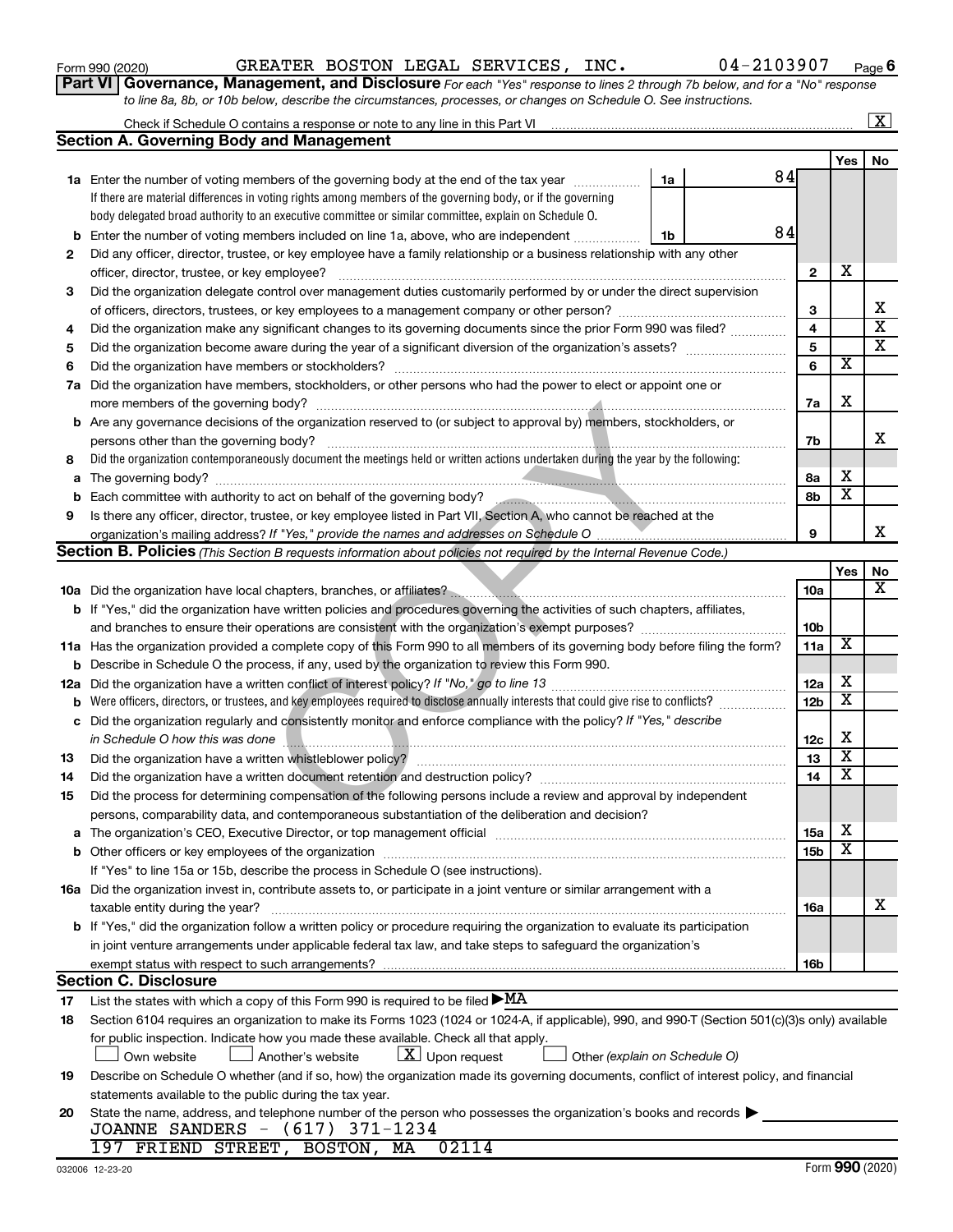$\Box$ 

| Part VII Compensation of Officers, Directors, Trustees, Key Employees, Highest Compensated |
|--------------------------------------------------------------------------------------------|
| <b>Employees, and Independent Contractors</b>                                              |

Check if Schedule O contains a response or note to any line in this Part VII

**Section A. Officers, Directors, Trustees, Key Employees, and Highest Compensated Employees**

**1a**  Complete this table for all persons required to be listed. Report compensation for the calendar year ending with or within the organization's tax year.  $\bullet$  List all of the organization's current officers, directors, trustees (whether individuals or organizations), regardless of amount of compensation.

Enter -0- in columns (D), (E), and (F) if no compensation was paid.

**•** List all of the organization's current key employees, if any. See instructions for definition of "key employee."

• List the organization's five *current* highest compensated employees (other than an officer, director, trustee, or key employee) who received reportable compensation (Box 5 of Form W-2 and/or Box 7 of Form 1099-MISC) of more than \$100,000 from the organization and any related organizations.

 $\bullet$  List all of the organization's former officers, key employees, and highest compensated employees who received more than \$100,000 of reportable compensation from the organization and any related organizations.

**•** List all of the organization's former directors or trustees that received, in the capacity as a former director or trustee of the organization, more than \$10,000 of reportable compensation from the organization and any related organizations.

See instructions for the order in which to list the persons above.

Check this box if neither the organization nor any related organization compensated any current officer, director, or trustee.  $\Box$ 

| (A)                            | (B)                    | (C)                                     |                 |                                                                  |              |                                           | (D)             | (E)                              | (F)                      |
|--------------------------------|------------------------|-----------------------------------------|-----------------|------------------------------------------------------------------|--------------|-------------------------------------------|-----------------|----------------------------------|--------------------------|
| Name and title                 | Average                | Position<br>(do not check more than one |                 |                                                                  |              | Reportable                                | Reportable      | Estimated                        |                          |
|                                | hours per              |                                         |                 | box, unless person is both an<br>officer and a director/trustee) |              |                                           | compensation    | compensation                     | amount of                |
|                                | week                   |                                         |                 |                                                                  |              |                                           | from<br>the     | from related                     | other                    |
|                                | (list any<br>hours for |                                         |                 |                                                                  |              |                                           | organization    | organizations<br>(W-2/1099-MISC) | compensation<br>from the |
|                                | related                |                                         | trustee         |                                                                  |              |                                           | (W-2/1099-MISC) |                                  | organization             |
|                                | organizations          |                                         |                 |                                                                  |              |                                           |                 |                                  | and related              |
|                                | below                  | Individual trustee or director          | Institutional t |                                                                  | Key employee |                                           |                 |                                  | organizations            |
|                                | line)                  |                                         |                 | Officer                                                          |              | Highest compensated<br>employee<br>Former |                 |                                  |                          |
| JACQUELYNNE BOWMAN<br>(1)      | 35.00                  |                                         |                 |                                                                  |              |                                           |                 |                                  |                          |
| EXECUTIVE DIRECTOR             |                        |                                         |                 | $\mathbf X$                                                      |              |                                           | 168,593.        | 0.                               | 25,865.                  |
| <b>JOANNE SANDERS</b><br>(2)   | 35.00                  |                                         |                 |                                                                  |              |                                           |                 |                                  |                          |
| DIRECTOR OF FINANCE            |                        |                                         |                 | X                                                                |              |                                           | 164,641.        | 0.                               | 12,340.                  |
| DANIEL MANNING<br>(3)          | 35.00                  |                                         |                 |                                                                  |              |                                           |                 |                                  |                          |
| ASSOC. DIRECTOR/LITIGAION DIR. |                        |                                         |                 |                                                                  |              | X                                         | 144,904.        | 0.                               | 23,765.                  |
| NADINE COHEN<br>(4)            | 35.00                  |                                         |                 |                                                                  |              |                                           |                 |                                  |                          |
| MANAGING ATTORNEY              |                        |                                         |                 |                                                                  |              | $\rm X$                                   | 139,857.        | 0.                               | 25,024.                  |
| MELANIE MALHERBE<br>(5)        | 35.00                  |                                         |                 |                                                                  |              |                                           |                 |                                  |                          |
| MANAGING ATTORNEY              |                        |                                         |                 |                                                                  |              | $\mathbf X$                               | 138,193.        | 0.                               | 23,903.                  |
| ANA CRUZ<br>(6)                | 35.00                  |                                         |                 |                                                                  |              |                                           |                 |                                  |                          |
| DIRECTOR OF DEVELOPMENT        |                        |                                         |                 |                                                                  |              | $\mathbf X$                               | 148,186.        | $\mathbf 0$ .                    | 13,212.                  |
| (7)<br>NANCY LORENZ            | 35.00                  |                                         |                 |                                                                  |              |                                           |                 |                                  |                          |
| SENIOR ATTORNEY                |                        |                                         |                 |                                                                  |              | $\mathbf X$                               | 133,087.        | 0.                               | 23,765.                  |
| WILLIAM CONNOLLY<br>(8)        | 0.50                   |                                         |                 |                                                                  |              |                                           |                 |                                  |                          |
| PRESIDENT                      |                        | $\mathbf X$                             |                 | $\mathbf X$                                                      |              |                                           | $\mathbf 0$ .   | $\mathbf 0$ .                    | 0.                       |
| CATHERINE HARRIS<br>(9)        | 0.30                   |                                         |                 |                                                                  |              |                                           |                 |                                  |                          |
| VICE PRESIDENT                 |                        | $\mathbf X$                             |                 | $\mathbf X$                                                      |              |                                           | $\mathbf 0$ .   | $\mathbf 0$ .                    | $\mathbf 0$ .            |
| (10) JEFFREY STOLER            | 1.00                   |                                         |                 |                                                                  |              |                                           |                 |                                  |                          |
| <b>TREASURER</b>               |                        | $\mathbf X$                             |                 | $\mathbf X$                                                      |              |                                           | $\mathbf 0$ .   | $\mathbf 0$ .                    | 0.                       |
| (11) ANNE TRINQUE              | 0.30                   |                                         |                 |                                                                  |              |                                           |                 |                                  |                          |
| VICE PRESIDENT                 |                        | $\mathbf X$                             |                 | $\mathbf X$                                                      |              |                                           | $\mathbf 0$ .   | $\mathbf 0$ .                    | $\mathbf 0$ .            |
| (12) MAGALIS TRONCOSO LAMA     | 0.30                   |                                         |                 |                                                                  |              |                                           |                 |                                  |                          |
| <b>DIRECTOR</b>                |                        | $\mathbf X$                             |                 |                                                                  |              |                                           | $\mathbf 0$ .   | $\mathbf 0$ .                    | $\mathbf 0$ .            |
| (13) ANDREW TROOP              | 0.30                   |                                         |                 |                                                                  |              |                                           |                 |                                  |                          |
| <b>DIRECTOR</b>                |                        | $\mathbf X$                             |                 |                                                                  |              |                                           | $\mathbf 0$ .   | $\mathbf 0$ .                    | $\mathbf 0$ .            |
| (14) SHERRI TUCKER             | 0.30                   |                                         |                 |                                                                  |              |                                           |                 |                                  |                          |
| <b>DIRECTOR</b>                |                        | X                                       |                 |                                                                  |              |                                           | $\mathbf 0$ .   | $\mathbf 0$ .                    | 0.                       |
| (15) DONALD VAUGHAN            | 0.30                   |                                         |                 |                                                                  |              |                                           |                 |                                  |                          |
| <b>DIRECTOR</b>                |                        | $\mathbf X$                             |                 |                                                                  |              |                                           | $\mathbf 0$ .   | $\mathbf 0$ .                    | $\mathbf 0$ .            |
| (16) EDWARD WEISS              | 0.30                   |                                         |                 |                                                                  |              |                                           |                 |                                  |                          |
| <b>DIRECTOR</b>                |                        | X                                       |                 |                                                                  |              |                                           | $\mathbf 0$ .   | $\mathbf 0$ .                    | $\mathbf 0$ .            |
| (17) LAWRENCE WEISS            | 0.30                   |                                         |                 |                                                                  |              |                                           |                 |                                  |                          |
| <b>DIRECTOR</b>                |                        | $\overline{\mathbf{X}}$                 |                 |                                                                  |              |                                           | 0.              | $\mathbf 0$ .                    | 0.                       |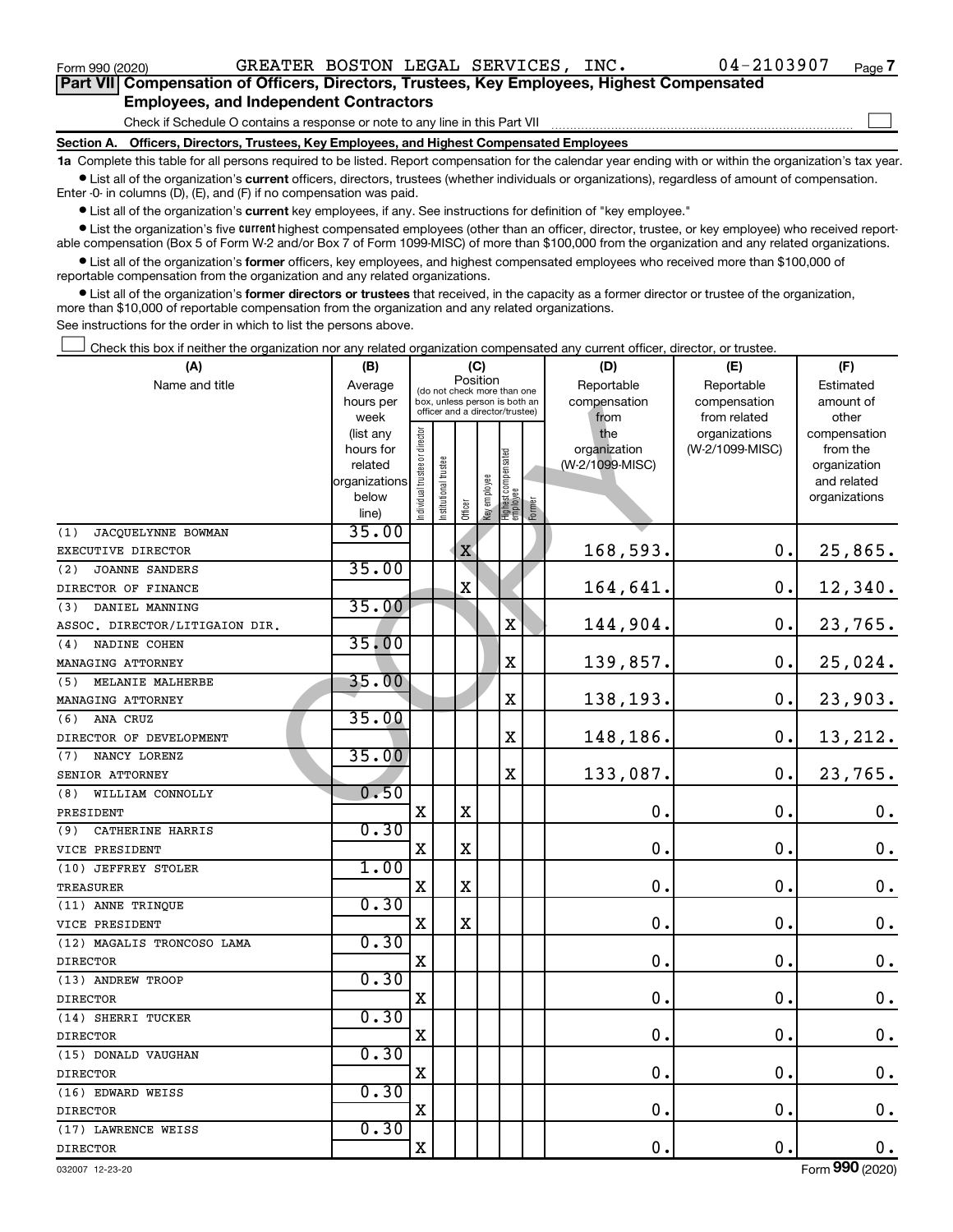| Section A. Officers, Directors, Trustees, Key Employees, and Highest Compensated Employees (continued)<br>(B)<br>(A)<br>(C)<br>(D)<br>(F)<br>(E)<br>Position<br>Average<br>Name and title<br>Reportable<br>Reportable<br>Estimated<br>(do not check more than one<br>hours per<br>compensation<br>compensation<br>box, unless person is both an<br>amount of<br>officer and a director/trustee)<br>week<br>from related<br>other<br>from<br>(list any<br>Individual trustee or director<br>the<br>organizations<br>compensation<br>hours for<br>(W-2/1099-MISC)<br>organization<br>from the<br>Highest compensated<br> employee<br>Institutional trustee<br>related<br>(W-2/1099-MISC)<br>organization<br>organizations<br>Key employee<br>and related<br>below<br>organizations<br>Former<br>Officer<br>line)<br>0.30<br>$\mathbf 0$ .<br>0.<br>X<br>$0$ .<br><b>DIRECTOR</b><br>0.30<br>0.<br>$\mathbf 0$ .<br>$\mathbf 0$ .<br>Χ<br>0.30<br>$\mathbf 0$ .<br>$\mathbf 0$ .<br>$\mathbf 0$ .<br>Χ<br>0.30<br>(21) BARBARA SULLIVAN<br>$\mathbf 0$ .<br>$\mathbf 0$ .<br>$\mathbf 0$ .<br>Χ<br><b>DIRECTOR</b><br>0.30<br>(22) MELISSA TEARNEY<br>0.<br>$\mathbf 0$ .<br>$\mathbf 0$ .<br>Χ<br><b>DIRECTOR</b><br>0.30<br>0.<br>$\mathbf 0$ .<br>$\mathbf 0$ .<br>х<br>0.30<br>$\mathbf 0$ .<br>$\mathbf 0$ .<br>0.<br>х<br><b>DIRECTOR</b><br>0.30<br>(25) LAWRENCE HEFFERNAN<br>$\mathbf 0$ .<br>$\mathbf 0$ .<br>$\mathbf 0$ .<br>Χ<br>0.30<br>X<br>0.<br>0.<br>0.<br>147,874.<br>1,037,461.<br>σ.<br>1b Subtotal<br>σ.<br>σ.<br>$\overline{0}$ .<br>c Total from continuation sheets to Part VII, Section A manuscription<br>147,874.<br>1,037,461.<br>$\overline{0}$ .<br>Total number of individuals (including but not limited to those listed above) who received more than \$100,000 of reportable<br>$\mathbf{2}$<br>32<br>compensation from the organization $\blacktriangleright$<br>Yes<br>No<br>3<br>Did the organization list any former officer, director, trustee, key employee, or highest compensated employee on<br>X<br>line 1a? If "Yes," complete Schedule J for such individual manufacture communities are communities of the set<br>3<br>For any individual listed on line 1a, is the sum of reportable compensation and other compensation from the organization<br>х<br>and related organizations greater than \$150,000? If "Yes," complete Schedule J for such individual<br>4<br>Did any person listed on line 1a receive or accrue compensation from any unrelated organization or individual for services<br>5<br>х<br>5<br><b>Section B. Independent Contractors</b><br>Complete this table for your five highest compensated independent contractors that received more than \$100,000 of compensation from<br>1.<br>the organization. Report compensation for the calendar year ending with or within the organization's tax year.<br>(C)<br>(A)<br>(B)<br>Name and business address<br>Description of services<br>Compensation<br><b>NONE</b><br>Total number of independent contractors (including but not limited to those listed above) who received more than<br>2<br>0<br>\$100,000 of compensation from the organization | Form 990 (2020)          | GREATER BOSTON LEGAL SERVICES, INC. |  |  |  |  |  |  |  | 04-2103907 |  | Page 8 |
|----------------------------------------------------------------------------------------------------------------------------------------------------------------------------------------------------------------------------------------------------------------------------------------------------------------------------------------------------------------------------------------------------------------------------------------------------------------------------------------------------------------------------------------------------------------------------------------------------------------------------------------------------------------------------------------------------------------------------------------------------------------------------------------------------------------------------------------------------------------------------------------------------------------------------------------------------------------------------------------------------------------------------------------------------------------------------------------------------------------------------------------------------------------------------------------------------------------------------------------------------------------------------------------------------------------------------------------------------------------------------------------------------------------------------------------------------------------------------------------------------------------------------------------------------------------------------------------------------------------------------------------------------------------------------------------------------------------------------------------------------------------------------------------------------------------------------------------------------------------------------------------------------------------------------------------------------------------------------------------------------------------------------------------------------------------------------------------------------------------------------------------------------------------------------------------------------------------------------------------------------------------------------------------------------------------------------------------------------------------------------------------------------------------------------------------------------------------------------------------------------------------------------------------------------------------------------------------------------------------------------------------------------------------------------------------------------------------------------------------------------------------------------------------------------------------------------------------------------------------------------------------------------------------------------------------------------------------------------------------------------------------------------------------------------------------------------------------------------------------------------------------------------------------------|--------------------------|-------------------------------------|--|--|--|--|--|--|--|------------|--|--------|
|                                                                                                                                                                                                                                                                                                                                                                                                                                                                                                                                                                                                                                                                                                                                                                                                                                                                                                                                                                                                                                                                                                                                                                                                                                                                                                                                                                                                                                                                                                                                                                                                                                                                                                                                                                                                                                                                                                                                                                                                                                                                                                                                                                                                                                                                                                                                                                                                                                                                                                                                                                                                                                                                                                                                                                                                                                                                                                                                                                                                                                                                                                                                                                      | <b>Part VII</b>          |                                     |  |  |  |  |  |  |  |            |  |        |
|                                                                                                                                                                                                                                                                                                                                                                                                                                                                                                                                                                                                                                                                                                                                                                                                                                                                                                                                                                                                                                                                                                                                                                                                                                                                                                                                                                                                                                                                                                                                                                                                                                                                                                                                                                                                                                                                                                                                                                                                                                                                                                                                                                                                                                                                                                                                                                                                                                                                                                                                                                                                                                                                                                                                                                                                                                                                                                                                                                                                                                                                                                                                                                      |                          |                                     |  |  |  |  |  |  |  |            |  |        |
|                                                                                                                                                                                                                                                                                                                                                                                                                                                                                                                                                                                                                                                                                                                                                                                                                                                                                                                                                                                                                                                                                                                                                                                                                                                                                                                                                                                                                                                                                                                                                                                                                                                                                                                                                                                                                                                                                                                                                                                                                                                                                                                                                                                                                                                                                                                                                                                                                                                                                                                                                                                                                                                                                                                                                                                                                                                                                                                                                                                                                                                                                                                                                                      |                          |                                     |  |  |  |  |  |  |  |            |  |        |
|                                                                                                                                                                                                                                                                                                                                                                                                                                                                                                                                                                                                                                                                                                                                                                                                                                                                                                                                                                                                                                                                                                                                                                                                                                                                                                                                                                                                                                                                                                                                                                                                                                                                                                                                                                                                                                                                                                                                                                                                                                                                                                                                                                                                                                                                                                                                                                                                                                                                                                                                                                                                                                                                                                                                                                                                                                                                                                                                                                                                                                                                                                                                                                      | (18) JOLEEN WILLIS       |                                     |  |  |  |  |  |  |  |            |  |        |
|                                                                                                                                                                                                                                                                                                                                                                                                                                                                                                                                                                                                                                                                                                                                                                                                                                                                                                                                                                                                                                                                                                                                                                                                                                                                                                                                                                                                                                                                                                                                                                                                                                                                                                                                                                                                                                                                                                                                                                                                                                                                                                                                                                                                                                                                                                                                                                                                                                                                                                                                                                                                                                                                                                                                                                                                                                                                                                                                                                                                                                                                                                                                                                      | (19) ALMA WOODBERRY      |                                     |  |  |  |  |  |  |  |            |  |        |
|                                                                                                                                                                                                                                                                                                                                                                                                                                                                                                                                                                                                                                                                                                                                                                                                                                                                                                                                                                                                                                                                                                                                                                                                                                                                                                                                                                                                                                                                                                                                                                                                                                                                                                                                                                                                                                                                                                                                                                                                                                                                                                                                                                                                                                                                                                                                                                                                                                                                                                                                                                                                                                                                                                                                                                                                                                                                                                                                                                                                                                                                                                                                                                      | <b>DIRECTOR</b>          |                                     |  |  |  |  |  |  |  |            |  |        |
|                                                                                                                                                                                                                                                                                                                                                                                                                                                                                                                                                                                                                                                                                                                                                                                                                                                                                                                                                                                                                                                                                                                                                                                                                                                                                                                                                                                                                                                                                                                                                                                                                                                                                                                                                                                                                                                                                                                                                                                                                                                                                                                                                                                                                                                                                                                                                                                                                                                                                                                                                                                                                                                                                                                                                                                                                                                                                                                                                                                                                                                                                                                                                                      | (20) B. ANDREW ZELERMYER |                                     |  |  |  |  |  |  |  |            |  |        |
|                                                                                                                                                                                                                                                                                                                                                                                                                                                                                                                                                                                                                                                                                                                                                                                                                                                                                                                                                                                                                                                                                                                                                                                                                                                                                                                                                                                                                                                                                                                                                                                                                                                                                                                                                                                                                                                                                                                                                                                                                                                                                                                                                                                                                                                                                                                                                                                                                                                                                                                                                                                                                                                                                                                                                                                                                                                                                                                                                                                                                                                                                                                                                                      | <b>DIRECTOR</b>          |                                     |  |  |  |  |  |  |  |            |  |        |
|                                                                                                                                                                                                                                                                                                                                                                                                                                                                                                                                                                                                                                                                                                                                                                                                                                                                                                                                                                                                                                                                                                                                                                                                                                                                                                                                                                                                                                                                                                                                                                                                                                                                                                                                                                                                                                                                                                                                                                                                                                                                                                                                                                                                                                                                                                                                                                                                                                                                                                                                                                                                                                                                                                                                                                                                                                                                                                                                                                                                                                                                                                                                                                      |                          |                                     |  |  |  |  |  |  |  |            |  |        |
|                                                                                                                                                                                                                                                                                                                                                                                                                                                                                                                                                                                                                                                                                                                                                                                                                                                                                                                                                                                                                                                                                                                                                                                                                                                                                                                                                                                                                                                                                                                                                                                                                                                                                                                                                                                                                                                                                                                                                                                                                                                                                                                                                                                                                                                                                                                                                                                                                                                                                                                                                                                                                                                                                                                                                                                                                                                                                                                                                                                                                                                                                                                                                                      |                          |                                     |  |  |  |  |  |  |  |            |  |        |
|                                                                                                                                                                                                                                                                                                                                                                                                                                                                                                                                                                                                                                                                                                                                                                                                                                                                                                                                                                                                                                                                                                                                                                                                                                                                                                                                                                                                                                                                                                                                                                                                                                                                                                                                                                                                                                                                                                                                                                                                                                                                                                                                                                                                                                                                                                                                                                                                                                                                                                                                                                                                                                                                                                                                                                                                                                                                                                                                                                                                                                                                                                                                                                      |                          |                                     |  |  |  |  |  |  |  |            |  |        |
|                                                                                                                                                                                                                                                                                                                                                                                                                                                                                                                                                                                                                                                                                                                                                                                                                                                                                                                                                                                                                                                                                                                                                                                                                                                                                                                                                                                                                                                                                                                                                                                                                                                                                                                                                                                                                                                                                                                                                                                                                                                                                                                                                                                                                                                                                                                                                                                                                                                                                                                                                                                                                                                                                                                                                                                                                                                                                                                                                                                                                                                                                                                                                                      | (23) ARTHUR TELEGEN      |                                     |  |  |  |  |  |  |  |            |  |        |
|                                                                                                                                                                                                                                                                                                                                                                                                                                                                                                                                                                                                                                                                                                                                                                                                                                                                                                                                                                                                                                                                                                                                                                                                                                                                                                                                                                                                                                                                                                                                                                                                                                                                                                                                                                                                                                                                                                                                                                                                                                                                                                                                                                                                                                                                                                                                                                                                                                                                                                                                                                                                                                                                                                                                                                                                                                                                                                                                                                                                                                                                                                                                                                      | <b>DIRECTOR</b>          |                                     |  |  |  |  |  |  |  |            |  |        |
|                                                                                                                                                                                                                                                                                                                                                                                                                                                                                                                                                                                                                                                                                                                                                                                                                                                                                                                                                                                                                                                                                                                                                                                                                                                                                                                                                                                                                                                                                                                                                                                                                                                                                                                                                                                                                                                                                                                                                                                                                                                                                                                                                                                                                                                                                                                                                                                                                                                                                                                                                                                                                                                                                                                                                                                                                                                                                                                                                                                                                                                                                                                                                                      | (24) NATALICIA TRACY     |                                     |  |  |  |  |  |  |  |            |  |        |
|                                                                                                                                                                                                                                                                                                                                                                                                                                                                                                                                                                                                                                                                                                                                                                                                                                                                                                                                                                                                                                                                                                                                                                                                                                                                                                                                                                                                                                                                                                                                                                                                                                                                                                                                                                                                                                                                                                                                                                                                                                                                                                                                                                                                                                                                                                                                                                                                                                                                                                                                                                                                                                                                                                                                                                                                                                                                                                                                                                                                                                                                                                                                                                      |                          |                                     |  |  |  |  |  |  |  |            |  |        |
|                                                                                                                                                                                                                                                                                                                                                                                                                                                                                                                                                                                                                                                                                                                                                                                                                                                                                                                                                                                                                                                                                                                                                                                                                                                                                                                                                                                                                                                                                                                                                                                                                                                                                                                                                                                                                                                                                                                                                                                                                                                                                                                                                                                                                                                                                                                                                                                                                                                                                                                                                                                                                                                                                                                                                                                                                                                                                                                                                                                                                                                                                                                                                                      | <b>DIRECTOR</b>          |                                     |  |  |  |  |  |  |  |            |  |        |
|                                                                                                                                                                                                                                                                                                                                                                                                                                                                                                                                                                                                                                                                                                                                                                                                                                                                                                                                                                                                                                                                                                                                                                                                                                                                                                                                                                                                                                                                                                                                                                                                                                                                                                                                                                                                                                                                                                                                                                                                                                                                                                                                                                                                                                                                                                                                                                                                                                                                                                                                                                                                                                                                                                                                                                                                                                                                                                                                                                                                                                                                                                                                                                      | (26) MARLON HERNANDEZ    |                                     |  |  |  |  |  |  |  |            |  |        |
|                                                                                                                                                                                                                                                                                                                                                                                                                                                                                                                                                                                                                                                                                                                                                                                                                                                                                                                                                                                                                                                                                                                                                                                                                                                                                                                                                                                                                                                                                                                                                                                                                                                                                                                                                                                                                                                                                                                                                                                                                                                                                                                                                                                                                                                                                                                                                                                                                                                                                                                                                                                                                                                                                                                                                                                                                                                                                                                                                                                                                                                                                                                                                                      | <b>DIRECTOR</b>          |                                     |  |  |  |  |  |  |  |            |  |        |
|                                                                                                                                                                                                                                                                                                                                                                                                                                                                                                                                                                                                                                                                                                                                                                                                                                                                                                                                                                                                                                                                                                                                                                                                                                                                                                                                                                                                                                                                                                                                                                                                                                                                                                                                                                                                                                                                                                                                                                                                                                                                                                                                                                                                                                                                                                                                                                                                                                                                                                                                                                                                                                                                                                                                                                                                                                                                                                                                                                                                                                                                                                                                                                      |                          |                                     |  |  |  |  |  |  |  |            |  |        |
|                                                                                                                                                                                                                                                                                                                                                                                                                                                                                                                                                                                                                                                                                                                                                                                                                                                                                                                                                                                                                                                                                                                                                                                                                                                                                                                                                                                                                                                                                                                                                                                                                                                                                                                                                                                                                                                                                                                                                                                                                                                                                                                                                                                                                                                                                                                                                                                                                                                                                                                                                                                                                                                                                                                                                                                                                                                                                                                                                                                                                                                                                                                                                                      |                          |                                     |  |  |  |  |  |  |  |            |  |        |
|                                                                                                                                                                                                                                                                                                                                                                                                                                                                                                                                                                                                                                                                                                                                                                                                                                                                                                                                                                                                                                                                                                                                                                                                                                                                                                                                                                                                                                                                                                                                                                                                                                                                                                                                                                                                                                                                                                                                                                                                                                                                                                                                                                                                                                                                                                                                                                                                                                                                                                                                                                                                                                                                                                                                                                                                                                                                                                                                                                                                                                                                                                                                                                      |                          |                                     |  |  |  |  |  |  |  |            |  |        |
|                                                                                                                                                                                                                                                                                                                                                                                                                                                                                                                                                                                                                                                                                                                                                                                                                                                                                                                                                                                                                                                                                                                                                                                                                                                                                                                                                                                                                                                                                                                                                                                                                                                                                                                                                                                                                                                                                                                                                                                                                                                                                                                                                                                                                                                                                                                                                                                                                                                                                                                                                                                                                                                                                                                                                                                                                                                                                                                                                                                                                                                                                                                                                                      |                          |                                     |  |  |  |  |  |  |  |            |  |        |
|                                                                                                                                                                                                                                                                                                                                                                                                                                                                                                                                                                                                                                                                                                                                                                                                                                                                                                                                                                                                                                                                                                                                                                                                                                                                                                                                                                                                                                                                                                                                                                                                                                                                                                                                                                                                                                                                                                                                                                                                                                                                                                                                                                                                                                                                                                                                                                                                                                                                                                                                                                                                                                                                                                                                                                                                                                                                                                                                                                                                                                                                                                                                                                      |                          |                                     |  |  |  |  |  |  |  |            |  |        |
|                                                                                                                                                                                                                                                                                                                                                                                                                                                                                                                                                                                                                                                                                                                                                                                                                                                                                                                                                                                                                                                                                                                                                                                                                                                                                                                                                                                                                                                                                                                                                                                                                                                                                                                                                                                                                                                                                                                                                                                                                                                                                                                                                                                                                                                                                                                                                                                                                                                                                                                                                                                                                                                                                                                                                                                                                                                                                                                                                                                                                                                                                                                                                                      |                          |                                     |  |  |  |  |  |  |  |            |  |        |
|                                                                                                                                                                                                                                                                                                                                                                                                                                                                                                                                                                                                                                                                                                                                                                                                                                                                                                                                                                                                                                                                                                                                                                                                                                                                                                                                                                                                                                                                                                                                                                                                                                                                                                                                                                                                                                                                                                                                                                                                                                                                                                                                                                                                                                                                                                                                                                                                                                                                                                                                                                                                                                                                                                                                                                                                                                                                                                                                                                                                                                                                                                                                                                      |                          |                                     |  |  |  |  |  |  |  |            |  |        |
|                                                                                                                                                                                                                                                                                                                                                                                                                                                                                                                                                                                                                                                                                                                                                                                                                                                                                                                                                                                                                                                                                                                                                                                                                                                                                                                                                                                                                                                                                                                                                                                                                                                                                                                                                                                                                                                                                                                                                                                                                                                                                                                                                                                                                                                                                                                                                                                                                                                                                                                                                                                                                                                                                                                                                                                                                                                                                                                                                                                                                                                                                                                                                                      |                          |                                     |  |  |  |  |  |  |  |            |  |        |
|                                                                                                                                                                                                                                                                                                                                                                                                                                                                                                                                                                                                                                                                                                                                                                                                                                                                                                                                                                                                                                                                                                                                                                                                                                                                                                                                                                                                                                                                                                                                                                                                                                                                                                                                                                                                                                                                                                                                                                                                                                                                                                                                                                                                                                                                                                                                                                                                                                                                                                                                                                                                                                                                                                                                                                                                                                                                                                                                                                                                                                                                                                                                                                      |                          |                                     |  |  |  |  |  |  |  |            |  |        |
|                                                                                                                                                                                                                                                                                                                                                                                                                                                                                                                                                                                                                                                                                                                                                                                                                                                                                                                                                                                                                                                                                                                                                                                                                                                                                                                                                                                                                                                                                                                                                                                                                                                                                                                                                                                                                                                                                                                                                                                                                                                                                                                                                                                                                                                                                                                                                                                                                                                                                                                                                                                                                                                                                                                                                                                                                                                                                                                                                                                                                                                                                                                                                                      |                          |                                     |  |  |  |  |  |  |  |            |  |        |
|                                                                                                                                                                                                                                                                                                                                                                                                                                                                                                                                                                                                                                                                                                                                                                                                                                                                                                                                                                                                                                                                                                                                                                                                                                                                                                                                                                                                                                                                                                                                                                                                                                                                                                                                                                                                                                                                                                                                                                                                                                                                                                                                                                                                                                                                                                                                                                                                                                                                                                                                                                                                                                                                                                                                                                                                                                                                                                                                                                                                                                                                                                                                                                      |                          |                                     |  |  |  |  |  |  |  |            |  |        |
|                                                                                                                                                                                                                                                                                                                                                                                                                                                                                                                                                                                                                                                                                                                                                                                                                                                                                                                                                                                                                                                                                                                                                                                                                                                                                                                                                                                                                                                                                                                                                                                                                                                                                                                                                                                                                                                                                                                                                                                                                                                                                                                                                                                                                                                                                                                                                                                                                                                                                                                                                                                                                                                                                                                                                                                                                                                                                                                                                                                                                                                                                                                                                                      |                          |                                     |  |  |  |  |  |  |  |            |  |        |
|                                                                                                                                                                                                                                                                                                                                                                                                                                                                                                                                                                                                                                                                                                                                                                                                                                                                                                                                                                                                                                                                                                                                                                                                                                                                                                                                                                                                                                                                                                                                                                                                                                                                                                                                                                                                                                                                                                                                                                                                                                                                                                                                                                                                                                                                                                                                                                                                                                                                                                                                                                                                                                                                                                                                                                                                                                                                                                                                                                                                                                                                                                                                                                      |                          |                                     |  |  |  |  |  |  |  |            |  |        |
|                                                                                                                                                                                                                                                                                                                                                                                                                                                                                                                                                                                                                                                                                                                                                                                                                                                                                                                                                                                                                                                                                                                                                                                                                                                                                                                                                                                                                                                                                                                                                                                                                                                                                                                                                                                                                                                                                                                                                                                                                                                                                                                                                                                                                                                                                                                                                                                                                                                                                                                                                                                                                                                                                                                                                                                                                                                                                                                                                                                                                                                                                                                                                                      |                          |                                     |  |  |  |  |  |  |  |            |  |        |
|                                                                                                                                                                                                                                                                                                                                                                                                                                                                                                                                                                                                                                                                                                                                                                                                                                                                                                                                                                                                                                                                                                                                                                                                                                                                                                                                                                                                                                                                                                                                                                                                                                                                                                                                                                                                                                                                                                                                                                                                                                                                                                                                                                                                                                                                                                                                                                                                                                                                                                                                                                                                                                                                                                                                                                                                                                                                                                                                                                                                                                                                                                                                                                      |                          |                                     |  |  |  |  |  |  |  |            |  |        |
|                                                                                                                                                                                                                                                                                                                                                                                                                                                                                                                                                                                                                                                                                                                                                                                                                                                                                                                                                                                                                                                                                                                                                                                                                                                                                                                                                                                                                                                                                                                                                                                                                                                                                                                                                                                                                                                                                                                                                                                                                                                                                                                                                                                                                                                                                                                                                                                                                                                                                                                                                                                                                                                                                                                                                                                                                                                                                                                                                                                                                                                                                                                                                                      |                          |                                     |  |  |  |  |  |  |  |            |  |        |
|                                                                                                                                                                                                                                                                                                                                                                                                                                                                                                                                                                                                                                                                                                                                                                                                                                                                                                                                                                                                                                                                                                                                                                                                                                                                                                                                                                                                                                                                                                                                                                                                                                                                                                                                                                                                                                                                                                                                                                                                                                                                                                                                                                                                                                                                                                                                                                                                                                                                                                                                                                                                                                                                                                                                                                                                                                                                                                                                                                                                                                                                                                                                                                      |                          |                                     |  |  |  |  |  |  |  |            |  |        |
|                                                                                                                                                                                                                                                                                                                                                                                                                                                                                                                                                                                                                                                                                                                                                                                                                                                                                                                                                                                                                                                                                                                                                                                                                                                                                                                                                                                                                                                                                                                                                                                                                                                                                                                                                                                                                                                                                                                                                                                                                                                                                                                                                                                                                                                                                                                                                                                                                                                                                                                                                                                                                                                                                                                                                                                                                                                                                                                                                                                                                                                                                                                                                                      |                          |                                     |  |  |  |  |  |  |  |            |  |        |
|                                                                                                                                                                                                                                                                                                                                                                                                                                                                                                                                                                                                                                                                                                                                                                                                                                                                                                                                                                                                                                                                                                                                                                                                                                                                                                                                                                                                                                                                                                                                                                                                                                                                                                                                                                                                                                                                                                                                                                                                                                                                                                                                                                                                                                                                                                                                                                                                                                                                                                                                                                                                                                                                                                                                                                                                                                                                                                                                                                                                                                                                                                                                                                      |                          |                                     |  |  |  |  |  |  |  |            |  |        |
|                                                                                                                                                                                                                                                                                                                                                                                                                                                                                                                                                                                                                                                                                                                                                                                                                                                                                                                                                                                                                                                                                                                                                                                                                                                                                                                                                                                                                                                                                                                                                                                                                                                                                                                                                                                                                                                                                                                                                                                                                                                                                                                                                                                                                                                                                                                                                                                                                                                                                                                                                                                                                                                                                                                                                                                                                                                                                                                                                                                                                                                                                                                                                                      |                          |                                     |  |  |  |  |  |  |  |            |  |        |
|                                                                                                                                                                                                                                                                                                                                                                                                                                                                                                                                                                                                                                                                                                                                                                                                                                                                                                                                                                                                                                                                                                                                                                                                                                                                                                                                                                                                                                                                                                                                                                                                                                                                                                                                                                                                                                                                                                                                                                                                                                                                                                                                                                                                                                                                                                                                                                                                                                                                                                                                                                                                                                                                                                                                                                                                                                                                                                                                                                                                                                                                                                                                                                      |                          |                                     |  |  |  |  |  |  |  |            |  |        |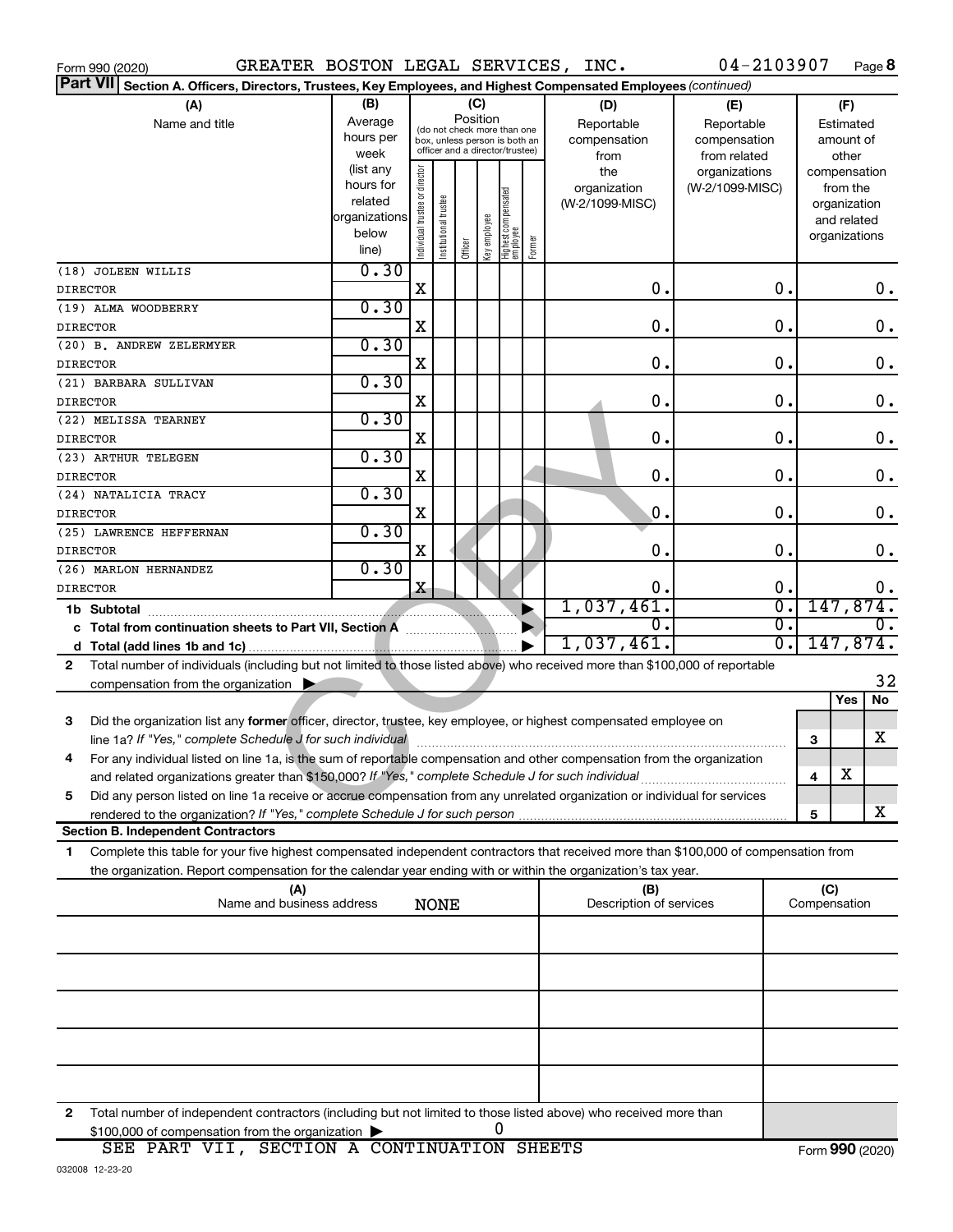| GREATER BOSTON LEGAL SERVICES, INC.<br>Form 990                                                                                  |                |                                |                       |                        |              |                              |        |                 | 04-2103907                    |                       |  |
|----------------------------------------------------------------------------------------------------------------------------------|----------------|--------------------------------|-----------------------|------------------------|--------------|------------------------------|--------|-----------------|-------------------------------|-----------------------|--|
| <b>Part VII</b><br>Section A. Officers, Directors, Trustees, Key Employees, and Highest Compensated Employees (continued)<br>(C) |                |                                |                       |                        |              |                              |        |                 |                               |                       |  |
| (A)                                                                                                                              | (B)            |                                |                       |                        |              |                              |        | (D)             | (E)                           | (F)                   |  |
| Name and title                                                                                                                   | Average        |                                |                       | Position               |              |                              |        | Reportable      | Reportable                    | Estimated             |  |
|                                                                                                                                  | hours          |                                |                       | (check all that apply) |              |                              |        | compensation    | compensation                  | amount of             |  |
|                                                                                                                                  | per<br>week    |                                |                       |                        |              |                              |        | from<br>the     | from related<br>organizations | other<br>compensation |  |
|                                                                                                                                  | (list any      |                                |                       |                        |              |                              |        | organization    | (W-2/1099-MISC)               | from the              |  |
|                                                                                                                                  | hours for      |                                |                       |                        |              |                              |        | (W-2/1099-MISC) |                               | organization          |  |
|                                                                                                                                  | related        |                                |                       |                        |              |                              |        |                 |                               | and related           |  |
|                                                                                                                                  | organizations  |                                |                       |                        |              |                              |        |                 |                               | organizations         |  |
|                                                                                                                                  | below<br>line) | Individual trustee or director | Institutional trustee | Officer                | Key employee | Highest compensated employee | Former |                 |                               |                       |  |
| (27) JILLIAN HIRSCH                                                                                                              | 0.30           |                                |                       |                        |              |                              |        |                 |                               |                       |  |
| <b>DIRECTOR</b>                                                                                                                  |                | X                              |                       |                        |              |                              |        | $\mathbf 0$ .   | 0.                            | $\mathbf 0$ .         |  |
| (28) PEGGY HO                                                                                                                    | 0.30           |                                |                       |                        |              |                              |        |                 |                               |                       |  |
| <b>DIRECTOR</b>                                                                                                                  |                | X                              |                       |                        |              |                              |        | $\mathbf 0$ .   | 0.                            | $\mathbf 0$ .         |  |
| (29) KAY HIDEKO HODGE                                                                                                            | 0.30           |                                |                       |                        |              |                              |        |                 |                               |                       |  |
| <b>DIRECTOR</b>                                                                                                                  |                | X                              |                       |                        |              |                              |        | $\mathbf 0$ .   | 0.                            | $\mathbf 0$ .         |  |
| (30) GEOFFREY HOWELL                                                                                                             | 0.30           |                                |                       |                        |              |                              |        |                 |                               |                       |  |
| <b>DIRECTOR</b>                                                                                                                  |                | X                              |                       |                        |              |                              |        | $\mathbf 0$ .   | 0.                            | $\mathbf 0$ .         |  |
| (31) RONDA JACKSON                                                                                                               | 0.30           |                                |                       |                        |              |                              |        |                 |                               |                       |  |
| <b>DIRECTOR</b>                                                                                                                  |                | X                              |                       |                        |              |                              |        | $\mathbf 0$ .   | $\mathbf 0$ .                 | $\mathbf 0$ .         |  |
| (32) DAVID KLUFT                                                                                                                 | 0.30           |                                |                       |                        |              |                              |        |                 |                               |                       |  |
| <b>DIRECTOR</b>                                                                                                                  |                | X                              |                       |                        |              |                              |        | $\mathbf 0$ .   | $\mathbf 0$ .                 | $\mathbf 0$ .         |  |
| (33) STACIE KOSINSKI                                                                                                             | 0.30           |                                |                       |                        |              |                              |        |                 |                               |                       |  |
| <b>DIRECTOR</b>                                                                                                                  |                | X                              |                       |                        |              |                              |        | $\mathfrak o$ . | $\mathbf 0$ .                 | $\mathbf 0$ .         |  |
| (34) VERN LARKIN                                                                                                                 | 0.30           |                                |                       |                        |              |                              |        |                 |                               |                       |  |
| <b>DIRECTOR</b>                                                                                                                  |                | X                              |                       |                        |              |                              |        | $\mathbf 0$ .   | $\mathbf 0$ .                 | $\mathbf 0$ .         |  |
| (35) ROBERT LASHWAY                                                                                                              | 0.30           |                                |                       |                        |              |                              |        |                 |                               |                       |  |
| <b>DIRECTOR</b>                                                                                                                  |                | $\mathbf X$                    |                       |                        |              |                              |        | $\mathbf 0$ .   | $\mathbf 0$ .                 | $\mathbf 0$ .         |  |
| (36) PAULINA LAURENCY-MATHIS                                                                                                     | 0.30           |                                |                       |                        |              |                              |        |                 |                               |                       |  |
| <b>DIRECTOR</b>                                                                                                                  |                | X                              |                       |                        |              |                              |        | $\mathbf 0$ .   | 0.                            | $\mathbf 0$ .         |  |
| (37) CHELSEA LOUGHRAN                                                                                                            | 0.30           |                                |                       |                        |              |                              |        |                 |                               |                       |  |
| <b>DIRECTOR</b>                                                                                                                  | 0.30           | X                              |                       |                        |              |                              |        | $\mathbf 0$ .   | 0.                            | 0.                    |  |
| (38) KENNETH LUKE                                                                                                                |                | X                              |                       |                        |              |                              |        | $\mathbf 0$ .   | 0.                            | 0.                    |  |
| <b>DIRECTOR</b><br>(39) JULIA MCLETCHIE                                                                                          | 0.30           |                                |                       |                        |              |                              |        |                 |                               |                       |  |
| <b>DIRECTOR</b>                                                                                                                  |                | X                              |                       |                        |              |                              |        | 0.              | 0.                            | $\mathbf 0$ .         |  |
| (40) RONALD MARLOW                                                                                                               | 0.30           |                                |                       |                        |              |                              |        |                 |                               |                       |  |
| <b>DIRECTOR</b>                                                                                                                  |                | х                              |                       |                        |              |                              |        | 0.              | 0.                            | $\mathbf 0$ .         |  |
| (41) JANE MALLEI                                                                                                                 | 0.30           |                                |                       |                        |              |                              |        |                 |                               |                       |  |
| <b>DIRECTOR</b>                                                                                                                  |                | X                              |                       |                        |              |                              |        | 0.              | 0.                            | $\mathbf 0$ .         |  |
| (42) ELAINE MARIN-RUFF                                                                                                           | 0.30           |                                |                       |                        |              |                              |        |                 |                               |                       |  |
| <b>DIRECTOR</b>                                                                                                                  |                | X                              |                       |                        |              |                              |        | 0.              | 0.                            | $\mathbf 0$ .         |  |
| (43) MARTHA MAZZONE                                                                                                              | 0.30           |                                |                       |                        |              |                              |        |                 |                               |                       |  |
| <b>DIRECTOR</b>                                                                                                                  |                | X                              |                       |                        |              |                              |        | 0.              | 0.                            | $\mathbf 0$ .         |  |
| (44) JENNIFER MENDONCA                                                                                                           | 0.30           |                                |                       |                        |              |                              |        |                 |                               |                       |  |
| <b>DIRECTOR</b>                                                                                                                  |                | X                              |                       |                        |              |                              |        | 0.              | 0.                            | $\mathbf 0$ .         |  |
| (45) CHRISTOPHER MIRICK                                                                                                          | 0.30           |                                |                       |                        |              |                              |        |                 |                               |                       |  |
| <b>DIRECTOR</b>                                                                                                                  |                | X                              |                       |                        |              |                              |        | 0.              | 0.                            | $\mathbf 0$ .         |  |
| (46) SHAMS MIRZA                                                                                                                 | 0.30           |                                |                       |                        |              |                              |        |                 |                               |                       |  |
| <b>DIRECTOR</b>                                                                                                                  |                | X                              |                       |                        |              |                              |        | 0.              | 0.                            | 0.                    |  |
| Total to Part VII, Section A, line 1c                                                                                            |                |                                |                       |                        |              |                              |        |                 |                               |                       |  |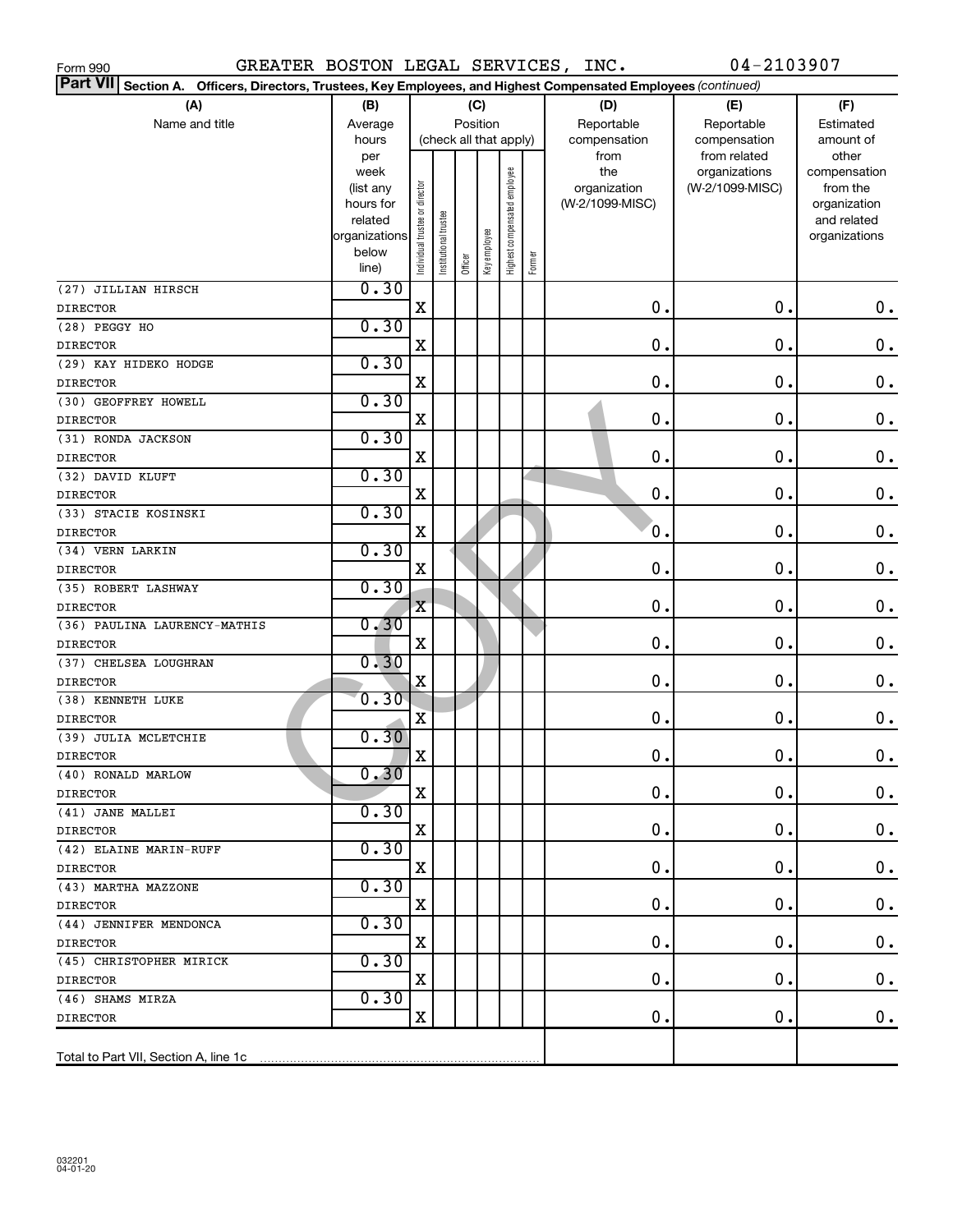| 04-2103907<br>GREATER BOSTON LEGAL SERVICES, INC.<br>Form 990                                                                    |                |                                |                      |          |              |                              |        |                 |                               |                       |  |
|----------------------------------------------------------------------------------------------------------------------------------|----------------|--------------------------------|----------------------|----------|--------------|------------------------------|--------|-----------------|-------------------------------|-----------------------|--|
| <b>Part VII</b><br>Section A. Officers, Directors, Trustees, Key Employees, and Highest Compensated Employees (continued)<br>(C) |                |                                |                      |          |              |                              |        |                 |                               |                       |  |
| (A)                                                                                                                              | (B)            |                                |                      |          |              |                              |        | (D)             | (E)                           | (F)                   |  |
| Name and title                                                                                                                   | Average        |                                |                      | Position |              |                              |        | Reportable      | Reportable                    | Estimated             |  |
|                                                                                                                                  | hours          | (check all that apply)         |                      |          |              |                              |        | compensation    | compensation                  | amount of             |  |
|                                                                                                                                  | per<br>week    |                                |                      |          |              |                              |        | from<br>the     | from related<br>organizations | other<br>compensation |  |
|                                                                                                                                  | (list any      |                                |                      |          |              |                              |        | organization    | (W-2/1099-MISC)               | from the              |  |
|                                                                                                                                  | hours for      |                                |                      |          |              |                              |        | (W-2/1099-MISC) |                               | organization          |  |
|                                                                                                                                  | related        |                                |                      |          |              |                              |        |                 |                               | and related           |  |
|                                                                                                                                  | organizations  |                                |                      |          |              |                              |        |                 |                               | organizations         |  |
|                                                                                                                                  | below<br>line) | Individual trustee or director | nstitutional trustee | Officer  | Key employee | Highest compensated employee | Former |                 |                               |                       |  |
| (47) JURETT MOOLTREY-WEATHERS                                                                                                    | 0.30           |                                |                      |          |              |                              |        |                 |                               |                       |  |
| <b>DIRECTOR</b>                                                                                                                  |                | $\rm X$                        |                      |          |              |                              |        | $\mathbf 0$ .   | 0.                            | $\mathbf 0$ .         |  |
| (48) SAMUEL MOSKOWITZ                                                                                                            | 0.30           |                                |                      |          |              |                              |        |                 |                               |                       |  |
| <b>DIRECTOR</b>                                                                                                                  |                | X                              |                      |          |              |                              |        | 0.              | О.                            | $\mathbf 0$ .         |  |
| (49) ROBERT NAGLE                                                                                                                | 0.30           |                                |                      |          |              |                              |        |                 |                               |                       |  |
| <b>DIRECTOR</b>                                                                                                                  |                | X                              |                      |          |              |                              |        | 0.              | О.                            | $\mathbf 0$ .         |  |
| (50) EDWARD NAUGHTON                                                                                                             | 0.30           |                                |                      |          |              |                              |        |                 |                               |                       |  |
| <b>DIRECTOR</b>                                                                                                                  |                | X                              |                      |          |              |                              |        | 0.              | О.                            | $\mathbf 0$ .         |  |
| (51) SALEA PERRY                                                                                                                 | 0.30           |                                |                      |          |              |                              |        |                 |                               |                       |  |
| <b>DIRECTOR</b>                                                                                                                  |                | X                              |                      |          |              |                              |        | $\mathbf 0$ .   | О.                            | $\mathbf 0$ .         |  |
| (52) DAVID PHELAN                                                                                                                | 0.30           |                                |                      |          |              |                              |        |                 |                               |                       |  |
| <b>DIRECTOR</b>                                                                                                                  |                | X                              |                      |          |              |                              |        | 0.              | О.                            | $\mathbf 0$ .         |  |
| (53) VINCENT PISEGNA                                                                                                             | 0.30           | X                              |                      |          |              |                              |        | 0.              | О.                            | $\mathbf 0$ .         |  |
| <b>DIRECTOR</b>                                                                                                                  | 0.30           |                                |                      |          |              |                              |        |                 |                               |                       |  |
| (54) JOHN POWERS                                                                                                                 |                | X                              |                      |          |              |                              |        | 0.              | 0.                            | $\mathbf 0$ .         |  |
| <b>DIRECTOR</b><br>(55) ALAN ROM                                                                                                 | 0.30           |                                |                      |          |              |                              |        |                 |                               |                       |  |
| <b>DIRECTOR</b>                                                                                                                  |                | $\rm X$                        |                      |          |              |                              |        | 0.              | О.                            | $\mathbf 0$ .         |  |
| (56) DAVID ROZENSON                                                                                                              | 0.30           |                                |                      |          |              |                              |        |                 |                               |                       |  |
| <b>DIRECTOR</b>                                                                                                                  |                | X                              |                      |          |              |                              |        | 0.              | О.                            | $0$ .                 |  |
| (57) JEFFREY RUDIN                                                                                                               | 0.30           |                                |                      |          |              |                              |        |                 |                               |                       |  |
| <b>DIRECTOR</b>                                                                                                                  |                | X                              |                      |          |              |                              |        | 0.              | О.                            | 0.                    |  |
| (58) JOHN SICILIANO                                                                                                              | 0.30           |                                |                      |          |              |                              |        |                 |                               |                       |  |
| <b>DIRECTOR</b>                                                                                                                  |                | X                              |                      |          |              |                              |        | О.              | О.                            | 0.                    |  |
| (59) CHRISTOPHER SLOAN                                                                                                           | 0.30           |                                |                      |          |              |                              |        |                 |                               |                       |  |
| <b>DIRECTOR</b>                                                                                                                  |                | x                              |                      |          |              |                              |        | 0.              | $0$ .                         | 0.                    |  |
| (60) SUZANNE SMALL                                                                                                               | 0.30           |                                |                      |          |              |                              |        |                 |                               |                       |  |
| <b>DIRECTOR</b>                                                                                                                  |                | X                              |                      |          |              |                              |        | 0.              | 0.                            | 0.                    |  |
| (61) EDWIN SMITH                                                                                                                 | 0.30           |                                |                      |          |              |                              |        |                 |                               |                       |  |
| <b>DIRECTOR</b>                                                                                                                  |                | X                              |                      |          |              |                              |        | 0.              | 0.                            | 0.                    |  |
| (62) BEVERLY STEED                                                                                                               | 0.30           |                                |                      |          |              |                              |        |                 |                               |                       |  |
| <b>DIRECTOR</b>                                                                                                                  |                | X                              |                      |          |              |                              |        | 0.              | О.                            | $\mathbf 0$ .         |  |
| (63) ALLENE CURRY                                                                                                                | 0.30           |                                |                      |          |              |                              |        |                 |                               |                       |  |
| <b>DIRECTOR</b>                                                                                                                  |                | X                              |                      |          |              |                              |        | 0.              | О.                            | $\mathbf 0$ .         |  |
| (64) JOANNE DANIELS-FINEGOLD                                                                                                     | 0.30           |                                |                      |          |              |                              |        |                 |                               |                       |  |
| <b>DIRECTOR</b>                                                                                                                  |                | X                              |                      |          |              |                              |        | 0.              | О.                            | $\mathbf 0$ .         |  |
| (65) JAY KUGLER DEYOUNG                                                                                                          | 0.30           |                                |                      |          |              |                              |        |                 |                               |                       |  |
| <b>DIRECTOR</b>                                                                                                                  |                | X                              |                      |          |              |                              |        | 0.              | О.                            | 0.                    |  |
| (66) IRIS DIAZ                                                                                                                   | 0.30           |                                |                      |          |              |                              |        |                 |                               |                       |  |
| <b>DIRECTOR</b>                                                                                                                  |                | X                              |                      |          |              |                              |        | 0.              | 0.                            | 0.                    |  |
|                                                                                                                                  |                |                                |                      |          |              |                              |        |                 |                               |                       |  |
| Total to Part VII, Section A, line 1c                                                                                            |                |                                |                      |          |              |                              |        |                 |                               |                       |  |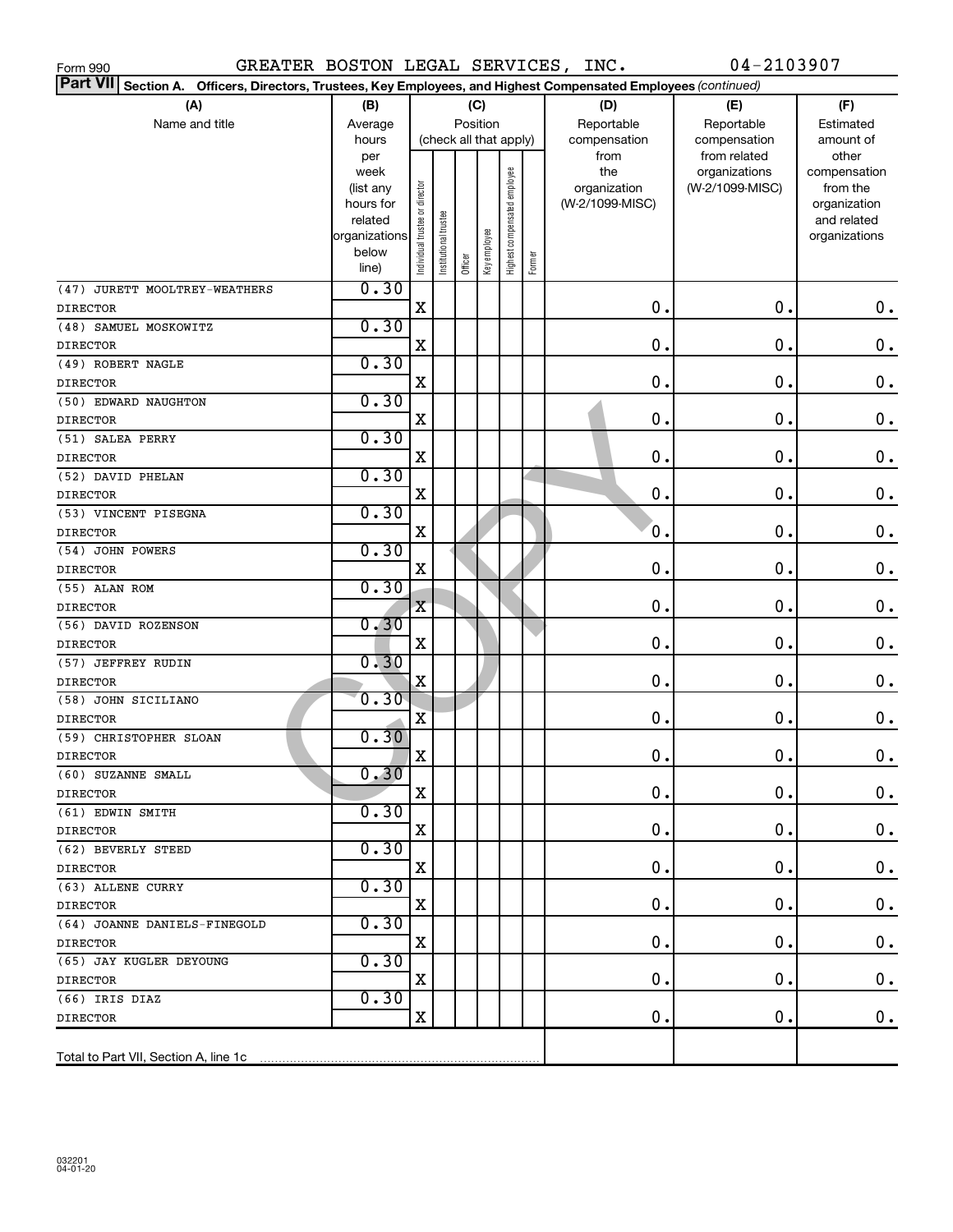| GREATER BOSTON LEGAL SERVICES, INC.<br>Form 990                                                                                  |                |                                |                      |                        |              |                              |        |                 | 04-2103907                    |                       |  |
|----------------------------------------------------------------------------------------------------------------------------------|----------------|--------------------------------|----------------------|------------------------|--------------|------------------------------|--------|-----------------|-------------------------------|-----------------------|--|
| <b>Part VII</b><br>Section A. Officers, Directors, Trustees, Key Employees, and Highest Compensated Employees (continued)<br>(C) |                |                                |                      |                        |              |                              |        |                 |                               |                       |  |
| (A)                                                                                                                              | (B)            |                                |                      |                        |              |                              |        | (D)             | (E)                           | (F)                   |  |
| Name and title                                                                                                                   | Average        |                                |                      | Position               |              |                              |        | Reportable      | Reportable                    | Estimated             |  |
|                                                                                                                                  | hours          |                                |                      | (check all that apply) |              |                              |        | compensation    | compensation                  | amount of             |  |
|                                                                                                                                  | per<br>week    |                                |                      |                        |              |                              |        | from<br>the     | from related<br>organizations | other<br>compensation |  |
|                                                                                                                                  | (list any      |                                |                      |                        |              |                              |        | organization    | (W-2/1099-MISC)               | from the              |  |
|                                                                                                                                  | hours for      |                                |                      |                        |              |                              |        | (W-2/1099-MISC) |                               | organization          |  |
|                                                                                                                                  | related        |                                |                      |                        |              |                              |        |                 |                               | and related           |  |
|                                                                                                                                  | organizations  |                                |                      |                        |              |                              |        |                 |                               | organizations         |  |
|                                                                                                                                  | below<br>line) | Individual trustee or director | nstitutional trustee | Officer                | Key employee | Highest compensated employee | Former |                 |                               |                       |  |
| (67) WILLIAM DILLON                                                                                                              | 0.30           |                                |                      |                        |              |                              |        |                 |                               |                       |  |
| <b>DIRECTOR</b>                                                                                                                  |                | $\mathbf X$                    |                      |                        |              |                              |        | $\mathbf 0$ .   | $\mathbf 0$ .                 | $\mathbf 0$ .         |  |
| (68) PATRICK DINARDO                                                                                                             | 0.30           |                                |                      |                        |              |                              |        |                 |                               |                       |  |
| <b>DIRECTOR</b>                                                                                                                  |                | X                              |                      |                        |              |                              |        | $\mathbf 0$ .   | О.                            | $\mathbf 0$ .         |  |
| (69) RITA DIXON                                                                                                                  | 0.30           |                                |                      |                        |              |                              |        |                 |                               |                       |  |
| <b>DIRECTOR</b>                                                                                                                  |                | X                              |                      |                        |              |                              |        | $\mathbf 0$ .   | О.                            | $\mathbf 0$ .         |  |
| (70) SCOTT FAUST                                                                                                                 | 0.30           |                                |                      |                        |              |                              |        |                 |                               |                       |  |
| <b>DIRECTOR</b>                                                                                                                  |                | X                              |                      |                        |              |                              |        | $\mathbf 0$ .   | О.                            | $\mathbf 0$ .         |  |
| (71) MARK FORD                                                                                                                   | 0.30           |                                |                      |                        |              |                              |        |                 |                               |                       |  |
| <b>DIRECTOR</b>                                                                                                                  |                | X                              |                      |                        |              |                              |        | 0.              | О.                            | $\mathbf 0$ .         |  |
| (72) ELIZABETH FRIES                                                                                                             | 0.30           |                                |                      |                        |              |                              |        |                 |                               |                       |  |
| <b>DIRECTOR</b>                                                                                                                  |                | X                              |                      |                        |              |                              |        | 0.              | О.                            | $\mathbf 0$ .         |  |
| (73) MEGAN GATES                                                                                                                 | 0.30           |                                |                      |                        |              |                              |        |                 |                               |                       |  |
| <b>DIRECTOR</b>                                                                                                                  |                | X                              |                      |                        |              |                              |        | 0.              | О.                            | $\mathbf 0$ .         |  |
| (74) HALLEY GILBERT                                                                                                              | 0.30           |                                |                      |                        |              |                              |        |                 |                               |                       |  |
| <b>DIRECTOR</b>                                                                                                                  |                | X                              |                      |                        |              |                              |        | $\mathbf 0$ .   | О.                            | $\mathbf 0$ .         |  |
| (75) ANGELA GOMES                                                                                                                | 0.30           |                                |                      |                        |              |                              |        |                 |                               |                       |  |
| <b>DIRECTOR</b>                                                                                                                  |                | $\mathbf X$                    |                      |                        |              |                              |        | $\mathbf 0$ .   | О.                            | $\mathbf 0$ .         |  |
| (76) LOUIS GOODMAN                                                                                                               | 0.30           | $\mathbf X$                    |                      |                        |              |                              |        | $\mathbf 0$ .   | О.                            |                       |  |
| <b>DIRECTOR</b><br>(77) EYETTE GREEN                                                                                             | 0.30           |                                |                      |                        |              |                              |        |                 |                               | 0.                    |  |
| <b>DIRECTOR</b>                                                                                                                  |                | X                              |                      |                        |              |                              |        | $\mathbf 0$ .   | О.                            | 0.                    |  |
| (78) DOROTHEA GUILD                                                                                                              | 0.30           |                                |                      |                        |              |                              |        |                 |                               |                       |  |
| <b>DIRECTOR</b>                                                                                                                  |                | $\overline{\mathbf{X}}$        |                      |                        |              |                              |        | $\mathbf 0$ .   | О.                            | 0.                    |  |
| (79) YESSENIA ALFARO                                                                                                             | 0.30           |                                |                      |                        |              |                              |        |                 |                               |                       |  |
| <b>DIRECTOR</b>                                                                                                                  |                | X                              |                      |                        |              |                              |        | $0$ .           | $0$ .                         | $\mathbf 0$ .         |  |
| (80) MICHAEL ALTMAN                                                                                                              | 0.30           |                                |                      |                        |              |                              |        |                 |                               |                       |  |
| DIRECTOR                                                                                                                         |                | X                              |                      |                        |              |                              |        | $\mathbf 0$ .   | 0.                            | 0.                    |  |
| (81) ISAAC BANTU                                                                                                                 | 0.30           |                                |                      |                        |              |                              |        |                 |                               |                       |  |
| <b>DIRECTOR</b>                                                                                                                  |                | х                              |                      |                        |              |                              |        | 0.              | 0.                            | 0.                    |  |
| (82) RICHARD BATCHELDER                                                                                                          | 0.30           |                                |                      |                        |              |                              |        |                 |                               |                       |  |
| <b>DIRECTOR</b>                                                                                                                  |                | х                              |                      |                        |              |                              |        | 0.              | 0.                            | 0.                    |  |
| (83) TIFFANY BENTLEY                                                                                                             | 0.30           |                                |                      |                        |              |                              |        |                 |                               |                       |  |
| <b>DIRECTOR</b>                                                                                                                  |                | х                              |                      |                        |              |                              |        | 0.              | 0.                            | 0.                    |  |
| (84) RUTH BODDEN                                                                                                                 | 0.30           |                                |                      |                        |              |                              |        |                 |                               |                       |  |
| <b>DIRECTOR</b>                                                                                                                  |                | х                              |                      |                        |              |                              |        | 0.              | 0.                            | 0.                    |  |
| (85) JOHN BOWMAN                                                                                                                 | 0.30           |                                |                      |                        |              |                              |        |                 |                               |                       |  |
| <b>DIRECTOR</b>                                                                                                                  | 0.30           | х                              |                      |                        |              |                              |        | 0.              | 0.                            | 0.                    |  |
| (86) TIMOTHY BLANK<br>DIRECTOR                                                                                                   |                | X                              |                      |                        |              |                              |        | 0.              | $\mathbf 0$ .                 | 0.                    |  |
|                                                                                                                                  |                |                                |                      |                        |              |                              |        |                 |                               |                       |  |
| Total to Part VII, Section A, line 1c                                                                                            |                |                                |                      |                        |              |                              |        |                 |                               |                       |  |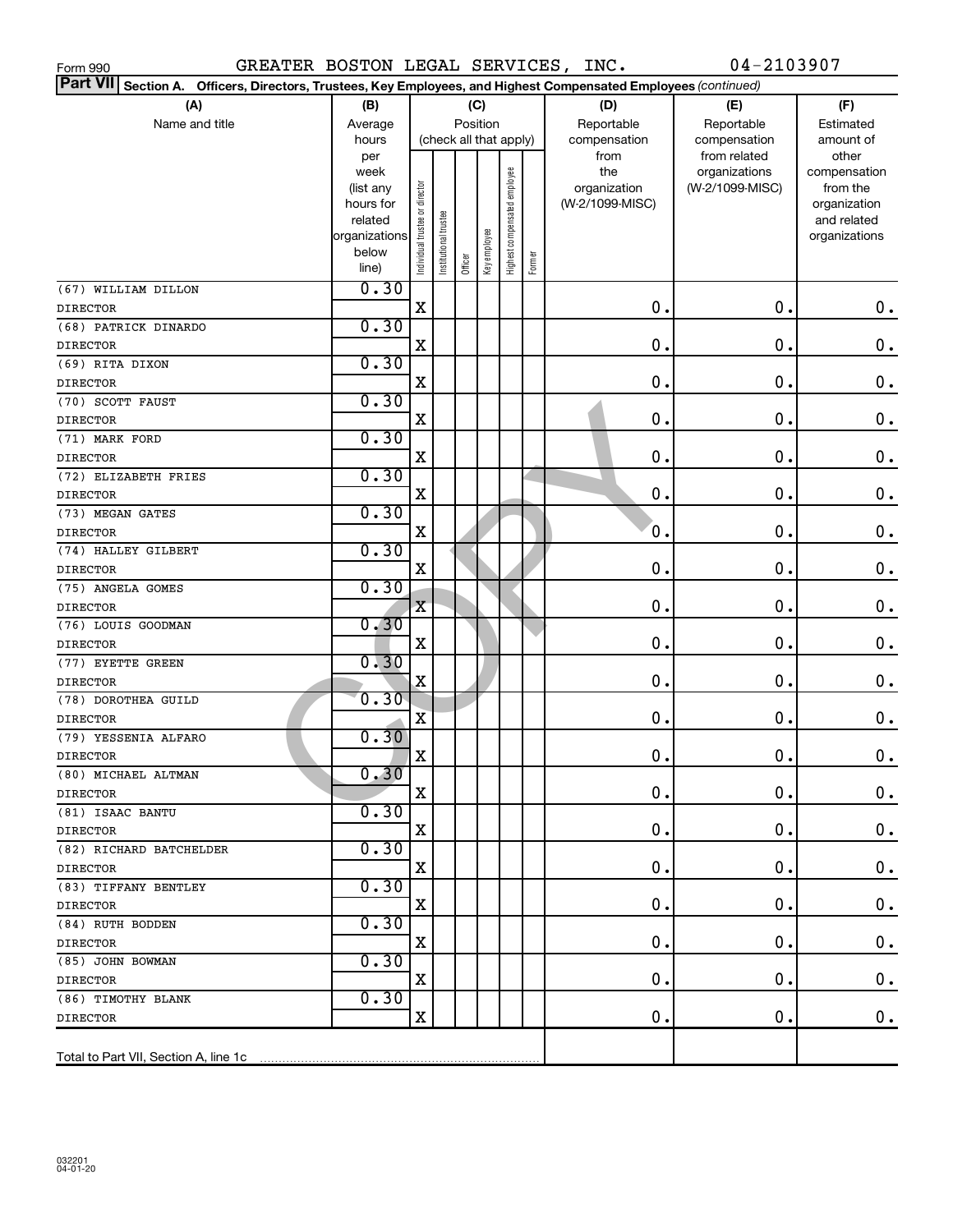| GREATER BOSTON LEGAL SERVICES, INC.<br>Form 990                                                                 |                      |                                |                        |          |              |                              |        |                 | 04-2103907      |                             |
|-----------------------------------------------------------------------------------------------------------------|----------------------|--------------------------------|------------------------|----------|--------------|------------------------------|--------|-----------------|-----------------|-----------------------------|
| Part VII Section A. Officers, Directors, Trustees, Key Employees, and Highest Compensated Employees (continued) |                      |                                |                        |          |              |                              |        |                 |                 |                             |
| (A)                                                                                                             | (B)                  |                                |                        |          | (C)          |                              |        | (D)             | (E)             | (F)                         |
| Name and title                                                                                                  | Average              |                                |                        | Position |              |                              |        | Reportable      | Reportable      | Estimated                   |
|                                                                                                                 | hours                |                                | (check all that apply) |          |              |                              |        | compensation    | compensation    | amount of                   |
|                                                                                                                 | per                  |                                |                        |          |              |                              |        | from            | from related    | other                       |
|                                                                                                                 | week                 |                                |                        |          |              |                              |        | the             | organizations   | compensation                |
|                                                                                                                 | (list any            |                                |                        |          |              |                              |        | organization    | (W-2/1099-MISC) | from the                    |
|                                                                                                                 | hours for<br>related |                                |                        |          |              |                              |        | (W-2/1099-MISC) |                 | organization<br>and related |
|                                                                                                                 | organizations        |                                |                        |          |              |                              |        |                 |                 | organizations               |
|                                                                                                                 | below                | Individual trustee or director | Institutional trustee  |          |              | Highest compensated employee |        |                 |                 |                             |
|                                                                                                                 | line)                |                                |                        | Officer  | Key employee |                              | Former |                 |                 |                             |
| (87) STEPHEN BRAKE                                                                                              | 0.30                 |                                |                        |          |              |                              |        |                 |                 |                             |
| <b>DIRECTOR</b>                                                                                                 |                      | X                              |                        |          |              |                              |        | $0$ .           | 0.              | 0.                          |
| (88) JOHN CARROLL                                                                                               | 0.30                 |                                |                        |          |              |                              |        |                 |                 |                             |
| <b>DIRECTOR</b>                                                                                                 |                      | X                              |                        |          |              |                              |        | $\mathbf 0$ .   | $0$ .           | $\mathbf 0$ .               |
| (89) ROBERT CARROLL                                                                                             | 0.30                 |                                |                        |          |              |                              |        |                 |                 |                             |
| <b>DIRECTOR</b>                                                                                                 |                      | X                              |                        |          |              |                              |        | 0.              | $0$ .           | $\mathbf 0$ .               |
| (90) MYRNAIRIS CEPEDA                                                                                           | 0.30                 |                                |                        |          |              |                              |        |                 |                 |                             |
| <b>DIRECTOR</b>                                                                                                 |                      | X                              |                        |          |              |                              |        | 0.              | $0$ .           | $\mathbf 0$ .               |
| (91) SARAH CONNOLLY                                                                                             | 0.30                 |                                |                        |          |              |                              |        |                 |                 |                             |
| <b>DIRECTOR</b>                                                                                                 |                      | X                              |                        |          |              |                              |        | 0.              | $0$ .           | $\mathbf 0$ .               |
|                                                                                                                 |                      |                                |                        |          |              |                              |        |                 |                 |                             |
|                                                                                                                 |                      |                                |                        |          |              |                              |        |                 |                 |                             |
|                                                                                                                 |                      |                                |                        |          |              |                              |        |                 |                 |                             |
|                                                                                                                 |                      |                                |                        |          |              |                              |        |                 |                 |                             |
|                                                                                                                 |                      |                                |                        |          |              |                              |        |                 |                 |                             |
|                                                                                                                 |                      |                                |                        |          |              |                              |        |                 |                 |                             |
|                                                                                                                 |                      |                                |                        |          |              |                              |        |                 |                 |                             |
|                                                                                                                 |                      |                                |                        |          |              |                              |        |                 |                 |                             |
|                                                                                                                 |                      |                                |                        |          |              |                              |        |                 |                 |                             |
|                                                                                                                 |                      |                                |                        |          |              |                              |        |                 |                 |                             |
|                                                                                                                 |                      |                                |                        |          |              |                              |        |                 |                 |                             |
|                                                                                                                 |                      |                                |                        |          |              |                              |        |                 |                 |                             |
|                                                                                                                 |                      |                                |                        |          |              |                              |        |                 |                 |                             |
|                                                                                                                 |                      |                                |                        |          |              |                              |        |                 |                 |                             |
|                                                                                                                 |                      |                                |                        |          |              |                              |        |                 |                 |                             |
|                                                                                                                 |                      |                                |                        |          |              |                              |        |                 |                 |                             |
|                                                                                                                 |                      |                                |                        |          |              |                              |        |                 |                 |                             |
|                                                                                                                 |                      |                                |                        |          |              |                              |        |                 |                 |                             |
|                                                                                                                 |                      |                                |                        |          |              |                              |        |                 |                 |                             |
|                                                                                                                 |                      |                                |                        |          |              |                              |        |                 |                 |                             |
|                                                                                                                 |                      |                                |                        |          |              |                              |        |                 |                 |                             |
|                                                                                                                 |                      |                                |                        |          |              |                              |        |                 |                 |                             |
|                                                                                                                 |                      |                                |                        |          |              |                              |        |                 |                 |                             |
|                                                                                                                 |                      |                                |                        |          |              |                              |        |                 |                 |                             |
|                                                                                                                 |                      |                                |                        |          |              |                              |        |                 |                 |                             |
|                                                                                                                 |                      |                                |                        |          |              |                              |        |                 |                 |                             |
|                                                                                                                 |                      |                                |                        |          |              |                              |        |                 |                 |                             |
|                                                                                                                 |                      |                                |                        |          |              |                              |        |                 |                 |                             |
|                                                                                                                 |                      |                                |                        |          |              |                              |        |                 |                 |                             |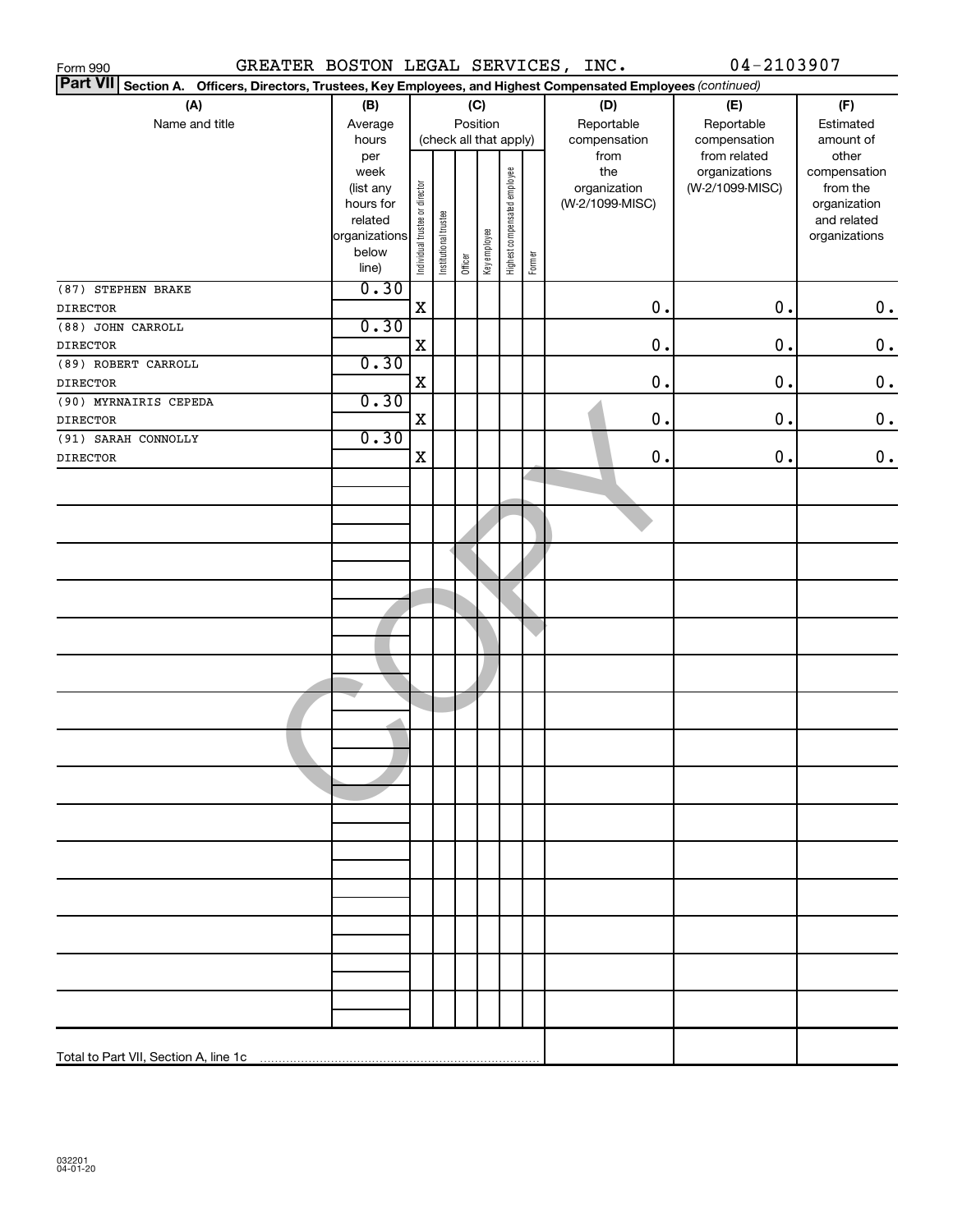|                                                           |                  |   | Form 990 (2020)                                                                                                                 |                                      |                   |                 |                       | GREATER BOSTON LEGAL SERVICES, INC. |                                                        | 04-2103907    | Page 9                                                          |
|-----------------------------------------------------------|------------------|---|---------------------------------------------------------------------------------------------------------------------------------|--------------------------------------|-------------------|-----------------|-----------------------|-------------------------------------|--------------------------------------------------------|---------------|-----------------------------------------------------------------|
|                                                           | <b>Part VIII</b> |   | <b>Statement of Revenue</b>                                                                                                     |                                      |                   |                 |                       |                                     |                                                        |               |                                                                 |
|                                                           |                  |   |                                                                                                                                 |                                      |                   |                 |                       |                                     |                                                        |               |                                                                 |
|                                                           |                  |   |                                                                                                                                 |                                      |                   |                 |                       | Total revenue                       | Related or exempt<br>function revenue business revenue | Unrelated     | (D)<br>Revenue excluded<br>from tax under<br>sections 512 - 514 |
| Contributions, Gifts, Grants<br>and Other Similar Amounts |                  |   | 1 a Federated campaigns                                                                                                         |                                      | 1a                |                 | 70,447.               |                                     |                                                        |               |                                                                 |
|                                                           |                  | b | Membership dues                                                                                                                 | $\ldots \ldots \ldots \ldots \ldots$ | 1 <sub>b</sub>    |                 |                       |                                     |                                                        |               |                                                                 |
|                                                           |                  |   | c Fundraising events                                                                                                            |                                      | 1 <sub>c</sub>    |                 |                       |                                     |                                                        |               |                                                                 |
|                                                           |                  |   | d Related organizations                                                                                                         |                                      | 1 <sub>d</sub>    |                 |                       |                                     |                                                        |               |                                                                 |
|                                                           |                  |   | e Government grants (contributions)                                                                                             |                                      | 1e                |                 | 10,817,793.           |                                     |                                                        |               |                                                                 |
|                                                           |                  |   | f All other contributions, gifts, grants, and                                                                                   |                                      |                   |                 |                       |                                     |                                                        |               |                                                                 |
|                                                           |                  |   | similar amounts not included above                                                                                              |                                      | 1f                |                 | 6,655,734.            |                                     |                                                        |               |                                                                 |
|                                                           |                  |   | Noncash contributions included in lines 1a-1f                                                                                   |                                      | $1g$ \$           |                 | ▶                     |                                     |                                                        |               |                                                                 |
|                                                           |                  |   |                                                                                                                                 |                                      |                   |                 | <b>Business Code</b>  | 17,543,974.                         |                                                        |               |                                                                 |
|                                                           | 2 a              |   | <b>ATTORNEY FEES</b>                                                                                                            |                                      |                   |                 | 541100                | 194,224.                            | 194,224.                                               |               |                                                                 |
| Program Service<br>Revenue                                |                  | b |                                                                                                                                 |                                      |                   |                 |                       |                                     |                                                        |               |                                                                 |
|                                                           |                  | с | the control of the control of the control of the control of the control of<br><u> 1989 - Johann Barbara, martxa alemaniar a</u> |                                      |                   |                 |                       |                                     |                                                        |               |                                                                 |
|                                                           |                  | d | <u> 1989 - Johann Barbara, martin a bhaile an t-Alban Barbara ann an t-Alban Barbara ann an t-Alban Barbara ann an</u>          |                                      |                   |                 |                       |                                     |                                                        |               |                                                                 |
|                                                           |                  | е |                                                                                                                                 |                                      |                   |                 |                       |                                     |                                                        |               |                                                                 |
|                                                           |                  | f |                                                                                                                                 |                                      |                   |                 |                       |                                     |                                                        |               |                                                                 |
|                                                           |                  |   |                                                                                                                                 |                                      |                   |                 | $\blacktriangleright$ | 194,224.                            |                                                        |               |                                                                 |
|                                                           | 3                |   | Investment income (including dividends, interest, and                                                                           |                                      |                   |                 |                       |                                     |                                                        |               |                                                                 |
|                                                           |                  |   |                                                                                                                                 |                                      |                   |                 |                       | 507,735.                            |                                                        |               | 507,735.                                                        |
|                                                           | 4                |   | Income from investment of tax-exempt bond proceeds                                                                              |                                      |                   |                 |                       |                                     |                                                        |               |                                                                 |
|                                                           | 5                |   |                                                                                                                                 |                                      |                   |                 |                       |                                     |                                                        |               |                                                                 |
|                                                           |                  |   |                                                                                                                                 |                                      | (i) Real          |                 | (ii) Personal         |                                     |                                                        |               |                                                                 |
|                                                           | 6а               |   | Gross rents<br>.                                                                                                                | 6a                                   |                   |                 |                       |                                     |                                                        |               |                                                                 |
|                                                           |                  | b | Less: rental expenses<br>Rental income or (loss)                                                                                | 6 <sub>b</sub><br>6с                 |                   |                 |                       |                                     |                                                        |               |                                                                 |
|                                                           |                  | с | d Net rental income or (loss)                                                                                                   |                                      |                   |                 |                       |                                     |                                                        |               |                                                                 |
|                                                           |                  |   | 7 a Gross amount from sales of                                                                                                  |                                      | (i) Securities    |                 | (ii) Other            |                                     |                                                        |               |                                                                 |
|                                                           |                  |   | assets other than inventory                                                                                                     | 7a                                   | 6,062,022.        |                 |                       |                                     |                                                        |               |                                                                 |
|                                                           |                  |   | <b>b</b> Less: cost or other basis                                                                                              |                                      |                   |                 |                       |                                     |                                                        |               |                                                                 |
|                                                           |                  |   | and sales expenses                                                                                                              |                                      | $7b$ 6, 257, 392. |                 |                       |                                     |                                                        |               |                                                                 |
| evenue                                                    |                  |   | c Gain or (loss)                                                                                                                | 7c                                   | $-195,370.$       |                 |                       |                                     |                                                        |               |                                                                 |
| Other F                                                   |                  |   |                                                                                                                                 |                                      |                   |                 |                       | $-195,370.$                         |                                                        |               | $-195, 370.$                                                    |
|                                                           |                  |   | 8 a Gross income from fundraising events (not                                                                                   |                                      |                   |                 |                       |                                     |                                                        |               |                                                                 |
|                                                           |                  |   | including \$                                                                                                                    |                                      | of                |                 |                       |                                     |                                                        |               |                                                                 |
|                                                           |                  |   | contributions reported on line 1c). See                                                                                         |                                      |                   |                 |                       |                                     |                                                        |               |                                                                 |
|                                                           |                  |   |                                                                                                                                 |                                      |                   | 8a              |                       |                                     |                                                        |               |                                                                 |
|                                                           |                  |   | b Less: direct expenses                                                                                                         |                                      |                   | l 8b            |                       |                                     |                                                        |               |                                                                 |
|                                                           |                  |   |                                                                                                                                 |                                      |                   |                 |                       |                                     |                                                        |               |                                                                 |
|                                                           |                  |   | 9 a Gross income from gaming activities. See                                                                                    |                                      |                   |                 |                       |                                     |                                                        |               |                                                                 |
|                                                           |                  |   |                                                                                                                                 |                                      |                   | l 9b            |                       |                                     |                                                        |               |                                                                 |
|                                                           |                  |   |                                                                                                                                 |                                      |                   |                 |                       |                                     |                                                        |               |                                                                 |
|                                                           |                  |   | 10 a Gross sales of inventory, less returns                                                                                     |                                      |                   |                 |                       |                                     |                                                        |               |                                                                 |
|                                                           |                  |   |                                                                                                                                 |                                      |                   |                 |                       |                                     |                                                        |               |                                                                 |
|                                                           |                  |   | <b>b</b> Less: cost of goods sold                                                                                               |                                      |                   | H <sub>0b</sub> |                       |                                     |                                                        |               |                                                                 |
|                                                           |                  |   |                                                                                                                                 |                                      |                   |                 |                       |                                     |                                                        |               |                                                                 |
|                                                           |                  |   |                                                                                                                                 |                                      |                   |                 | <b>Business Code</b>  |                                     |                                                        |               |                                                                 |
|                                                           | 11a              |   | <u> 1980 - Johann Barbara, martxa alemaniar a</u>                                                                               |                                      |                   |                 |                       |                                     |                                                        |               |                                                                 |
|                                                           |                  | b | the control of the control of the control of the control of the control of                                                      |                                      |                   |                 |                       |                                     |                                                        |               |                                                                 |
| Miscellaneous<br>Revenue                                  |                  | c |                                                                                                                                 |                                      |                   |                 |                       |                                     |                                                        |               |                                                                 |
|                                                           |                  |   |                                                                                                                                 |                                      |                   |                 |                       |                                     |                                                        |               |                                                                 |
|                                                           |                  |   |                                                                                                                                 |                                      |                   |                 |                       | 18,050,563.                         | 194,224.                                               | $\mathbf 0$ . | 312, 365.                                                       |
|                                                           | 12 <sup>2</sup>  |   |                                                                                                                                 |                                      |                   |                 |                       |                                     |                                                        |               |                                                                 |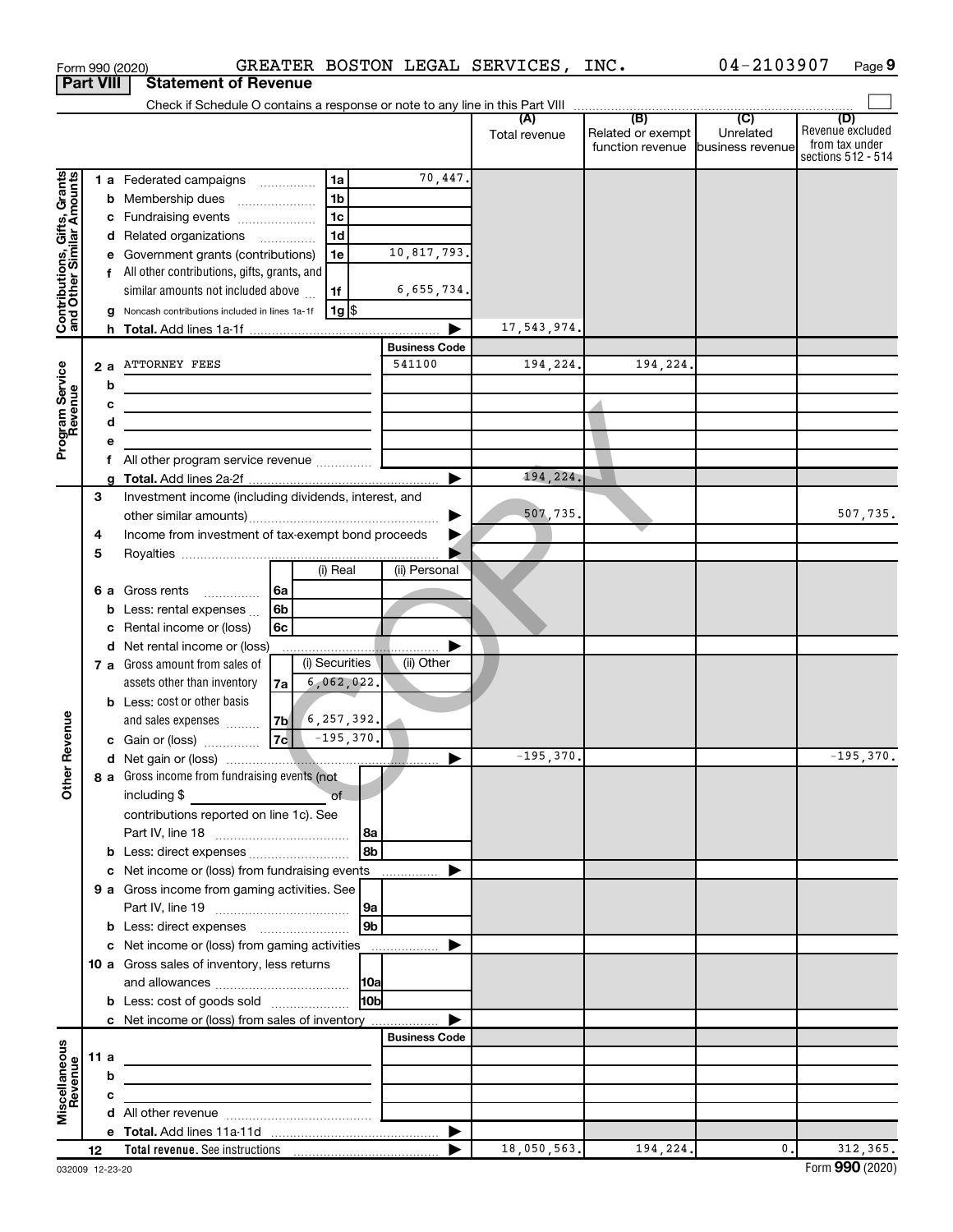Form 990 (2020) Page GREATER BOSTON LEGAL SERVICES, INC. 04-2103907 **Part IX Statement of Functional Expenses**

*Section 501(c)(3) and 501(c)(4) organizations must complete all columns. All other organizations must complete column (A).*

|              | Do not include amounts reported on lines 6b,<br>7b, 8b, 9b, and 10b of Part VIII.                    | (A)<br>Total expenses | (B)<br>Program service<br>expenses | (C)<br>Management and<br>general expenses | (D)<br>Fundraising<br>expenses |  |  |  |  |  |  |  |  |
|--------------|------------------------------------------------------------------------------------------------------|-----------------------|------------------------------------|-------------------------------------------|--------------------------------|--|--|--|--|--|--|--|--|
| 1            | Grants and other assistance to domestic organizations                                                |                       |                                    |                                           |                                |  |  |  |  |  |  |  |  |
|              | and domestic governments. See Part IV, line 21                                                       | 390,791.              | 390,791.                           |                                           |                                |  |  |  |  |  |  |  |  |
| $\mathbf{2}$ | Grants and other assistance to domestic                                                              |                       |                                    |                                           |                                |  |  |  |  |  |  |  |  |
|              | individuals. See Part IV, line 22                                                                    |                       |                                    |                                           |                                |  |  |  |  |  |  |  |  |
| 3            | Grants and other assistance to foreign                                                               |                       |                                    |                                           |                                |  |  |  |  |  |  |  |  |
|              | organizations, foreign governments, and foreign                                                      |                       |                                    |                                           |                                |  |  |  |  |  |  |  |  |
|              | individuals. See Part IV, lines 15 and 16                                                            |                       |                                    |                                           |                                |  |  |  |  |  |  |  |  |
| 4            | Benefits paid to or for members                                                                      |                       |                                    |                                           |                                |  |  |  |  |  |  |  |  |
| 5            | Compensation of current officers, directors,                                                         | 372,394.              |                                    | 352,945.                                  |                                |  |  |  |  |  |  |  |  |
|              | trustees, and key employees                                                                          |                       |                                    |                                           | 19,449.                        |  |  |  |  |  |  |  |  |
| 6            | Compensation not included above to disqualified<br>persons (as defined under section 4958(f)(1)) and |                       |                                    |                                           |                                |  |  |  |  |  |  |  |  |
|              | persons described in section 4958(c)(3)(B)                                                           |                       |                                    |                                           |                                |  |  |  |  |  |  |  |  |
| 7            | Other salaries and wages                                                                             | 10,026,557.           | 9,042,338.                         | 538,068.                                  | 446, 151.                      |  |  |  |  |  |  |  |  |
| 8            | Pension plan accruals and contributions (include                                                     |                       |                                    |                                           |                                |  |  |  |  |  |  |  |  |
|              | section 401(k) and 403(b) employer contributions)                                                    | 345,444.              |                                    |                                           |                                |  |  |  |  |  |  |  |  |
| 9            | Other employee benefits                                                                              | 2,676,981.            | $\frac{301,829}{2,382,529}$        | $\frac{28,298.}{180,212.}$                | $\frac{15,317.}{114,240.}$     |  |  |  |  |  |  |  |  |
| 10           |                                                                                                      | 894,746.              | 781,890.                           | 73,222.                                   | 39,634.                        |  |  |  |  |  |  |  |  |
| 11           | Fees for services (nonemployees):                                                                    |                       |                                    |                                           |                                |  |  |  |  |  |  |  |  |
| a            |                                                                                                      |                       |                                    |                                           |                                |  |  |  |  |  |  |  |  |
| b            |                                                                                                      |                       |                                    |                                           |                                |  |  |  |  |  |  |  |  |
|              |                                                                                                      | 33,993.               |                                    | 33,993.                                   |                                |  |  |  |  |  |  |  |  |
|              |                                                                                                      |                       |                                    |                                           |                                |  |  |  |  |  |  |  |  |
| е            | Professional fundraising services. See Part IV, line 17                                              |                       |                                    |                                           |                                |  |  |  |  |  |  |  |  |
| f            | Investment management fees                                                                           | 113, 109.             |                                    | 113, 109.                                 |                                |  |  |  |  |  |  |  |  |
| q            | Other. (If line 11g amount exceeds 10% of line 25,                                                   |                       |                                    |                                           |                                |  |  |  |  |  |  |  |  |
|              | column (A) amount, list line 11g expenses on Sch O.)                                                 | 263,589.              | 189,687.                           | 69,336.                                   | 4,566.                         |  |  |  |  |  |  |  |  |
| 12           |                                                                                                      |                       |                                    |                                           |                                |  |  |  |  |  |  |  |  |
| 13           |                                                                                                      | 541,685.              | 459, 409.                          | 38,337.                                   | 43,939.                        |  |  |  |  |  |  |  |  |
| 14           |                                                                                                      |                       |                                    |                                           |                                |  |  |  |  |  |  |  |  |
| 15           |                                                                                                      | 434,908.              |                                    |                                           |                                |  |  |  |  |  |  |  |  |
| 16           |                                                                                                      | 34, 175.              | 385,098.<br>22, 258.               | 31,038.<br>9,788.                         | 18,772.<br>2,129.              |  |  |  |  |  |  |  |  |
| 17           |                                                                                                      |                       |                                    |                                           |                                |  |  |  |  |  |  |  |  |
| 18           | Payments of travel or entertainment expenses                                                         |                       |                                    |                                           |                                |  |  |  |  |  |  |  |  |
|              | for any federal, state, or local public officials<br>Conferences, conventions, and meetings          |                       |                                    |                                           |                                |  |  |  |  |  |  |  |  |
| 19<br>20     | Interest                                                                                             |                       |                                    |                                           |                                |  |  |  |  |  |  |  |  |
| 21           |                                                                                                      |                       |                                    |                                           |                                |  |  |  |  |  |  |  |  |
| 22           | Depreciation, depletion, and amortization                                                            | 201, 297.             | 178,243.                           | 14,366.                                   | 8,688.                         |  |  |  |  |  |  |  |  |
| 23           | Insurance                                                                                            |                       |                                    |                                           |                                |  |  |  |  |  |  |  |  |
| 24           | Other expenses. Itemize expenses not covered<br>above (List miscellaneous expenses on line 24e. If   |                       |                                    |                                           |                                |  |  |  |  |  |  |  |  |
|              | line 24e amount exceeds 10% of line 25, column (A)<br>amount, list line 24e expenses on Schedule O.) |                       |                                    |                                           |                                |  |  |  |  |  |  |  |  |
| a            | MISCELLANEOUS EXPENSE                                                                                | 216, 227.             | 169,536.                           | 12,277.                                   | 34,414.                        |  |  |  |  |  |  |  |  |
| b            | <b>LIBRARY</b>                                                                                       | 183,758.              | 183,648.                           |                                           | 110.                           |  |  |  |  |  |  |  |  |
|              | <b>LITIGATION</b>                                                                                    | 100, 244.             | 100, 244.                          |                                           |                                |  |  |  |  |  |  |  |  |
| d            |                                                                                                      |                       |                                    |                                           |                                |  |  |  |  |  |  |  |  |
| е            | All other expenses                                                                                   |                       |                                    |                                           |                                |  |  |  |  |  |  |  |  |
| 25           | Total functional expenses. Add lines 1 through 24e                                                   | 16,829,898.           | 14,587,500.                        | 1,494,989.                                | 747,409.                       |  |  |  |  |  |  |  |  |
| 26           | Joint costs. Complete this line only if the organization                                             |                       |                                    |                                           |                                |  |  |  |  |  |  |  |  |
|              | reported in column (B) joint costs from a combined                                                   |                       |                                    |                                           |                                |  |  |  |  |  |  |  |  |
|              | educational campaign and fundraising solicitation.                                                   |                       |                                    |                                           |                                |  |  |  |  |  |  |  |  |
|              | Check here $\blacktriangleright$<br>if following SOP 98-2 (ASC 958-720)                              |                       |                                    |                                           |                                |  |  |  |  |  |  |  |  |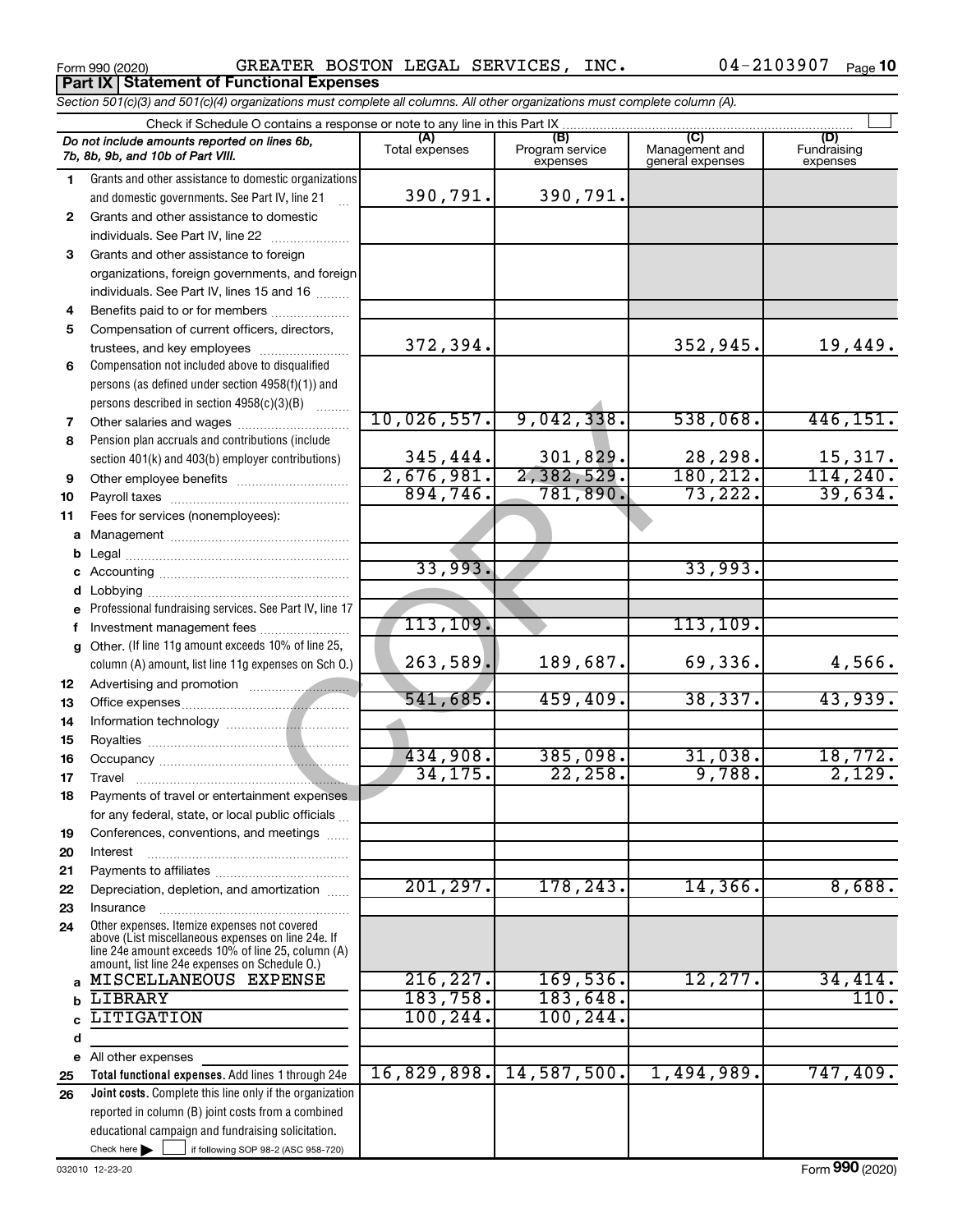| Form 990 (2020) |                               |  | GREATER BOSTON LEGAL SERVICES, | INC. | 04-2103907 | Page 11 |
|-----------------|-------------------------------|--|--------------------------------|------|------------|---------|
|                 | <b>Part X   Balance Sheet</b> |  |                                |      |            |         |

Check if Schedule O contains a response or note to any line in this Part X

|                             |    |                                                                                                                  |                 |            | (A)<br>Beginning of year |               |                          | (B)<br>End of year         |
|-----------------------------|----|------------------------------------------------------------------------------------------------------------------|-----------------|------------|--------------------------|---------------|--------------------------|----------------------------|
|                             | 1  |                                                                                                                  |                 |            | 2,957,319.               |               | $\mathbf{1}$             | 5,546,040.                 |
|                             | 2  |                                                                                                                  |                 |            | 4,957,509.               |               | $\mathbf{2}$             | 4,955,903.                 |
|                             | 3  |                                                                                                                  |                 |            | 3,069,499.               |               | $\mathbf{3}$             | 1,706,708.                 |
|                             | 4  |                                                                                                                  |                 |            |                          |               | 4                        |                            |
|                             | 5  | Loans and other receivables from any current or former officer, director,                                        |                 |            |                          |               |                          |                            |
|                             |    | trustee, key employee, creator or founder, substantial contributor, or 35%                                       |                 |            |                          |               |                          |                            |
|                             |    | controlled entity or family member of any of these persons                                                       |                 |            |                          |               | 5                        |                            |
|                             | 6  | Loans and other receivables from other disqualified persons (as defined                                          |                 |            |                          |               |                          |                            |
|                             |    | under section $4958(f)(1)$ , and persons described in section $4958(c)(3)(B)$                                    |                 | $\ldots$   |                          |               | 6                        |                            |
|                             | 7  |                                                                                                                  |                 |            |                          |               | $\overline{\phantom{a}}$ |                            |
| Assets                      | 8  |                                                                                                                  |                 |            |                          |               | 8                        |                            |
|                             | 9  | Prepaid expenses and deferred charges                                                                            |                 |            |                          | 336,487.      | 9                        | 153, 294.                  |
|                             |    | <b>10a</b> Land, buildings, and equipment: cost or other                                                         |                 |            |                          |               |                          |                            |
|                             |    | basis. Complete Part VI of Schedule D  10a                                                                       |                 | 8,300,884. |                          |               |                          |                            |
|                             |    | <b>b</b> Less: accumulated depreciation                                                                          | 10 <sub>b</sub> | 5,474,572. | 3,027,609.               |               | 10 <sub>c</sub>          | 2,826,312.                 |
|                             | 11 |                                                                                                                  |                 |            | 14, 164, 595.            |               | 11                       | 19,656,719.                |
|                             | 12 |                                                                                                                  |                 |            |                          |               | 12                       |                            |
|                             | 13 |                                                                                                                  |                 |            |                          |               | 13                       |                            |
|                             | 14 |                                                                                                                  |                 |            |                          |               | 14                       |                            |
|                             | 15 |                                                                                                                  |                 |            |                          |               | 15                       |                            |
|                             | 16 |                                                                                                                  |                 |            | 28,513,018.              |               | 16                       | 34,844,976.                |
|                             | 17 |                                                                                                                  |                 |            | 1,847,055.               |               | 17                       | 2,187,216.                 |
|                             | 18 |                                                                                                                  |                 |            |                          |               | 18                       |                            |
|                             | 19 |                                                                                                                  |                 |            |                          |               | 19                       |                            |
|                             | 20 |                                                                                                                  |                 |            | 20                       |               |                          |                            |
|                             | 21 | Escrow or custodial account liability. Complete Part IV of Schedule D                                            |                 | 124,997.   | 21                       | 137, 263.     |                          |                            |
|                             | 22 | Loans and other payables to any current or former officer, director,                                             |                 |            |                          |               |                          |                            |
|                             |    | trustee, key employee, creator or founder, substantial contributor, or 35%                                       |                 |            |                          |               |                          |                            |
| Liabilities                 |    | controlled entity or family member of any of these persons                                                       |                 |            |                          |               | 22                       |                            |
|                             | 23 | Secured mortgages and notes payable to unrelated third parties                                                   |                 |            | 23                       |               |                          |                            |
|                             | 24 | Unsecured notes and loans payable to unrelated third parties                                                     |                 |            |                          |               | 24                       | 2,445,000.                 |
|                             | 25 | Other liabilities (including federal income tax, payables to related third                                       |                 |            |                          |               |                          |                            |
|                             |    | parties, and other liabilities not included on lines 17-24). Complete Part X                                     |                 |            |                          |               |                          |                            |
|                             |    | of Schedule D                                                                                                    |                 | 0.         | 25                       | 124,073.      |                          |                            |
|                             | 26 | Total liabilities. Add lines 17 through 25 [11] [12] m.m.s. [13] [13] Total liabilities. Add lines 17 through 25 |                 |            | 1,972,052.               |               | 26                       | 4,893,552.                 |
|                             |    | Organizations that follow FASB ASC 958, check here $\blacktriangleright \boxed{X}$                               |                 |            |                          |               |                          |                            |
|                             |    | and complete lines 27, 28, 32, and 33.                                                                           |                 |            |                          |               |                          |                            |
|                             | 27 |                                                                                                                  | 17,282,383.     |            | 27                       | 19,671,751.   |                          |                            |
|                             | 28 |                                                                                                                  | 9, 258, 583.    |            | 28                       | 10, 279, 673. |                          |                            |
|                             |    | Organizations that do not follow FASB ASC 958, check here ▶ U                                                    |                 |            |                          |               |                          |                            |
|                             |    | and complete lines 29 through 33.                                                                                |                 |            |                          |               |                          |                            |
| Net Assets or Fund Balances | 29 |                                                                                                                  |                 |            |                          |               | 29                       |                            |
|                             | 30 | Paid-in or capital surplus, or land, building, or equipment fund                                                 |                 |            |                          |               | 30                       |                            |
|                             | 31 | Retained earnings, endowment, accumulated income, or other funds                                                 |                 |            | 26,540,966.              |               | 31                       |                            |
|                             | 32 |                                                                                                                  |                 |            | 28, 513, 018.            |               | 32                       | 29,951,424.<br>34,844,976. |
|                             | 33 |                                                                                                                  |                 |            |                          |               | 33                       |                            |

Form (2020) **990**

†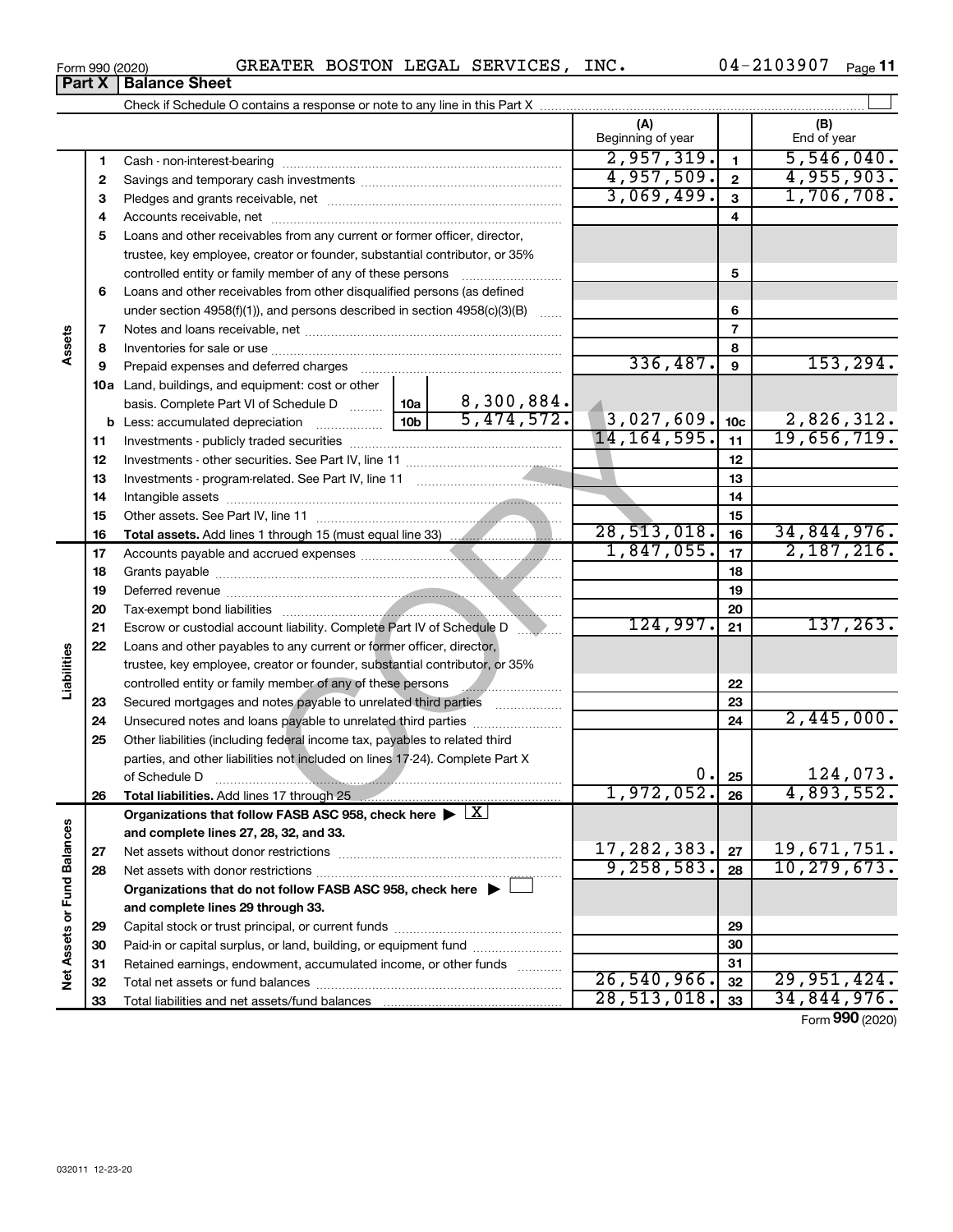|    | GREATER BOSTON LEGAL SERVICES, INC.<br>Form 990 (2020)                                                                                                      |                         | $04 - 2103907$ | Page 12                 |  |
|----|-------------------------------------------------------------------------------------------------------------------------------------------------------------|-------------------------|----------------|-------------------------|--|
|    | <b>Part XI</b><br><b>Reconciliation of Net Assets</b>                                                                                                       |                         |                |                         |  |
|    |                                                                                                                                                             |                         |                |                         |  |
|    |                                                                                                                                                             |                         |                |                         |  |
| 1  |                                                                                                                                                             | 1                       | 18,050,563.    |                         |  |
| 2  |                                                                                                                                                             | $\overline{2}$          | 16,829,898.    |                         |  |
| 3  | Revenue less expenses. Subtract line 2 from line 1                                                                                                          | 3                       | 1,220,665.     |                         |  |
| 4  |                                                                                                                                                             | $\overline{\mathbf{4}}$ | 26,540,966.    |                         |  |
| 5  |                                                                                                                                                             | 5                       | 2,189,793.     |                         |  |
| 6  |                                                                                                                                                             | 6                       |                |                         |  |
| 7  |                                                                                                                                                             | $\overline{7}$          |                |                         |  |
| 8  | Prior period adjustments www.communication.communication.communication.com/                                                                                 | 8                       |                |                         |  |
| 9  | Other changes in net assets or fund balances (explain on Schedule O) manufactured controller changes in net assets or fund balances (explain on Schedule O) | 9                       |                | $\overline{0}$ .        |  |
| 10 | Net assets or fund balances at end of year. Combine lines 3 through 9 (must equal Part X, line 32,                                                          |                         |                |                         |  |
|    |                                                                                                                                                             | 10                      | 29,951,424.    |                         |  |
|    | <b>Part XII Financial Statements and Reporting</b>                                                                                                          |                         |                |                         |  |
|    |                                                                                                                                                             |                         |                | $\overline{\mathbf{x}}$ |  |
|    |                                                                                                                                                             |                         |                | Yes<br>No               |  |
| 1. | $\boxed{\mathbf{X}}$ Accrual<br>Accounting method used to prepare the Form 990: [130] Cash<br>$\Box$ Other                                                  |                         |                |                         |  |
|    | If the organization changed its method of accounting from a prior year or checked "Other," explain in Schedule O.                                           |                         |                |                         |  |
|    |                                                                                                                                                             |                         | 2a             | x                       |  |
|    | If "Yes," check a box below to indicate whether the financial statements for the year were compiled or reviewed on a                                        |                         |                |                         |  |
|    | separate basis, consolidated basis, or both:                                                                                                                |                         |                |                         |  |
|    | Separate basis<br>Consolidated basis<br>Both consolidated and separate basis                                                                                |                         |                |                         |  |
|    |                                                                                                                                                             |                         | 2 <sub>b</sub> | x                       |  |
|    | If "Yes," check a box below to indicate whether the financial statements for the year were audited on a separate basis,                                     |                         |                |                         |  |
|    | consolidated basis, or both:                                                                                                                                |                         |                |                         |  |
|    | $ \underline{X} $ Separate basis<br><b>Consolidated basis</b><br>Both consolidated and separate basis                                                       |                         |                |                         |  |
|    | c If "Yes" to line 2a or 2b, does the organization have a committee that assumes responsibility for oversight of the audit,                                 |                         |                |                         |  |
|    |                                                                                                                                                             |                         | 2c             | X                       |  |
|    | If the organization changed either its oversight process or selection process during the tax year, explain on Schedule O.                                   |                         |                |                         |  |
|    | 3a As a result of a federal award, was the organization required to undergo an audit or audits as set forth in the Single Audit                             |                         |                |                         |  |
|    |                                                                                                                                                             |                         | 3a             | X                       |  |
|    | b If "Yes," did the organization undergo the required audit or audits? If the organization did not undergo the required audit                               |                         |                |                         |  |
|    | or audits, explain why on Schedule O and describe any steps taken to undergo such audits material content conte                                             |                         | 3b             | X                       |  |
|    |                                                                                                                                                             |                         |                | Form 990 (2020)         |  |
|    |                                                                                                                                                             |                         |                |                         |  |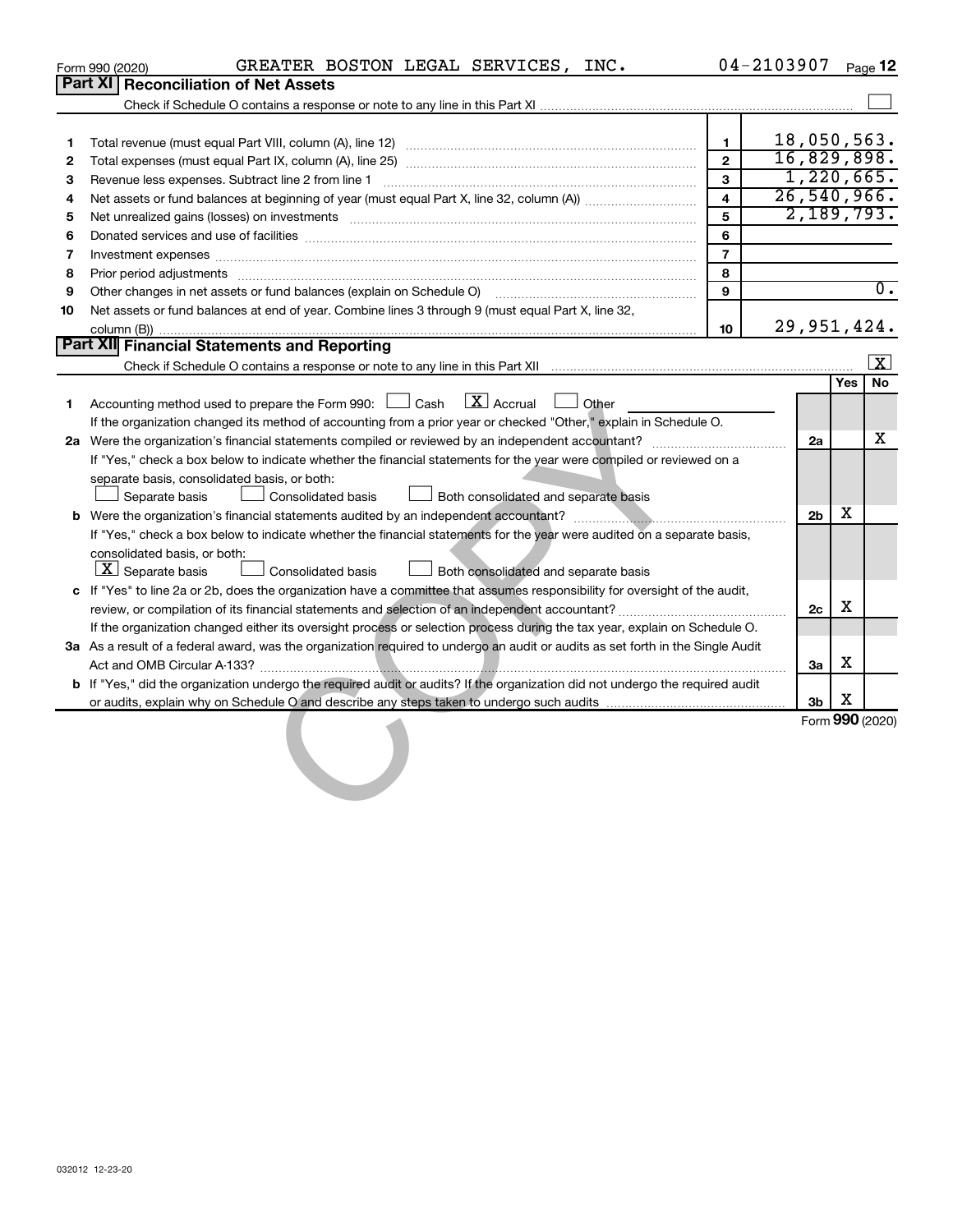| <b>SCHEDULE A</b> |  |
|-------------------|--|
|-------------------|--|

| (Form 990 or 990-EZ) |  |  |  |  |  |  |
|----------------------|--|--|--|--|--|--|
|----------------------|--|--|--|--|--|--|

# Form 990 or 990-EZ) **Public Charity Status and Public Support**<br>
Complete if the organization is a section 501(c)(3) organization or a section<br> **2020**

**4947(a)(1) nonexempt charitable trust. | Attach to Form 990 or Form 990-EZ.** 

| OMB No. 1545-0047                   |
|-------------------------------------|
| <b>'02</b>                          |
| <b>Open to Public</b><br>Inspection |

| Department of the Treasury<br>Internal Revenue Service |                                                                                                           |                                                                                                                                            |  |                                                                        | Attach to Form 990 or Form 990-EZ.<br>Go to www.irs.gov/Form990 for instructions and the latest information.                                 |     |                                                                |                            |  | <b>Open to Public</b><br><b>Inspection</b> |
|--------------------------------------------------------|-----------------------------------------------------------------------------------------------------------|--------------------------------------------------------------------------------------------------------------------------------------------|--|------------------------------------------------------------------------|----------------------------------------------------------------------------------------------------------------------------------------------|-----|----------------------------------------------------------------|----------------------------|--|--------------------------------------------|
|                                                        |                                                                                                           | Name of the organization                                                                                                                   |  |                                                                        |                                                                                                                                              |     |                                                                |                            |  | <b>Employer identification number</b>      |
|                                                        |                                                                                                           |                                                                                                                                            |  |                                                                        | GREATER BOSTON LEGAL SERVICES, INC.                                                                                                          |     |                                                                |                            |  | 04-2103907                                 |
|                                                        | Part I                                                                                                    |                                                                                                                                            |  |                                                                        | Reason for Public Charity Status. (All organizations must complete this part.) See instructions.                                             |     |                                                                |                            |  |                                            |
|                                                        | The organization is not a private foundation because it is: (For lines 1 through 12, check only one box.) |                                                                                                                                            |  |                                                                        |                                                                                                                                              |     |                                                                |                            |  |                                            |
| 1.                                                     |                                                                                                           |                                                                                                                                            |  |                                                                        | A church, convention of churches, or association of churches described in section 170(b)(1)(A)(i).                                           |     |                                                                |                            |  |                                            |
| 2                                                      |                                                                                                           |                                                                                                                                            |  |                                                                        | A school described in section 170(b)(1)(A)(ii). (Attach Schedule E (Form 990 or 990-EZ).)                                                    |     |                                                                |                            |  |                                            |
| з                                                      |                                                                                                           |                                                                                                                                            |  |                                                                        | A hospital or a cooperative hospital service organization described in section 170(b)(1)(A)(iii).                                            |     |                                                                |                            |  |                                            |
| 4                                                      |                                                                                                           | A medical research organization operated in conjunction with a hospital described in section 170(b)(1)(A)(iii). Enter the hospital's name, |  |                                                                        |                                                                                                                                              |     |                                                                |                            |  |                                            |
|                                                        |                                                                                                           | city, and state:                                                                                                                           |  |                                                                        |                                                                                                                                              |     |                                                                |                            |  |                                            |
| 5                                                      |                                                                                                           |                                                                                                                                            |  |                                                                        | An organization operated for the benefit of a college or university owned or operated by a governmental unit described in                    |     |                                                                |                            |  |                                            |
|                                                        |                                                                                                           |                                                                                                                                            |  | section 170(b)(1)(A)(iv). (Complete Part II.)                          |                                                                                                                                              |     |                                                                |                            |  |                                            |
| 6                                                      |                                                                                                           |                                                                                                                                            |  |                                                                        | A federal, state, or local government or governmental unit described in section 170(b)(1)(A)(v).                                             |     |                                                                |                            |  |                                            |
| $\overline{7}$                                         | $\lfloor x \rfloor$                                                                                       |                                                                                                                                            |  |                                                                        | An organization that normally receives a substantial part of its support from a governmental unit or from the general public described in    |     |                                                                |                            |  |                                            |
|                                                        |                                                                                                           |                                                                                                                                            |  | section 170(b)(1)(A)(vi). (Complete Part II.)                          |                                                                                                                                              |     |                                                                |                            |  |                                            |
| 8                                                      |                                                                                                           |                                                                                                                                            |  |                                                                        | A community trust described in section 170(b)(1)(A)(vi). (Complete Part II.)                                                                 |     |                                                                |                            |  |                                            |
| 9                                                      |                                                                                                           |                                                                                                                                            |  |                                                                        | An agricultural research organization described in section 170(b)(1)(A)(ix) operated in conjunction with a land-grant college                |     |                                                                |                            |  |                                            |
|                                                        |                                                                                                           |                                                                                                                                            |  |                                                                        | or university or a non-land-grant college of agriculture (see instructions). Enter the name, city, and state of the college or               |     |                                                                |                            |  |                                            |
|                                                        |                                                                                                           | university:                                                                                                                                |  |                                                                        |                                                                                                                                              |     |                                                                |                            |  |                                            |
| 10                                                     |                                                                                                           |                                                                                                                                            |  |                                                                        | An organization that normally receives (1) more than 33 1/3% of its support from contributions, membership fees, and gross receipts from     |     |                                                                |                            |  |                                            |
|                                                        |                                                                                                           |                                                                                                                                            |  |                                                                        | activities related to its exempt functions, subject to certain exceptions; and (2) no more than 33 1/3% of its support from gross investment |     |                                                                |                            |  |                                            |
|                                                        |                                                                                                           |                                                                                                                                            |  |                                                                        | income and unrelated business taxable income (less section 511 tax) from businesses acquired by the organization after June 30, 1975.        |     |                                                                |                            |  |                                            |
|                                                        |                                                                                                           |                                                                                                                                            |  | See section 509(a)(2). (Complete Part III.)                            |                                                                                                                                              |     |                                                                |                            |  |                                            |
| 11                                                     |                                                                                                           |                                                                                                                                            |  |                                                                        | An organization organized and operated exclusively to test for public safety. See section 509(a)(4).                                         |     |                                                                |                            |  |                                            |
| 12                                                     |                                                                                                           |                                                                                                                                            |  |                                                                        | An organization organized and operated exclusively for the benefit of, to perform the functions of, or to carry out the purposes of one or   |     |                                                                |                            |  |                                            |
|                                                        |                                                                                                           |                                                                                                                                            |  |                                                                        | more publicly supported organizations described in section 509(a)(1) or section 509(a)(2). See section 509(a)(3). Check the box in           |     |                                                                |                            |  |                                            |
|                                                        |                                                                                                           |                                                                                                                                            |  |                                                                        | lines 12a through 12d that describes the type of supporting organization and complete lines 12e, 12f, and 12g.                               |     |                                                                |                            |  |                                            |
| а                                                      |                                                                                                           |                                                                                                                                            |  |                                                                        | Type I. A supporting organization operated, supervised, or controlled by its supported organization(s), typically by giving                  |     |                                                                |                            |  |                                            |
|                                                        |                                                                                                           |                                                                                                                                            |  |                                                                        | the supported organization(s) the power to regularly appoint or elect a majority of the directors or trustees of the supporting              |     |                                                                |                            |  |                                            |
|                                                        |                                                                                                           |                                                                                                                                            |  | organization. You must complete Part IV, Sections A and B.             |                                                                                                                                              |     |                                                                |                            |  |                                            |
| b                                                      |                                                                                                           |                                                                                                                                            |  |                                                                        | Type II. A supporting organization supervised or controlled in connection with its supported organization(s), by having                      |     |                                                                |                            |  |                                            |
|                                                        |                                                                                                           |                                                                                                                                            |  | organization(s). You must complete Part IV, Sections A and C.          | control or management of the supporting organization vested in the same persons that control or manage the supported                         |     |                                                                |                            |  |                                            |
|                                                        |                                                                                                           |                                                                                                                                            |  |                                                                        | Type III functionally integrated. A supporting organization operated in connection with, and functionally integrated with,                   |     |                                                                |                            |  |                                            |
| с                                                      |                                                                                                           |                                                                                                                                            |  |                                                                        | its supported organization(s) (see instructions). You must complete Part IV, Sections A, D, and E.                                           |     |                                                                |                            |  |                                            |
| d                                                      |                                                                                                           |                                                                                                                                            |  |                                                                        | Type III non-functionally integrated. A supporting organization operated in connection with its supported organization(s)                    |     |                                                                |                            |  |                                            |
|                                                        |                                                                                                           |                                                                                                                                            |  |                                                                        | that is not functionally integrated. The organization generally must satisfy a distribution requirement and an attentiveness                 |     |                                                                |                            |  |                                            |
|                                                        |                                                                                                           |                                                                                                                                            |  |                                                                        | requirement (see instructions). You must complete Part IV, Sections A and D, and Part V.                                                     |     |                                                                |                            |  |                                            |
| е                                                      |                                                                                                           |                                                                                                                                            |  |                                                                        | Check this box if the organization received a written determination from the IRS that it is a Type I, Type II, Type III                      |     |                                                                |                            |  |                                            |
|                                                        |                                                                                                           |                                                                                                                                            |  |                                                                        | functionally integrated, or Type III non-functionally integrated supporting organization.                                                    |     |                                                                |                            |  |                                            |
| f                                                      |                                                                                                           |                                                                                                                                            |  |                                                                        |                                                                                                                                              |     |                                                                |                            |  |                                            |
|                                                        |                                                                                                           |                                                                                                                                            |  | Provide the following information about the supported organization(s). |                                                                                                                                              |     |                                                                |                            |  |                                            |
|                                                        |                                                                                                           | (i) Name of supported                                                                                                                      |  | (ii) EIN                                                               | (iii) Type of organization                                                                                                                   |     | (iv) Is the organization listed<br>in your governing document? | (v) Amount of monetary     |  | (vi) Amount of other                       |
|                                                        |                                                                                                           | organization                                                                                                                               |  |                                                                        | (described on lines 1-10<br>above (see instructions))                                                                                        | Yes | No                                                             | support (see instructions) |  | support (see instructions)                 |
|                                                        |                                                                                                           |                                                                                                                                            |  |                                                                        |                                                                                                                                              |     |                                                                |                            |  |                                            |
|                                                        |                                                                                                           |                                                                                                                                            |  |                                                                        |                                                                                                                                              |     |                                                                |                            |  |                                            |
|                                                        |                                                                                                           |                                                                                                                                            |  |                                                                        |                                                                                                                                              |     |                                                                |                            |  |                                            |
|                                                        |                                                                                                           |                                                                                                                                            |  |                                                                        |                                                                                                                                              |     |                                                                |                            |  |                                            |
|                                                        |                                                                                                           |                                                                                                                                            |  |                                                                        |                                                                                                                                              |     |                                                                |                            |  |                                            |
|                                                        |                                                                                                           |                                                                                                                                            |  |                                                                        |                                                                                                                                              |     |                                                                |                            |  |                                            |
|                                                        |                                                                                                           |                                                                                                                                            |  |                                                                        |                                                                                                                                              |     |                                                                |                            |  |                                            |
|                                                        |                                                                                                           |                                                                                                                                            |  |                                                                        |                                                                                                                                              |     |                                                                |                            |  |                                            |
|                                                        |                                                                                                           |                                                                                                                                            |  |                                                                        |                                                                                                                                              |     |                                                                |                            |  |                                            |
|                                                        |                                                                                                           |                                                                                                                                            |  |                                                                        |                                                                                                                                              |     |                                                                |                            |  |                                            |
| Total                                                  |                                                                                                           |                                                                                                                                            |  |                                                                        |                                                                                                                                              |     |                                                                |                            |  |                                            |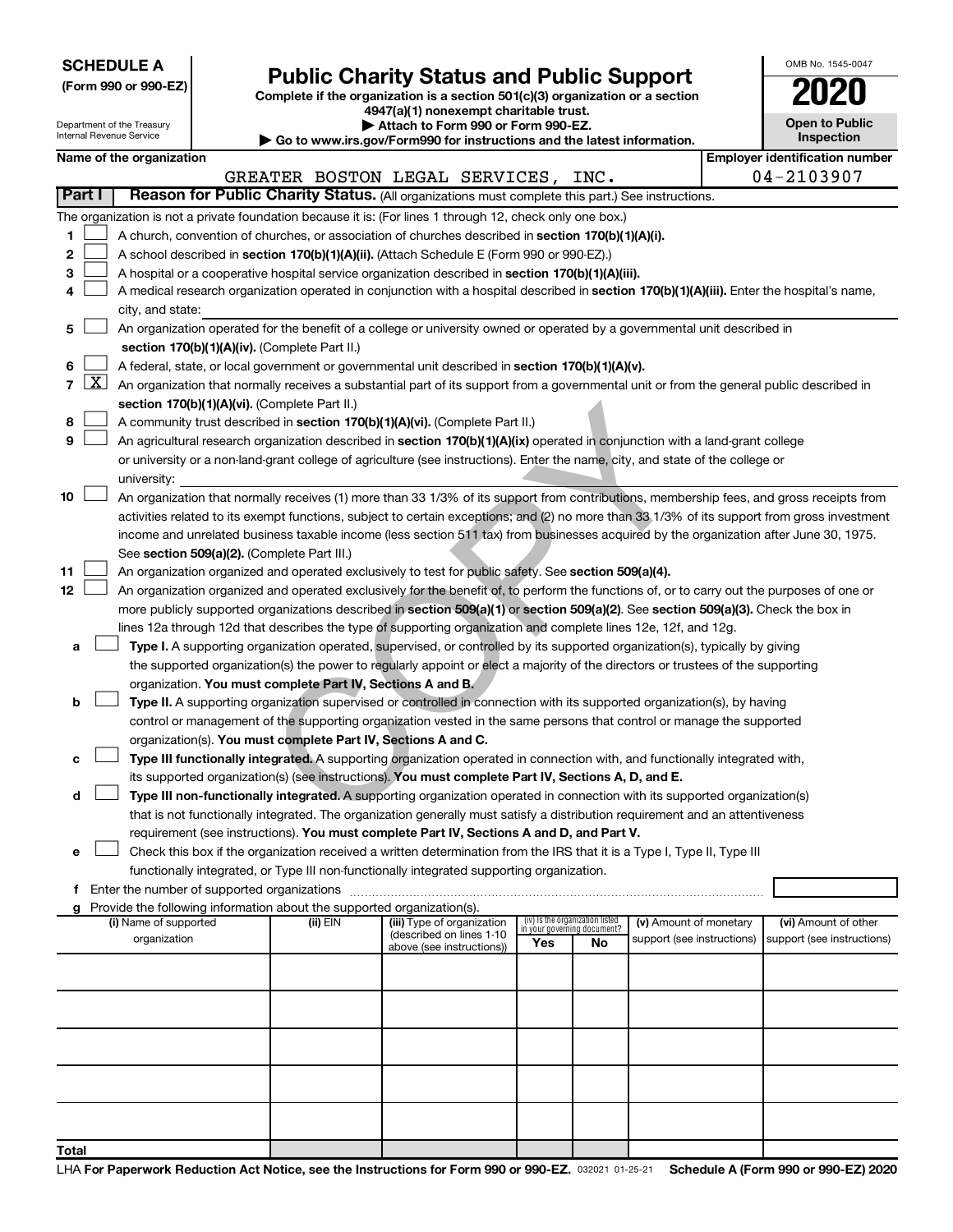#### 04-2103907 Page 2 Schedule A (Form 990 or 990-EZ) 2020  $\,$  GREATER BOSTON LEGAL SERVICES, INC  $\,$  04 – 2103907  $\,$  Page

(Complete only if you checked the box on line 5, 7, or 8 of Part I or if the organization failed to qualify under Part III. If the organization fails to qualify under the tests listed below, please complete Part III.) **Part II** | Support Schedule for Organizations Described in Sections 170(b)(1)(A)(iv) and 170(b)(1)(A)(vi)

|    | <b>Section A. Public Support</b>                                                                                                                                                                                               |             |               |               |               |             |                                |  |  |  |
|----|--------------------------------------------------------------------------------------------------------------------------------------------------------------------------------------------------------------------------------|-------------|---------------|---------------|---------------|-------------|--------------------------------|--|--|--|
|    | Calendar year (or fiscal year beginning in)                                                                                                                                                                                    | (a) 2016    | (b) 2017      | $(c)$ 2018    | $(d)$ 2019    | (e) 2020    | (f) Total                      |  |  |  |
|    | 1 Gifts, grants, contributions, and                                                                                                                                                                                            |             |               |               |               |             |                                |  |  |  |
|    | membership fees received. (Do not                                                                                                                                                                                              |             |               |               |               |             |                                |  |  |  |
|    | include any "unusual grants.")                                                                                                                                                                                                 | 15,695,134. | 15, 372, 821. | 16, 793, 405. | 17, 314, 987. | 17,543,974. | 82,720,321.                    |  |  |  |
|    | 2 Tax revenues levied for the organ-                                                                                                                                                                                           |             |               |               |               |             |                                |  |  |  |
|    | ization's benefit and either paid to                                                                                                                                                                                           |             |               |               |               |             |                                |  |  |  |
|    | or expended on its behalf                                                                                                                                                                                                      |             |               |               |               |             |                                |  |  |  |
|    | 3 The value of services or facilities                                                                                                                                                                                          |             |               |               |               |             |                                |  |  |  |
|    | furnished by a governmental unit to                                                                                                                                                                                            |             |               |               |               |             |                                |  |  |  |
|    | the organization without charge                                                                                                                                                                                                |             |               |               |               |             |                                |  |  |  |
|    | 4 Total. Add lines 1 through 3                                                                                                                                                                                                 | 15,695,134. | 15, 372, 821. | 16,793,405.   | 17, 314, 987. | 17,543,974. | 82,720,321.                    |  |  |  |
|    | 5 The portion of total contributions                                                                                                                                                                                           |             |               |               |               |             |                                |  |  |  |
|    | by each person (other than a                                                                                                                                                                                                   |             |               |               |               |             |                                |  |  |  |
|    | governmental unit or publicly                                                                                                                                                                                                  |             |               |               |               |             |                                |  |  |  |
|    | supported organization) included                                                                                                                                                                                               |             |               |               |               |             |                                |  |  |  |
|    | on line 1 that exceeds 2% of the                                                                                                                                                                                               |             |               |               |               |             |                                |  |  |  |
|    | amount shown on line 11,                                                                                                                                                                                                       |             |               |               |               |             |                                |  |  |  |
|    | column (f)                                                                                                                                                                                                                     |             |               |               |               |             | 478,156.                       |  |  |  |
|    | 6 Public support. Subtract line 5 from line 4.                                                                                                                                                                                 |             |               |               |               |             | 82, 242, 165.                  |  |  |  |
|    | <b>Section B. Total Support</b>                                                                                                                                                                                                |             |               |               |               |             |                                |  |  |  |
|    | Calendar year (or fiscal year beginning in)                                                                                                                                                                                    | (a) 2016    | (b) 2017      | $(c)$ 2018    | $(d)$ 2019    | (e) 2020    | (f) Total                      |  |  |  |
|    | 7 Amounts from line 4                                                                                                                                                                                                          | 15,695,134  | 15, 372, 821  | 16,793,405    | 17, 314, 987  | 17,543,974  | 82,720,321.                    |  |  |  |
| 8  | Gross income from interest,                                                                                                                                                                                                    |             |               |               |               |             |                                |  |  |  |
|    | dividends, payments received on                                                                                                                                                                                                |             |               |               |               |             |                                |  |  |  |
|    | securities loans, rents, royalties,                                                                                                                                                                                            |             |               |               |               |             |                                |  |  |  |
|    | and income from similar sources                                                                                                                                                                                                | 113,873.    | 160,577.      | 183, 168.     | 314, 219.     | 394,626.    | 1,166,463.                     |  |  |  |
|    | <b>9</b> Net income from unrelated business                                                                                                                                                                                    |             |               |               |               |             |                                |  |  |  |
|    | activities, whether or not the                                                                                                                                                                                                 |             |               |               |               |             |                                |  |  |  |
|    | business is regularly carried on                                                                                                                                                                                               |             |               |               |               |             |                                |  |  |  |
|    | 10 Other income. Do not include gain                                                                                                                                                                                           |             |               |               |               |             |                                |  |  |  |
|    | or loss from the sale of capital                                                                                                                                                                                               |             |               |               |               |             |                                |  |  |  |
|    | assets (Explain in Part VI.)                                                                                                                                                                                                   | 25,973.     | 720.          | 720.          | 120.          |             | 27,533.                        |  |  |  |
|    | 11 Total support. Add lines 7 through 10                                                                                                                                                                                       |             |               |               |               |             | 83, 914, 317.                  |  |  |  |
|    | 12 Gross receipts from related activities, etc. (see instructions)                                                                                                                                                             |             |               |               |               | 12          | 1,064,840.                     |  |  |  |
|    | 13 First 5 years. If the Form 990 is for the organization's first, second, third, fourth, or fifth tax year as a section 501(c)(3)                                                                                             |             |               |               |               |             |                                |  |  |  |
|    | organization, check this box and stop here                                                                                                                                                                                     |             |               |               |               |             |                                |  |  |  |
|    | <b>Section C. Computation of Public Support Percentage</b>                                                                                                                                                                     |             |               |               |               |             |                                |  |  |  |
|    |                                                                                                                                                                                                                                |             |               |               |               | 14          | 98.01<br>%                     |  |  |  |
|    |                                                                                                                                                                                                                                |             |               |               |               | 15          | 98.10<br>$\%$                  |  |  |  |
|    | 16a 33 1/3% support test - 2020. If the organization did not check the box on line 13, and line 14 is 33 1/3% or more, check this box and                                                                                      |             |               |               |               |             |                                |  |  |  |
|    | stop here. The organization qualifies as a publicly supported organization                                                                                                                                                     |             |               |               |               |             | $\blacktriangleright$ $\mid$ X |  |  |  |
|    | b 33 1/3% support test - 2019. If the organization did not check a box on line 13 or 16a, and line 15 is 33 1/3% or more, check this box                                                                                       |             |               |               |               |             |                                |  |  |  |
|    | and stop here. The organization qualifies as a publicly supported organization [11] manuscription [11] and stop here. The organization [11] and stop here. The organization [11] and stop here. The organization [11] and stop |             |               |               |               |             |                                |  |  |  |
|    | 17a 10% -facts-and-circumstances test - 2020. If the organization did not check a box on line 13, 16a, or 16b, and line 14 is 10% or more,                                                                                     |             |               |               |               |             |                                |  |  |  |
|    | and if the organization meets the facts-and-circumstances test, check this box and stop here. Explain in Part VI how the organization                                                                                          |             |               |               |               |             |                                |  |  |  |
|    | meets the facts-and-circumstances test. The organization qualifies as a publicly supported organization                                                                                                                        |             |               |               |               |             |                                |  |  |  |
|    | b 10% -facts-and-circumstances test - 2019. If the organization did not check a box on line 13, 16a, 16b, or 17a, and line 15 is 10% or                                                                                        |             |               |               |               |             |                                |  |  |  |
|    | more, and if the organization meets the facts-and-circumstances test, check this box and stop here. Explain in Part VI how the                                                                                                 |             |               |               |               |             |                                |  |  |  |
|    | organization meets the facts-and-circumstances test. The organization qualifies as a publicly supported organization                                                                                                           |             |               |               |               |             |                                |  |  |  |
| 18 | Private foundation. If the organization did not check a box on line 13, 16a, 16b, 17a, or 17b, check this box and see instructions                                                                                             |             |               |               |               |             |                                |  |  |  |

**Schedule A (Form 990 or 990-EZ) 2020**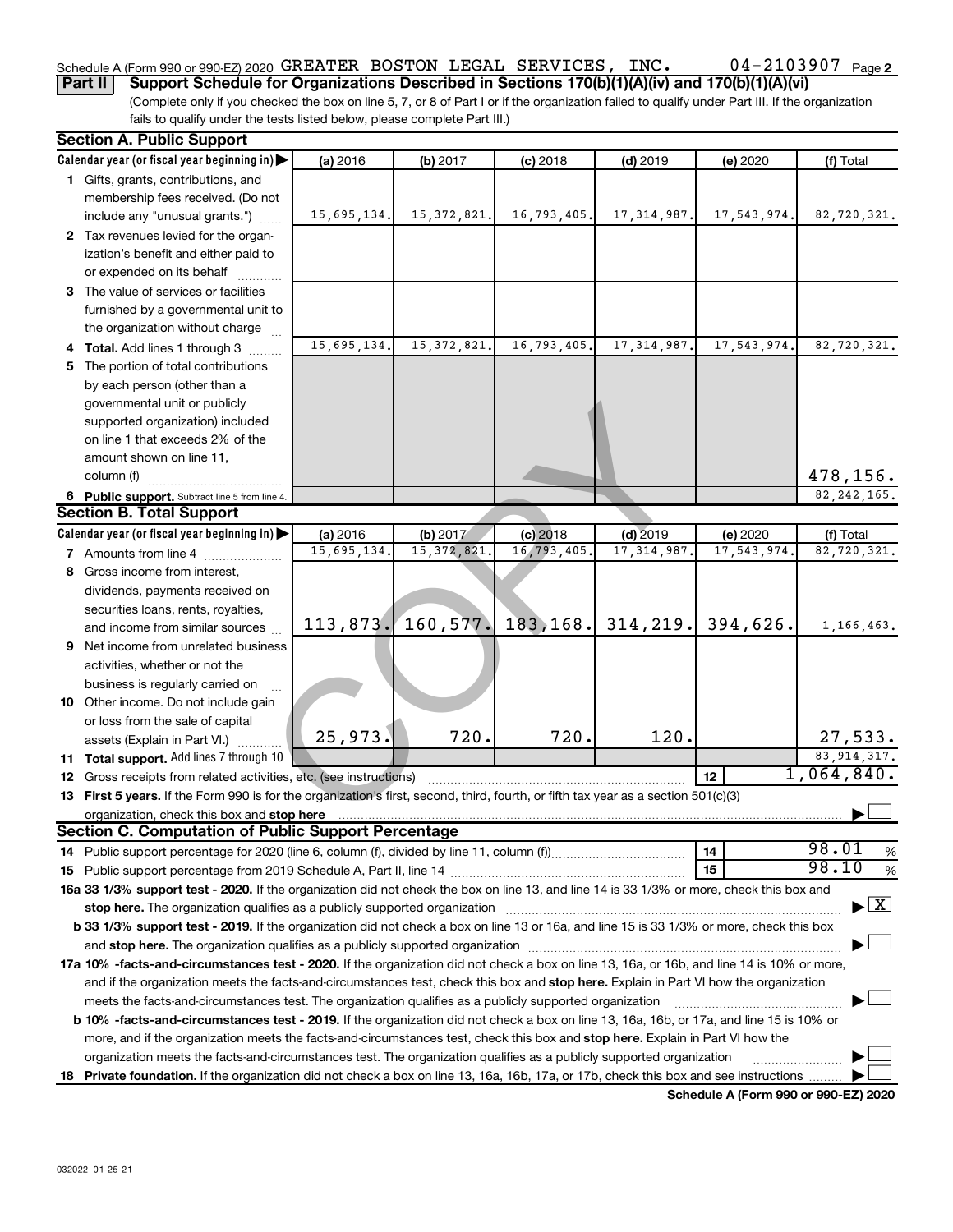#### Schedule A (Form 990 or 990-EZ) 2020  $\,$  GREATER BOSTON LEGAL SERVICES, INC  $\,$  04 – 2103907  $\,$  Page **Part III | Support Schedule for Organizations Described in Section 509(a)(2)**

(Complete only if you checked the box on line 10 of Part I or if the organization failed to qualify under Part II. If the organization fails to qualify under the tests listed below, please complete Part II.)

| <b>Section A. Public Support</b>                                                                                                                                                                                                                                              |          |          |            |            |          |           |
|-------------------------------------------------------------------------------------------------------------------------------------------------------------------------------------------------------------------------------------------------------------------------------|----------|----------|------------|------------|----------|-----------|
| Calendar year (or fiscal year beginning in)                                                                                                                                                                                                                                   | (a) 2016 | (b) 2017 | $(c)$ 2018 | $(d)$ 2019 | (e) 2020 | (f) Total |
| 1 Gifts, grants, contributions, and                                                                                                                                                                                                                                           |          |          |            |            |          |           |
| membership fees received. (Do not                                                                                                                                                                                                                                             |          |          |            |            |          |           |
| include any "unusual grants.")                                                                                                                                                                                                                                                |          |          |            |            |          |           |
| <b>2</b> Gross receipts from admissions,                                                                                                                                                                                                                                      |          |          |            |            |          |           |
| merchandise sold or services per-                                                                                                                                                                                                                                             |          |          |            |            |          |           |
| formed, or facilities furnished in                                                                                                                                                                                                                                            |          |          |            |            |          |           |
| any activity that is related to the<br>organization's tax-exempt purpose                                                                                                                                                                                                      |          |          |            |            |          |           |
| 3 Gross receipts from activities that                                                                                                                                                                                                                                         |          |          |            |            |          |           |
| are not an unrelated trade or bus-                                                                                                                                                                                                                                            |          |          |            |            |          |           |
| iness under section 513                                                                                                                                                                                                                                                       |          |          |            |            |          |           |
| 4 Tax revenues levied for the organ-                                                                                                                                                                                                                                          |          |          |            |            |          |           |
| ization's benefit and either paid to                                                                                                                                                                                                                                          |          |          |            |            |          |           |
|                                                                                                                                                                                                                                                                               |          |          |            |            |          |           |
| or expended on its behalf<br>.                                                                                                                                                                                                                                                |          |          |            |            |          |           |
| 5 The value of services or facilities                                                                                                                                                                                                                                         |          |          |            |            |          |           |
| furnished by a governmental unit to                                                                                                                                                                                                                                           |          |          |            |            |          |           |
| the organization without charge                                                                                                                                                                                                                                               |          |          |            |            |          |           |
| 6 Total. Add lines 1 through 5                                                                                                                                                                                                                                                |          |          |            |            |          |           |
| 7a Amounts included on lines 1, 2, and                                                                                                                                                                                                                                        |          |          |            |            |          |           |
| 3 received from disqualified persons                                                                                                                                                                                                                                          |          |          |            |            |          |           |
| <b>b</b> Amounts included on lines 2 and 3 received<br>from other than disqualified persons that                                                                                                                                                                              |          |          |            |            |          |           |
| exceed the greater of \$5,000 or 1% of the                                                                                                                                                                                                                                    |          |          |            |            |          |           |
| amount on line 13 for the year                                                                                                                                                                                                                                                |          |          |            |            |          |           |
| c Add lines 7a and 7b                                                                                                                                                                                                                                                         |          |          |            |            |          |           |
| 8 Public support. (Subtract line 7c from line 6.)                                                                                                                                                                                                                             |          |          |            |            |          |           |
| <b>Section B. Total Support</b>                                                                                                                                                                                                                                               |          |          |            |            |          |           |
| Calendar year (or fiscal year beginning in)                                                                                                                                                                                                                                   | (a) 2016 | (b) 2017 | $(c)$ 2018 | $(d)$ 2019 | (e) 2020 | (f) Total |
| 9 Amounts from line 6                                                                                                                                                                                                                                                         |          |          |            |            |          |           |
| <b>10a</b> Gross income from interest,                                                                                                                                                                                                                                        |          |          |            |            |          |           |
| dividends, payments received on<br>securities loans, rents, royalties,                                                                                                                                                                                                        |          |          |            |            |          |           |
| and income from similar sources                                                                                                                                                                                                                                               |          |          |            |            |          |           |
| <b>b</b> Unrelated business taxable income                                                                                                                                                                                                                                    |          |          |            |            |          |           |
| (less section 511 taxes) from businesses                                                                                                                                                                                                                                      |          |          |            |            |          |           |
| acquired after June 30, 1975                                                                                                                                                                                                                                                  |          |          |            |            |          |           |
| c Add lines 10a and 10b                                                                                                                                                                                                                                                       |          |          |            |            |          |           |
| <b>11</b> Net income from unrelated business                                                                                                                                                                                                                                  |          |          |            |            |          |           |
| activities not included in line 10b.                                                                                                                                                                                                                                          |          |          |            |            |          |           |
| whether or not the business is<br>regularly carried on                                                                                                                                                                                                                        |          |          |            |            |          |           |
| 12 Other income. Do not include gain                                                                                                                                                                                                                                          |          |          |            |            |          |           |
| or loss from the sale of capital                                                                                                                                                                                                                                              |          |          |            |            |          |           |
| assets (Explain in Part VI.)<br><b>13</b> Total support. (Add lines 9, 10c, 11, and 12.)                                                                                                                                                                                      |          |          |            |            |          |           |
| 14 First 5 years. If the Form 990 is for the organization's first, second, third, fourth, or fifth tax year as a section 501(c)(3) organization,                                                                                                                              |          |          |            |            |          |           |
|                                                                                                                                                                                                                                                                               |          |          |            |            |          |           |
| check this box and stop here <b>contained and stop here contained and stop here contained and stop here contained and stop here contained and stop here contained and stop here contained and stop here contained </b><br>Section C. Computation of Public Support Percentage |          |          |            |            |          |           |
|                                                                                                                                                                                                                                                                               |          |          |            |            | 15       | ℅         |
| 16 Public support percentage from 2019 Schedule A, Part III, line 15                                                                                                                                                                                                          |          |          |            |            | 16       | %         |
| Section D. Computation of Investment Income Percentage                                                                                                                                                                                                                        |          |          |            |            |          |           |
|                                                                                                                                                                                                                                                                               |          |          |            |            | 17       | %         |
|                                                                                                                                                                                                                                                                               |          |          |            |            | 18       | %         |
| 18 Investment income percentage from 2019 Schedule A, Part III, line 17<br>19a 33 1/3% support tests - 2020. If the organization did not check the box on line 14, and line 15 is more than 33 1/3%, and line 17 is not                                                       |          |          |            |            |          |           |
|                                                                                                                                                                                                                                                                               |          |          |            |            |          |           |
| more than 33 1/3%, check this box and stop here. The organization qualifies as a publicly supported organization                                                                                                                                                              |          |          |            |            |          |           |
| b 33 1/3% support tests - 2019. If the organization did not check a box on line 14 or line 19a, and line 16 is more than 33 1/3%, and                                                                                                                                         |          |          |            |            |          |           |
| line 18 is not more than 33 1/3%, check this box and stop here. The organization qualifies as a publicly supported organization                                                                                                                                               |          |          |            |            |          |           |
|                                                                                                                                                                                                                                                                               |          |          |            |            |          |           |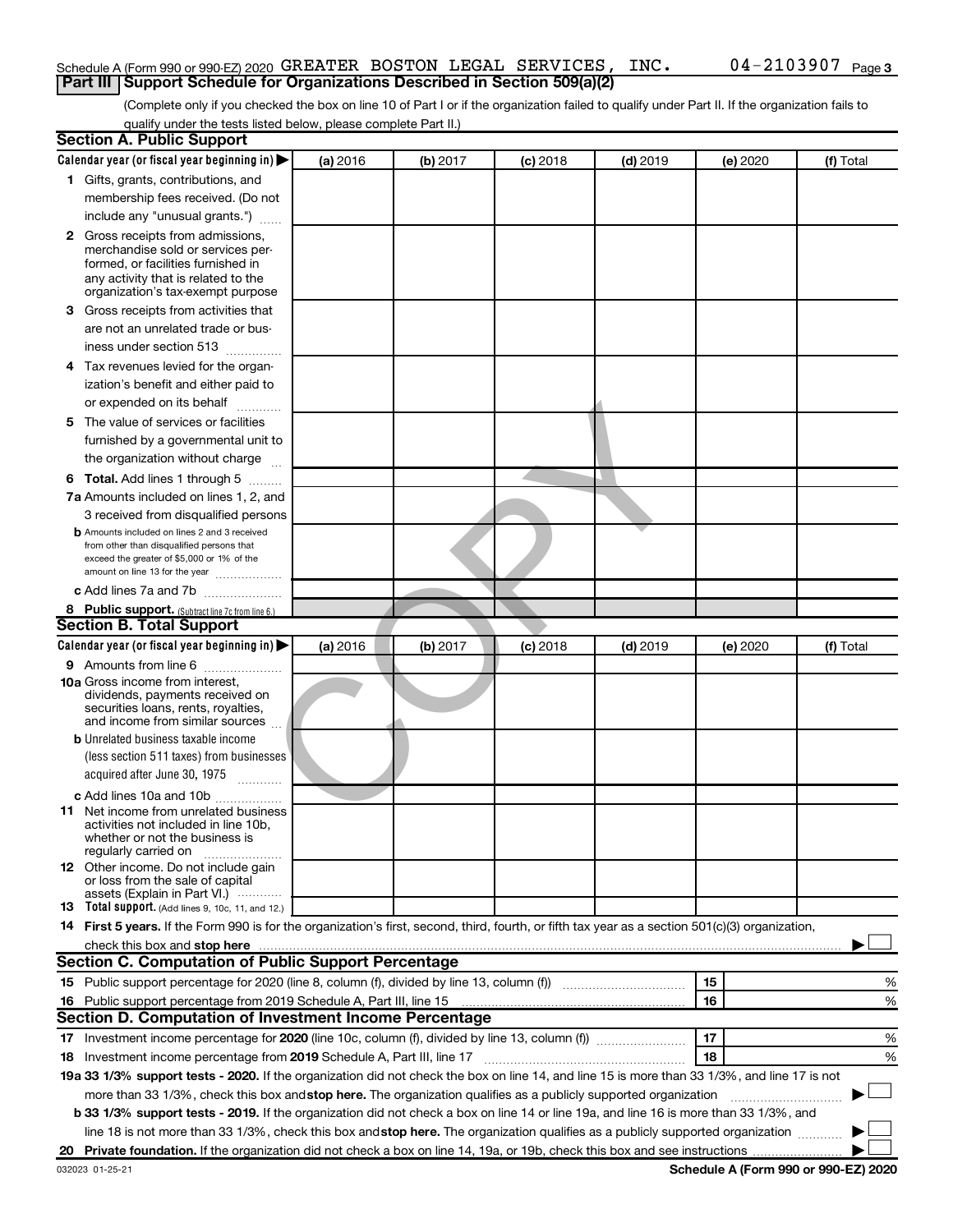### **Part IV Supporting Organizations**

(Complete only if you checked a box in line 12 on Part I. If you checked box 12a, Part I, complete Sections A and B. If you checked box 12b, Part I, complete Sections A and C. If you checked box 12c, Part I, complete Sections A, D, and E. If you checked box 12d, Part I, complete Sections A and D, and complete Part V.)

#### **Section A. All Supporting Organizations**

- **1** Are all of the organization's supported organizations listed by name in the organization's governing documents? If "No," describe in Part VI how the supported organizations are designated. If designated by *class or purpose, describe the designation. If historic and continuing relationship, explain.*
- **2** Did the organization have any supported organization that does not have an IRS determination of status under section 509(a)(1) or (2)? If "Yes," explain in Part **VI** how the organization determined that the supported *organization was described in section 509(a)(1) or (2).*
- **3a** Did the organization have a supported organization described in section 501(c)(4), (5), or (6)? If "Yes," answer *lines 3b and 3c below.*
- **b** Did the organization confirm that each supported organization qualified under section 501(c)(4), (5), or (6) and satisfied the public support tests under section 509(a)(2)? If "Yes," describe in Part VI when and how the *organization made the determination.*
- **c** Did the organization ensure that all support to such organizations was used exclusively for section 170(c)(2)(B) purposes? If "Yes," explain in Part VI what controls the organization put in place to ensure such use.
- **4 a** *If* Was any supported organization not organized in the United States ("foreign supported organization")? *"Yes," and if you checked box 12a or 12b in Part I, answer lines 4b and 4c below.*
- **b** Did the organization have ultimate control and discretion in deciding whether to make grants to the foreign supported organization? If "Yes," describe in Part VI how the organization had such control and discretion *despite being controlled or supervised by or in connection with its supported organizations.*
- **c** Did the organization support any foreign supported organization that does not have an IRS determination under sections 501(c)(3) and 509(a)(1) or (2)? If "Yes," explain in Part VI what controls the organization used *to ensure that all support to the foreign supported organization was used exclusively for section 170(c)(2)(B) purposes.*
- **5a** Did the organization add, substitute, or remove any supported organizations during the tax year? If "Yes," answer lines 5b and 5c below (if applicable). Also, provide detail in **Part VI,** including (i) the names and EIN *numbers of the supported organizations added, substituted, or removed; (ii) the reasons for each such action; (iii) the authority under the organization's organizing document authorizing such action; and (iv) how the action was accomplished (such as by amendment to the organizing document).* It all support to such organizations was used exclusively for section 170(c)(2)<br>
and W what controls the organization put in place to ensure such use.<br>
In not organized in the United States ("foreign supported organizatio
- **b Type I or Type II only.** Was any added or substituted supported organization part of a class already designated in the organization's organizing document?
- **c Substitutions only.**  Was the substitution the result of an event beyond the organization's control?
- **6** Did the organization provide support (whether in the form of grants or the provision of services or facilities) to **Part VI.** support or benefit one or more of the filing organization's supported organizations? If "Yes," provide detail in anyone other than (i) its supported organizations, (ii) individuals that are part of the charitable class benefited by one or more of its supported organizations, or (iii) other supporting organizations that also
- **7** Did the organization provide a grant, loan, compensation, or other similar payment to a substantial contributor regard to a substantial contributor? If "Yes," complete Part I of Schedule L (Form 990 or 990-EZ). (as defined in section 4958(c)(3)(C)), a family member of a substantial contributor, or a 35% controlled entity with
- **8** Did the organization make a loan to a disqualified person (as defined in section 4958) not described in line 7? *If "Yes," complete Part I of Schedule L (Form 990 or 990-EZ).*
- **9 a** Was the organization controlled directly or indirectly at any time during the tax year by one or more in section 509(a)(1) or (2))? If "Yes," provide detail in **Part VI.** disqualified persons, as defined in section 4946 (other than foundation managers and organizations described
- **b** Did one or more disqualified persons (as defined in line 9a) hold a controlling interest in any entity in which the supporting organization had an interest? If "Yes," provide detail in Part VI.
- **c** Did a disqualified person (as defined in line 9a) have an ownership interest in, or derive any personal benefit from, assets in which the supporting organization also had an interest? If "Yes," provide detail in Part VI.
- **10 a** Was the organization subject to the excess business holdings rules of section 4943 because of section supporting organizations)? If "Yes," answer line 10b below. 4943(f) (regarding certain Type II supporting organizations, and all Type III non-functionally integrated
- **b** Did the organization have any excess business holdings in the tax year? (Use Schedule C, Form 4720, to *determine whether the organization had excess business holdings.)*

**Yes No 1 2 3a 3b 3c 4a 4b 4c 5a 5b 5c 6 7 8 9a 9b 9c 10a 10b**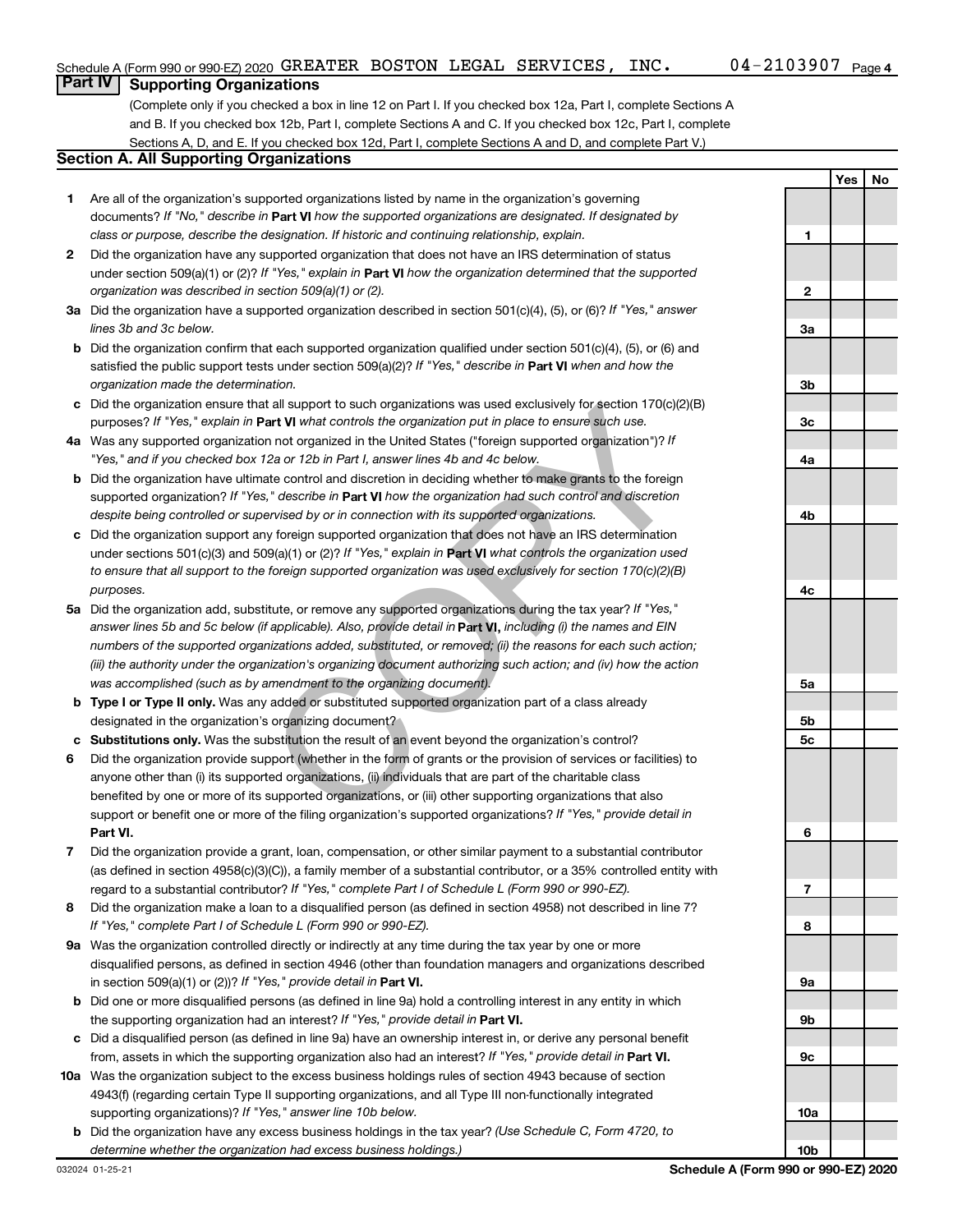### Schedule A (Form 990 or 990-EZ) 2020  $\,$  GREATER BOSTON LEGAL SERVICES, INC  $\,$  04 – 2103907  $\,$  Page **Part IV Supporting Organizations** *(continued)*

|    | anno communed                                                                                                                                                                                                                                               |                 |     |     |
|----|-------------------------------------------------------------------------------------------------------------------------------------------------------------------------------------------------------------------------------------------------------------|-----------------|-----|-----|
|    |                                                                                                                                                                                                                                                             |                 | Yes | No  |
| 11 | Has the organization accepted a gift or contribution from any of the following persons?                                                                                                                                                                     |                 |     |     |
|    | <b>a</b> A person who directly or indirectly controls, either alone or together with persons described in lines 11b and                                                                                                                                     |                 |     |     |
|    | 11c below, the governing body of a supported organization?                                                                                                                                                                                                  | 11a             |     |     |
|    | <b>b</b> A family member of a person described in line 11a above?                                                                                                                                                                                           | 11 <sub>b</sub> |     |     |
|    | c A 35% controlled entity of a person described in line 11a or 11b above? If "Yes" to line 11a, 11b, or 11c, provide                                                                                                                                        |                 |     |     |
|    | detail in <b>Part VI.</b><br><b>Section B. Type I Supporting Organizations</b>                                                                                                                                                                              | 11c             |     |     |
|    |                                                                                                                                                                                                                                                             |                 |     |     |
|    |                                                                                                                                                                                                                                                             |                 | Yes | No. |
| 1  | Did the governing body, members of the governing body, officers acting in their official capacity, or membership of one or<br>more supported organizations have the power to regularly appoint or elect at least a majority of the organization's officers, |                 |     |     |
|    | directors, or trustees at all times during the tax year? If "No," describe in Part VI how the supported organization(s)                                                                                                                                     |                 |     |     |
|    | effectively operated, supervised, or controlled the organization's activities. If the organization had more than one supported                                                                                                                              |                 |     |     |
|    | organization, describe how the powers to appoint and/or remove officers, directors, or trustees were allocated among the                                                                                                                                    |                 |     |     |
|    | supported organizations and what conditions or restrictions, if any, applied to such powers during the tax year.                                                                                                                                            | 1               |     |     |
| 2  | Did the organization operate for the benefit of any supported organization other than the supported                                                                                                                                                         |                 |     |     |
|    | organization(s) that operated, supervised, or controlled the supporting organization? If "Yes," explain in                                                                                                                                                  |                 |     |     |
|    | Part VI how providing such benefit carried out the purposes of the supported organization(s) that operated,                                                                                                                                                 |                 |     |     |
|    | supervised, or controlled the supporting organization.<br>Section C. Type II Supporting Organizations                                                                                                                                                       | 2               |     |     |
|    |                                                                                                                                                                                                                                                             |                 |     |     |
|    |                                                                                                                                                                                                                                                             |                 | Yes | No  |
| 1. | Were a majority of the organization's directors or trustees during the tax year also a majority of the directors                                                                                                                                            |                 |     |     |
|    | or trustees of each of the organization's supported organization(s)? If "No," describe in Part VI how control                                                                                                                                               |                 |     |     |
|    | or management of the supporting organization was vested in the same persons that controlled or managed                                                                                                                                                      |                 |     |     |
|    | the supported organization(s).<br>Section D. All Type III Supporting Organizations                                                                                                                                                                          | 1               |     |     |
|    |                                                                                                                                                                                                                                                             |                 |     |     |
|    |                                                                                                                                                                                                                                                             |                 | Yes | No  |
| 1  | Did the organization provide to each of its supported organizations, by the last day of the fifth month of the                                                                                                                                              |                 |     |     |
|    | organization's tax year, (i) a written notice describing the type and amount of support provided during the prior tax                                                                                                                                       |                 |     |     |
|    | year, (ii) a copy of the Form 990 that was most recently filed as of the date of notification, and (iii) copies of the                                                                                                                                      |                 |     |     |
|    | organization's governing documents in effect on the date of notification, to the extent not previously provided?                                                                                                                                            | 1               |     |     |
| 2  | Were any of the organization's officers, directors, or trustees either (i) appointed or elected by the supported                                                                                                                                            |                 |     |     |
|    | organization(s) or (ii) serving on the governing body of a supported organization? If "No," explain in Part VI how<br>the organization maintained a close and continuous working relationship with the supported organization(s).                           | $\mathbf{2}$    |     |     |
| 3  | By reason of the relationship described in line 2, above, did the organization's supported organizations have a                                                                                                                                             |                 |     |     |
|    | significant voice in the organization's investment policies and in directing the use of the organization's                                                                                                                                                  |                 |     |     |
|    |                                                                                                                                                                                                                                                             |                 |     |     |
|    | income or assets at all times during the tax year? If "Yes," describe in Part VI the role the organization's<br>supported organizations played in this regard.                                                                                              | 3               |     |     |
|    | Section E. Type III Functionally Integrated Supporting Organizations                                                                                                                                                                                        |                 |     |     |
| 1  | Check the box next to the method that the organization used to satisfy the Integral Part Test during the yealsee instructions).                                                                                                                             |                 |     |     |
| а  | The organization satisfied the Activities Test. Complete line 2 below.                                                                                                                                                                                      |                 |     |     |
| b  | The organization is the parent of each of its supported organizations. Complete line 3 below.                                                                                                                                                               |                 |     |     |
| с  | The organization supported a governmental entity. Describe in Part VI how you supported a governmental entity (see instructions).                                                                                                                           |                 |     |     |
| 2  | Activities Test. Answer lines 2a and 2b below.                                                                                                                                                                                                              |                 | Yes | No  |
| а  | Did substantially all of the organization's activities during the tax year directly further the exempt purposes of                                                                                                                                          |                 |     |     |
|    | the supported organization(s) to which the organization was responsive? If "Yes," then in Part VI identify                                                                                                                                                  |                 |     |     |
|    | those supported organizations and explain how these activities directly furthered their exempt purposes,                                                                                                                                                    |                 |     |     |
|    | how the organization was responsive to those supported organizations, and how the organization determined                                                                                                                                                   |                 |     |     |
|    | that these activities constituted substantially all of its activities.                                                                                                                                                                                      | 2a              |     |     |
| b  | Did the activities described in line 2a, above, constitute activities that, but for the organization's involvement,                                                                                                                                         |                 |     |     |
|    | one or more of the organization's supported organization(s) would have been engaged in? If "Yes," explain in                                                                                                                                                |                 |     |     |
|    | <b>Part VI</b> the reasons for the organization's position that its supported organization(s) would have engaged in                                                                                                                                         |                 |     |     |
|    | these activities but for the organization's involvement.                                                                                                                                                                                                    | 2b              |     |     |
| з  | Parent of Supported Organizations. Answer lines 3a and 3b below.                                                                                                                                                                                            |                 |     |     |
| a  | Did the organization have the power to regularly appoint or elect a majority of the officers, directors, or                                                                                                                                                 |                 |     |     |
|    | trustees of each of the supported organizations? If "Yes" or "No" provide details in Part VI.                                                                                                                                                               | За              |     |     |
| b  | Did the organization exercise a substantial degree of direction over the policies, programs, and activities of each                                                                                                                                         |                 |     |     |
|    | of its supported organizations? If "Yes," describe in Part VI the role played by the organization in this regard.                                                                                                                                           | 3b              |     |     |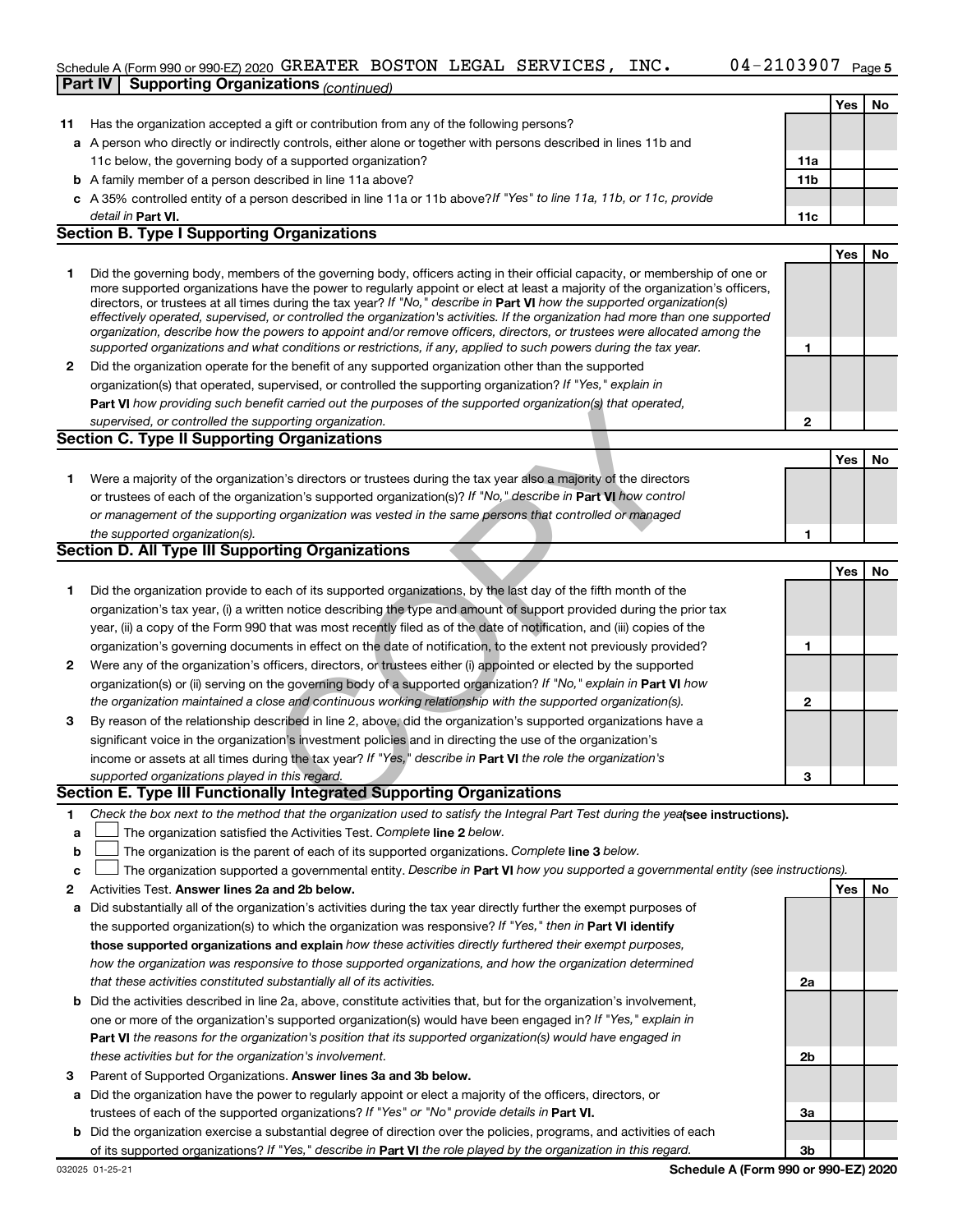#### Schedule A (Form 990 or 990-EZ) 2020  $\,$  GREATER BOSTON LEGAL SERVICES, INC  $\,$  04 – 2103907  $\,$  Page **Part V** | Type III Non-Functionally Integrated 509(a)(3) Supporting Organizations

1 Check here if the organization satisfied the Integral Part Test as a qualifying trust on Nov. 20, 1970 (explain in Part VI). See instructions. All other Type III non-functionally integrated supporting organizations must complete Sections A through E.

|              | Section A - Adjusted Net Income                                             | (A) Prior Year | (B) Current Year<br>(optional) |                                |
|--------------|-----------------------------------------------------------------------------|----------------|--------------------------------|--------------------------------|
| $\mathbf 1$  | Net short-term capital gain                                                 | 1              |                                |                                |
| $\mathbf{2}$ | Recoveries of prior-year distributions                                      | $\mathbf{2}$   |                                |                                |
| З            | Other gross income (see instructions)                                       | 3              |                                |                                |
| 4            | Add lines 1 through 3.                                                      | 4              |                                |                                |
| 5            | Depreciation and depletion                                                  | 5              |                                |                                |
| 6            | Portion of operating expenses paid or incurred for production or            |                |                                |                                |
|              | collection of gross income or for management, conservation, or              |                |                                |                                |
|              | maintenance of property held for production of income (see instructions)    | 6              |                                |                                |
| 7            | Other expenses (see instructions)                                           | $\overline{7}$ |                                |                                |
| 8            | Adjusted Net Income (subtract lines 5, 6, and 7 from line 4)                | 8              |                                |                                |
|              | <b>Section B - Minimum Asset Amount</b>                                     |                | (A) Prior Year                 | (B) Current Year<br>(optional) |
| 1.           | Aggregate fair market value of all non-exempt-use assets (see               |                |                                |                                |
|              | instructions for short tax year or assets held for part of year):           |                |                                |                                |
|              | <b>a</b> Average monthly value of securities                                | 1a             |                                |                                |
|              | <b>b</b> Average monthly cash balances                                      | 1b             |                                |                                |
|              | <b>c</b> Fair market value of other non-exempt-use assets                   | 1 <sub>c</sub> |                                |                                |
|              | <b>d</b> Total (add lines 1a, 1b, and 1c)                                   | 1 <sub>d</sub> |                                |                                |
|              | e Discount claimed for blockage or other factors                            |                |                                |                                |
|              | (explain in detail in <b>Part VI</b> ):                                     |                |                                |                                |
| 2            | Acquisition indebtedness applicable to non-exempt-use assets                | $\mathbf{2}$   |                                |                                |
| 3            | Subtract line 2 from line 1d.                                               | 3              |                                |                                |
| 4            | Cash deemed held for exempt use. Enter 0.015 of line 3 (for greater amount, |                |                                |                                |
|              | see instructions).                                                          | 4              |                                |                                |
| 5            | Net value of non-exempt-use assets (subtract line 4 from line 3)            | 5              |                                |                                |
| 6            | Multiply line 5 by 0.035.                                                   | 6              |                                |                                |
| 7            | Recoveries of prior-year distributions                                      | $\overline{7}$ |                                |                                |
| 8            | <b>Minimum Asset Amount (add line 7 to line 6)</b>                          | 8              |                                |                                |
|              | <b>Section C - Distributable Amount</b>                                     |                |                                | <b>Current Year</b>            |
| 1            | Adjusted net income for prior year (from Section A, line 8, column A)       | 1              |                                |                                |
| 2            | Enter 0.85 of line 1.                                                       | $\mathbf{2}$   |                                |                                |
| 3            | Minimum asset amount for prior year (from Section B, line 8, column A)      | 3              |                                |                                |
| 4            | Enter greater of line 2 or line 3.                                          | 4              |                                |                                |
| 5            | Income tax imposed in prior year                                            | 5              |                                |                                |
| 6            | <b>Distributable Amount.</b> Subtract line 5 from line 4, unless subject to |                |                                |                                |
|              | emergency temporary reduction (see instructions).                           | 6              |                                |                                |
|              |                                                                             |                |                                |                                |

**7** Check here if the current year is the organization's first as a non-functionally integrated Type III supporting organization (see instructions).

**Schedule A (Form 990 or 990-EZ) 2020**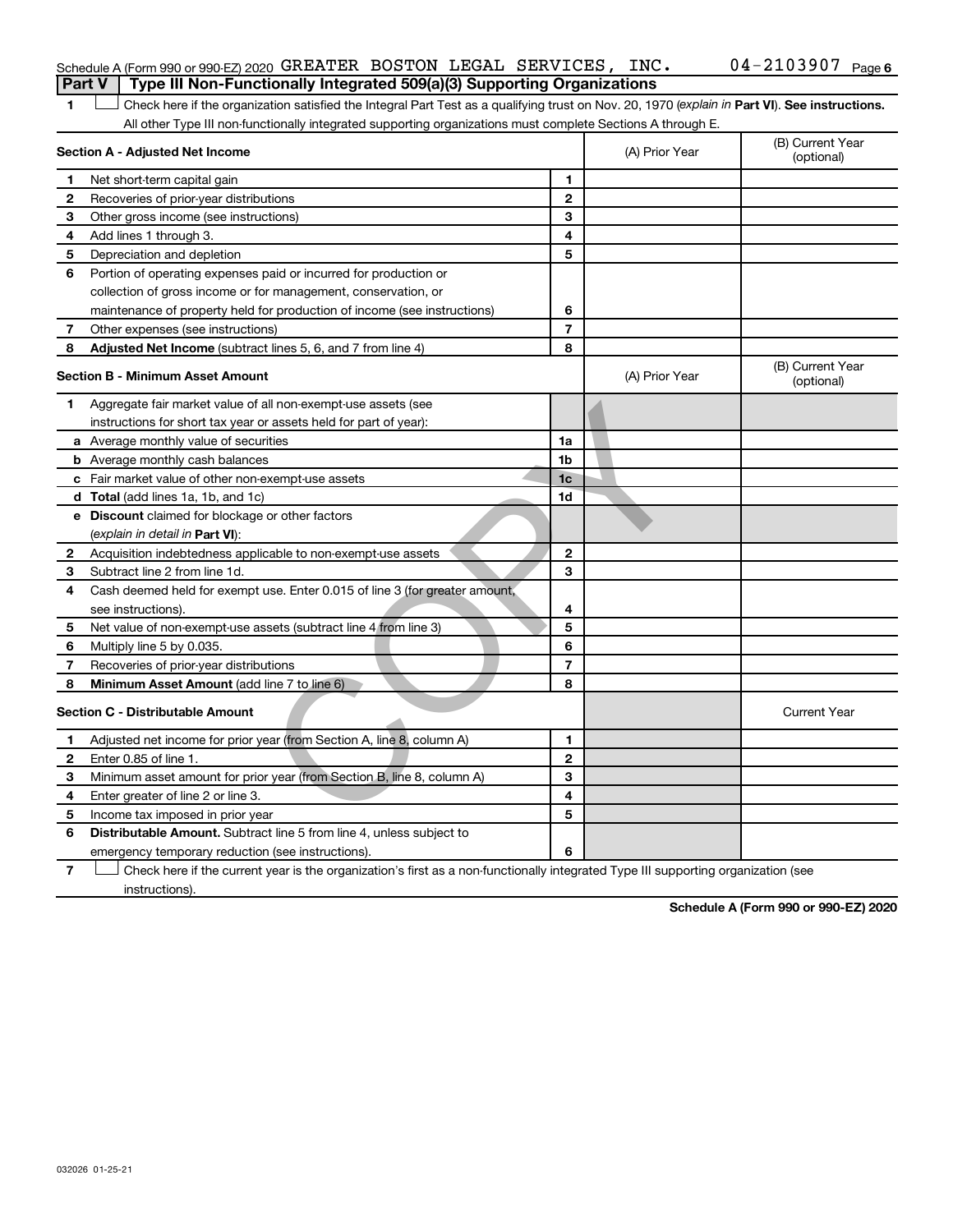#### Schedule A (Form 990 or 990-EZ) 2020 GREATER BOSTON LEGAL SERVICES, INC .  $0.4-2103907$  Page GREATER BOSTON LEGAL SERVICES, INC. 04-2103907

|    | Type III Non-Functionally Integrated 509(a)(3) Supporting Organizations (continued)<br>Part V |                             |                                       |    |                                         |  |  |  |
|----|-----------------------------------------------------------------------------------------------|-----------------------------|---------------------------------------|----|-----------------------------------------|--|--|--|
|    | <b>Section D - Distributions</b>                                                              |                             |                                       |    | <b>Current Year</b>                     |  |  |  |
| 1  | Amounts paid to supported organizations to accomplish exempt purposes                         |                             | 1                                     |    |                                         |  |  |  |
| 2  | Amounts paid to perform activity that directly furthers exempt purposes of supported          |                             |                                       |    |                                         |  |  |  |
|    | organizations, in excess of income from activity                                              |                             |                                       | 2  |                                         |  |  |  |
| 3  | Administrative expenses paid to accomplish exempt purposes of supported organizations         |                             | 3                                     |    |                                         |  |  |  |
| 4  | Amounts paid to acquire exempt-use assets                                                     |                             |                                       | 4  |                                         |  |  |  |
| 5  | Qualified set-aside amounts (prior IRS approval required - provide details in Part VI)        |                             |                                       | 5  |                                         |  |  |  |
| 6  | Other distributions ( <i>describe in Part VI</i> ). See instructions.                         |                             |                                       | 6  |                                         |  |  |  |
| 7  | Total annual distributions. Add lines 1 through 6.                                            |                             |                                       | 7  |                                         |  |  |  |
| 8  | Distributions to attentive supported organizations to which the organization is responsive    |                             |                                       |    |                                         |  |  |  |
|    | ( <i>provide details in Part VI</i> ). See instructions.                                      |                             |                                       | 8  |                                         |  |  |  |
| 9  | Distributable amount for 2020 from Section C, line 6                                          |                             |                                       | 9  |                                         |  |  |  |
| 10 | Line 8 amount divided by line 9 amount                                                        |                             |                                       | 10 |                                         |  |  |  |
|    |                                                                                               | (i)                         | (ii)                                  |    | (iii)                                   |  |  |  |
|    | <b>Section E - Distribution Allocations (see instructions)</b>                                | <b>Excess Distributions</b> | <b>Underdistributions</b><br>Pre-2020 |    | <b>Distributable</b><br>Amount for 2020 |  |  |  |
| 1  | Distributable amount for 2020 from Section C, line 6                                          |                             |                                       |    |                                         |  |  |  |
| 2  | Underdistributions, if any, for years prior to 2020 (reason-                                  |                             |                                       |    |                                         |  |  |  |
|    | able cause required - explain in Part VI). See instructions.                                  |                             |                                       |    |                                         |  |  |  |
| З  | Excess distributions carryover, if any, to 2020                                               |                             |                                       |    |                                         |  |  |  |
|    | a From 2015                                                                                   |                             |                                       |    |                                         |  |  |  |
|    | $b$ From 2016                                                                                 |                             |                                       |    |                                         |  |  |  |
|    | c From 2017                                                                                   |                             |                                       |    |                                         |  |  |  |
|    | <b>d</b> From 2018                                                                            |                             |                                       |    |                                         |  |  |  |
|    | e From 2019                                                                                   |                             |                                       |    |                                         |  |  |  |
|    | f Total of lines 3a through 3e                                                                |                             |                                       |    |                                         |  |  |  |
|    | g Applied to underdistributions of prior years                                                |                             |                                       |    |                                         |  |  |  |
|    | <b>h</b> Applied to 2020 distributable amount                                                 |                             |                                       |    |                                         |  |  |  |
| j. | Carryover from 2015 not applied (see instructions)                                            |                             |                                       |    |                                         |  |  |  |
|    | Remainder. Subtract lines 3g, 3h, and 3i from line 3f.                                        |                             |                                       |    |                                         |  |  |  |
| 4  | Distributions for 2020 from Section D,                                                        |                             |                                       |    |                                         |  |  |  |
|    | line $7:$                                                                                     |                             |                                       |    |                                         |  |  |  |
|    | a Applied to underdistributions of prior years                                                |                             |                                       |    |                                         |  |  |  |
|    | <b>b</b> Applied to 2020 distributable amount                                                 |                             |                                       |    |                                         |  |  |  |
|    | c Remainder. Subtract lines 4a and 4b from line 4.                                            |                             |                                       |    |                                         |  |  |  |
| 5  | Remaining underdistributions for years prior to 2020, if                                      |                             |                                       |    |                                         |  |  |  |
|    | any. Subtract lines 3g and 4a from line 2. For result greater                                 |                             |                                       |    |                                         |  |  |  |
|    | than zero, explain in Part VI. See instructions.                                              |                             |                                       |    |                                         |  |  |  |
| 6  | Remaining underdistributions for 2020. Subtract lines 3h                                      |                             |                                       |    |                                         |  |  |  |
|    | and 4b from line 1. For result greater than zero, explain in                                  |                             |                                       |    |                                         |  |  |  |
|    | <b>Part VI.</b> See instructions.                                                             |                             |                                       |    |                                         |  |  |  |
| 7  | Excess distributions carryover to 2021. Add lines 3j                                          |                             |                                       |    |                                         |  |  |  |
|    | and 4c.                                                                                       |                             |                                       |    |                                         |  |  |  |
| 8  | Breakdown of line 7:                                                                          |                             |                                       |    |                                         |  |  |  |
|    | a Excess from 2016                                                                            |                             |                                       |    |                                         |  |  |  |
|    | <b>b</b> Excess from 2017                                                                     |                             |                                       |    |                                         |  |  |  |
|    | c Excess from 2018                                                                            |                             |                                       |    |                                         |  |  |  |
|    | d Excess from 2019                                                                            |                             |                                       |    |                                         |  |  |  |
|    | e Excess from 2020                                                                            |                             |                                       |    |                                         |  |  |  |

**Schedule A (Form 990 or 990-EZ) 2020**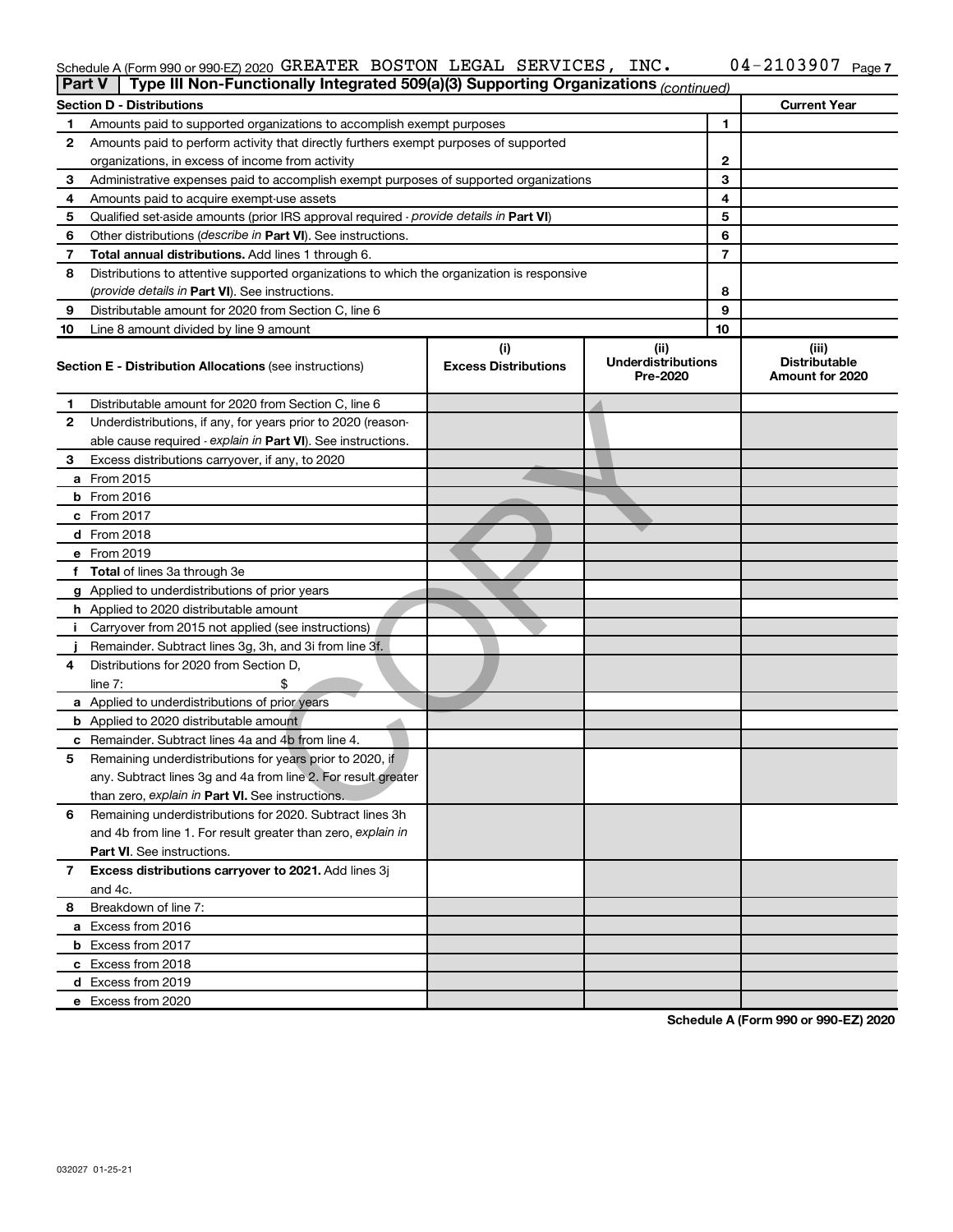|                | Schedule A (Form 990 or 990-EZ) 2020 GREATER BOSTON LEGAL SERVICES, INC.                                                                               |  |  | $04 - 2103907$ Page 8                                                                                                                                                                                                                                                         |  |
|----------------|--------------------------------------------------------------------------------------------------------------------------------------------------------|--|--|-------------------------------------------------------------------------------------------------------------------------------------------------------------------------------------------------------------------------------------------------------------------------------|--|
| <b>Part VI</b> |                                                                                                                                                        |  |  | Supplemental Information. Provide the explanations required by Part II, line 10; Part II, line 17a or 17b; Part III, line 12;<br>Part IV, Section A, lines 1, 2, 3b, 3c, 4b, 4c, 5a, 6, 9a, 9b, 9c, 11a, 11b, and 11c; Part IV, Section B, lines 1 and 2; Part IV, Section C, |  |
|                | Section D, lines 5, 6, and 8; and Part V, Section E, lines 2, 5, and 6. Also complete this part for any additional information.<br>(See instructions.) |  |  | line 1; Part IV, Section D, lines 2 and 3; Part IV, Section E, lines 1c, 2a, 2b, 3a, and 3b; Part V, line 1; Part V, Section B, line 1e; Part V,                                                                                                                              |  |
|                |                                                                                                                                                        |  |  |                                                                                                                                                                                                                                                                               |  |
|                |                                                                                                                                                        |  |  |                                                                                                                                                                                                                                                                               |  |
|                |                                                                                                                                                        |  |  |                                                                                                                                                                                                                                                                               |  |
|                |                                                                                                                                                        |  |  |                                                                                                                                                                                                                                                                               |  |
|                |                                                                                                                                                        |  |  |                                                                                                                                                                                                                                                                               |  |
|                |                                                                                                                                                        |  |  |                                                                                                                                                                                                                                                                               |  |
|                |                                                                                                                                                        |  |  |                                                                                                                                                                                                                                                                               |  |
|                |                                                                                                                                                        |  |  |                                                                                                                                                                                                                                                                               |  |
|                |                                                                                                                                                        |  |  |                                                                                                                                                                                                                                                                               |  |
|                |                                                                                                                                                        |  |  |                                                                                                                                                                                                                                                                               |  |
|                |                                                                                                                                                        |  |  |                                                                                                                                                                                                                                                                               |  |
|                |                                                                                                                                                        |  |  |                                                                                                                                                                                                                                                                               |  |
|                |                                                                                                                                                        |  |  |                                                                                                                                                                                                                                                                               |  |
|                |                                                                                                                                                        |  |  |                                                                                                                                                                                                                                                                               |  |
|                |                                                                                                                                                        |  |  |                                                                                                                                                                                                                                                                               |  |
|                |                                                                                                                                                        |  |  |                                                                                                                                                                                                                                                                               |  |
|                |                                                                                                                                                        |  |  |                                                                                                                                                                                                                                                                               |  |
|                |                                                                                                                                                        |  |  |                                                                                                                                                                                                                                                                               |  |
|                |                                                                                                                                                        |  |  |                                                                                                                                                                                                                                                                               |  |
|                |                                                                                                                                                        |  |  |                                                                                                                                                                                                                                                                               |  |
|                |                                                                                                                                                        |  |  |                                                                                                                                                                                                                                                                               |  |
|                |                                                                                                                                                        |  |  |                                                                                                                                                                                                                                                                               |  |
|                |                                                                                                                                                        |  |  |                                                                                                                                                                                                                                                                               |  |
|                |                                                                                                                                                        |  |  |                                                                                                                                                                                                                                                                               |  |
|                |                                                                                                                                                        |  |  |                                                                                                                                                                                                                                                                               |  |
|                |                                                                                                                                                        |  |  |                                                                                                                                                                                                                                                                               |  |
|                |                                                                                                                                                        |  |  |                                                                                                                                                                                                                                                                               |  |
|                |                                                                                                                                                        |  |  |                                                                                                                                                                                                                                                                               |  |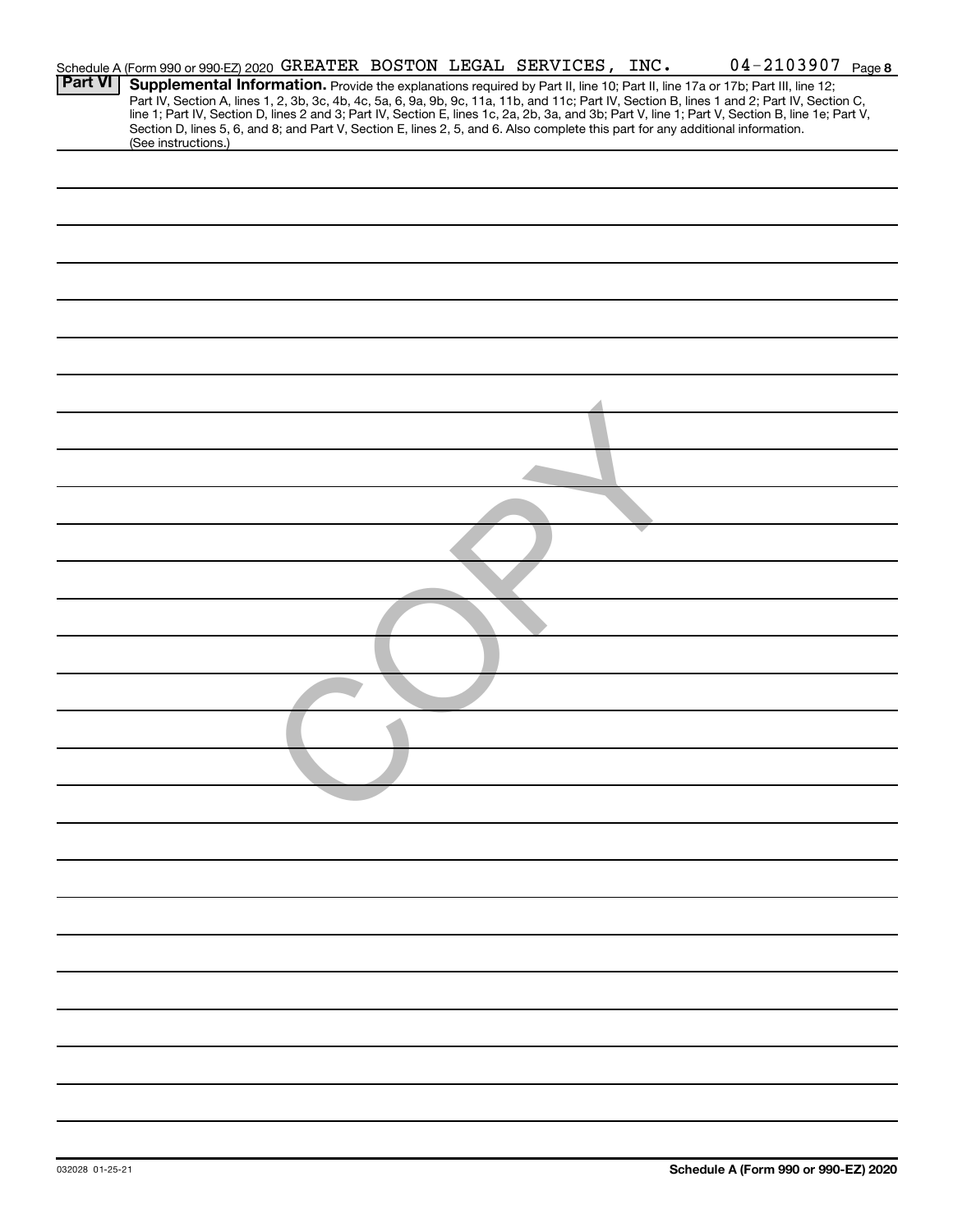| <b>SCHEDULE C</b>                                                                                     |                                                                                                                                         | <b>Political Campaign and Lobbying Activities</b>                                                                                                                                                                              |         |                                                                             |                          | OMB No. 1545-0047                                                                                                                                           |  |  |  |  |  |
|-------------------------------------------------------------------------------------------------------|-----------------------------------------------------------------------------------------------------------------------------------------|--------------------------------------------------------------------------------------------------------------------------------------------------------------------------------------------------------------------------------|---------|-----------------------------------------------------------------------------|--------------------------|-------------------------------------------------------------------------------------------------------------------------------------------------------------|--|--|--|--|--|
| (Form 990 or 990-EZ)<br>For Organizations Exempt From Income Tax Under section 501(c) and section 527 |                                                                                                                                         |                                                                                                                                                                                                                                |         |                                                                             |                          |                                                                                                                                                             |  |  |  |  |  |
|                                                                                                       |                                                                                                                                         |                                                                                                                                                                                                                                |         |                                                                             |                          |                                                                                                                                                             |  |  |  |  |  |
| Department of the Treasury                                                                            |                                                                                                                                         | Complete if the organization is described below.<br>Attach to Form 990 or Form 990-EZ.                                                                                                                                         |         |                                                                             |                          | <b>Open to Public</b>                                                                                                                                       |  |  |  |  |  |
| Internal Revenue Service                                                                              |                                                                                                                                         | Go to www.irs.gov/Form990 for instructions and the latest information.                                                                                                                                                         |         |                                                                             |                          | <b>Inspection</b>                                                                                                                                           |  |  |  |  |  |
|                                                                                                       | If the organization answered "Yes," on Form 990, Part IV, line 3, or Form 990-EZ, Part V, line 46 (Political Campaign Activities), then |                                                                                                                                                                                                                                |         |                                                                             |                          |                                                                                                                                                             |  |  |  |  |  |
|                                                                                                       |                                                                                                                                         | • Section 501(c)(3) organizations: Complete Parts I-A and B. Do not complete Part I-C.                                                                                                                                         |         |                                                                             |                          |                                                                                                                                                             |  |  |  |  |  |
|                                                                                                       |                                                                                                                                         | • Section 501(c) (other than section 501(c)(3)) organizations: Complete Parts I-A and C below. Do not complete Part I-B.                                                                                                       |         |                                                                             |                          |                                                                                                                                                             |  |  |  |  |  |
| • Section 527 organizations: Complete Part I-A only.                                                  |                                                                                                                                         |                                                                                                                                                                                                                                |         |                                                                             |                          |                                                                                                                                                             |  |  |  |  |  |
|                                                                                                       |                                                                                                                                         | If the organization answered "Yes," on Form 990, Part IV, line 4, or Form 990-EZ, Part VI, line 47 (Lobbying Activities), then                                                                                                 |         |                                                                             |                          |                                                                                                                                                             |  |  |  |  |  |
|                                                                                                       |                                                                                                                                         | • Section 501(c)(3) organizations that have filed Form 5768 (election under section 501(h)): Complete Part II-A. Do not complete Part II-B.                                                                                    |         |                                                                             |                          |                                                                                                                                                             |  |  |  |  |  |
|                                                                                                       |                                                                                                                                         | • Section 501(c)(3) organizations that have NOT filed Form 5768 (election under section 501(h)): Complete Part II-B. Do not complete Part II-A.                                                                                |         |                                                                             |                          |                                                                                                                                                             |  |  |  |  |  |
|                                                                                                       |                                                                                                                                         | If the organization answered "Yes," on Form 990, Part IV, line 5 (Proxy Tax) (See separate instructions) or Form 990-EZ, Part V, line 35c (Proxy                                                                               |         |                                                                             |                          |                                                                                                                                                             |  |  |  |  |  |
| Tax) (See separate instructions), then                                                                |                                                                                                                                         |                                                                                                                                                                                                                                |         |                                                                             |                          |                                                                                                                                                             |  |  |  |  |  |
|                                                                                                       |                                                                                                                                         | • Section 501(c)(4), (5), or (6) organizations: Complete Part III.                                                                                                                                                             |         |                                                                             |                          |                                                                                                                                                             |  |  |  |  |  |
| Name of organization                                                                                  |                                                                                                                                         |                                                                                                                                                                                                                                |         |                                                                             |                          | <b>Employer identification number</b>                                                                                                                       |  |  |  |  |  |
|                                                                                                       |                                                                                                                                         | GREATER BOSTON LEGAL SERVICES, INC.<br>Complete if the organization is exempt under section 501(c) or is a section 527 organization.                                                                                           |         |                                                                             |                          | 04-2103907                                                                                                                                                  |  |  |  |  |  |
| Part I-A                                                                                              |                                                                                                                                         |                                                                                                                                                                                                                                |         |                                                                             |                          |                                                                                                                                                             |  |  |  |  |  |
|                                                                                                       |                                                                                                                                         |                                                                                                                                                                                                                                |         |                                                                             |                          |                                                                                                                                                             |  |  |  |  |  |
| 1.                                                                                                    |                                                                                                                                         | Provide a description of the organization's direct and indirect political campaign activities in Part IV.                                                                                                                      |         |                                                                             |                          |                                                                                                                                                             |  |  |  |  |  |
| 2                                                                                                     |                                                                                                                                         | Political campaign activity expenditures [[11] matter contract to the contract of the contract of the contract of the contract of the contract of the contract of the contract of the contract of the contract of the contract |         |                                                                             | $\triangleright$ \$      |                                                                                                                                                             |  |  |  |  |  |
| З                                                                                                     |                                                                                                                                         |                                                                                                                                                                                                                                |         |                                                                             |                          |                                                                                                                                                             |  |  |  |  |  |
| Part I-B                                                                                              |                                                                                                                                         | Complete if the organization is exempt under section 501(c)(3).                                                                                                                                                                |         |                                                                             |                          |                                                                                                                                                             |  |  |  |  |  |
|                                                                                                       |                                                                                                                                         |                                                                                                                                                                                                                                |         |                                                                             | $\blacktriangleright$ \$ |                                                                                                                                                             |  |  |  |  |  |
|                                                                                                       |                                                                                                                                         |                                                                                                                                                                                                                                |         |                                                                             |                          |                                                                                                                                                             |  |  |  |  |  |
| 2                                                                                                     |                                                                                                                                         | If the organization incurred a section 4955 tax, did it file Form 4720 for this year?                                                                                                                                          |         |                                                                             |                          | Yes<br><b>No</b>                                                                                                                                            |  |  |  |  |  |
| з                                                                                                     |                                                                                                                                         |                                                                                                                                                                                                                                |         |                                                                             |                          | Yes<br><b>No</b>                                                                                                                                            |  |  |  |  |  |
| <b>b</b> If "Yes," describe in Part IV.                                                               |                                                                                                                                         |                                                                                                                                                                                                                                |         |                                                                             |                          |                                                                                                                                                             |  |  |  |  |  |
|                                                                                                       |                                                                                                                                         | Part I-C Complete if the organization is exempt under section 501(c), except section 501(c)(3).                                                                                                                                |         |                                                                             |                          |                                                                                                                                                             |  |  |  |  |  |
|                                                                                                       |                                                                                                                                         | 1 Enter the amount directly expended by the filing organization for section 527 exempt function activities                                                                                                                     |         |                                                                             | $\blacktriangleright$ \$ |                                                                                                                                                             |  |  |  |  |  |
|                                                                                                       |                                                                                                                                         | 2 Enter the amount of the filing organization's funds contributed to other organizations for section 527                                                                                                                       |         |                                                                             |                          |                                                                                                                                                             |  |  |  |  |  |
|                                                                                                       |                                                                                                                                         | exempt function activities with an activities with a series of the contract of the series of the series of the                                                                                                                 |         |                                                                             | $\blacktriangleright$ \$ |                                                                                                                                                             |  |  |  |  |  |
|                                                                                                       |                                                                                                                                         | 3 Total exempt function expenditures. Add lines 1 and 2. Enter here and on Form 1120-POL,                                                                                                                                      |         |                                                                             |                          |                                                                                                                                                             |  |  |  |  |  |
|                                                                                                       |                                                                                                                                         |                                                                                                                                                                                                                                |         |                                                                             | $\triangleright$ \$      |                                                                                                                                                             |  |  |  |  |  |
|                                                                                                       |                                                                                                                                         |                                                                                                                                                                                                                                |         |                                                                             |                          | Yes<br><b>No</b>                                                                                                                                            |  |  |  |  |  |
| 5                                                                                                     |                                                                                                                                         | Enter the names, addresses and employer identification number (EIN) of all section 527 political organizations to which the filing organization                                                                                |         |                                                                             |                          |                                                                                                                                                             |  |  |  |  |  |
|                                                                                                       |                                                                                                                                         | made payments. For each organization listed, enter the amount paid from the filing organization's funds. Also enter the amount of political                                                                                    |         |                                                                             |                          |                                                                                                                                                             |  |  |  |  |  |
|                                                                                                       |                                                                                                                                         | contributions received that were promptly and directly delivered to a separate political organization, such as a separate segregated fund or a                                                                                 |         |                                                                             |                          |                                                                                                                                                             |  |  |  |  |  |
|                                                                                                       |                                                                                                                                         | political action committee (PAC). If additional space is needed, provide information in Part IV.                                                                                                                               |         |                                                                             |                          |                                                                                                                                                             |  |  |  |  |  |
| (a) Name                                                                                              |                                                                                                                                         | (b) Address                                                                                                                                                                                                                    | (c) EIN | (d) Amount paid from<br>filing organization's<br>funds. If none, enter -0-. |                          | (e) Amount of political<br>contributions received and<br>promptly and directly<br>delivered to a separate<br>political organization.<br>If none, enter -0-. |  |  |  |  |  |
|                                                                                                       |                                                                                                                                         |                                                                                                                                                                                                                                |         |                                                                             |                          |                                                                                                                                                             |  |  |  |  |  |
|                                                                                                       |                                                                                                                                         |                                                                                                                                                                                                                                |         |                                                                             |                          |                                                                                                                                                             |  |  |  |  |  |
|                                                                                                       |                                                                                                                                         |                                                                                                                                                                                                                                |         |                                                                             |                          |                                                                                                                                                             |  |  |  |  |  |
|                                                                                                       |                                                                                                                                         |                                                                                                                                                                                                                                |         |                                                                             |                          |                                                                                                                                                             |  |  |  |  |  |
|                                                                                                       |                                                                                                                                         |                                                                                                                                                                                                                                |         |                                                                             |                          |                                                                                                                                                             |  |  |  |  |  |
|                                                                                                       |                                                                                                                                         |                                                                                                                                                                                                                                |         |                                                                             |                          |                                                                                                                                                             |  |  |  |  |  |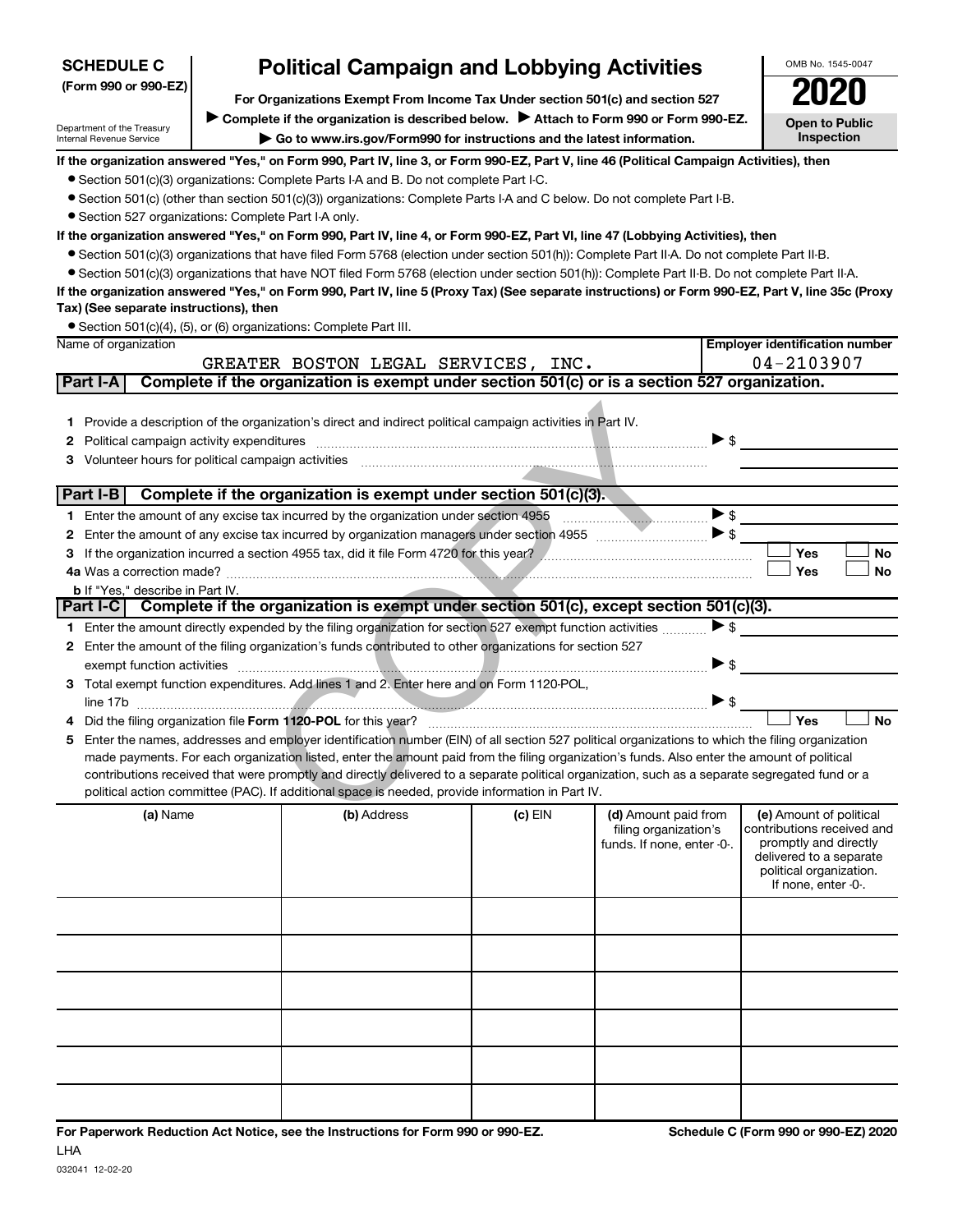| Schedule C (Form 990 or 990-EZ) 2020 GREATER BOSTON LEGAL SERVICES, INC.                                        |                                        |              |                                                                                                       |                                                                                                                                   |                          | $04 - 2103907$ Page 2                |
|-----------------------------------------------------------------------------------------------------------------|----------------------------------------|--------------|-------------------------------------------------------------------------------------------------------|-----------------------------------------------------------------------------------------------------------------------------------|--------------------------|--------------------------------------|
| Complete if the organization is exempt under section 501(c)(3) and filed Form 5768 (election under<br>Part II-A |                                        |              |                                                                                                       |                                                                                                                                   |                          |                                      |
| section 501(h)).                                                                                                |                                        |              |                                                                                                       |                                                                                                                                   |                          |                                      |
| A Check $\blacktriangleright$                                                                                   |                                        |              |                                                                                                       | if the filing organization belongs to an affiliated group (and list in Part IV each affiliated group member's name, address, EIN, |                          |                                      |
| expenses, and share of excess lobbying expenditures).                                                           |                                        |              |                                                                                                       |                                                                                                                                   |                          |                                      |
| <b>B</b> Check ▶                                                                                                |                                        |              | if the filing organization checked box A and "limited control" provisions apply.                      |                                                                                                                                   |                          |                                      |
|                                                                                                                 | <b>Limits on Lobbying Expenditures</b> |              |                                                                                                       |                                                                                                                                   | (a) Filing               | (b) Affiliated group                 |
|                                                                                                                 |                                        |              | (The term "expenditures" means amounts paid or incurred.)                                             |                                                                                                                                   | organization's<br>totals | totals                               |
|                                                                                                                 |                                        |              |                                                                                                       |                                                                                                                                   |                          |                                      |
| 1a Total lobbying expenditures to influence public opinion (grassroots lobbying)                                |                                        |              |                                                                                                       |                                                                                                                                   | 12,144.<br>26,450.       |                                      |
| <b>b</b> Total lobbying expenditures to influence a legislative body (direct lobbying) <i>manumanomous</i>      |                                        |              |                                                                                                       |                                                                                                                                   | 38,594.                  |                                      |
|                                                                                                                 |                                        |              |                                                                                                       |                                                                                                                                   | 16, 791, 304.            |                                      |
| d Other exempt purpose expenditures                                                                             |                                        |              |                                                                                                       |                                                                                                                                   | 16,829,898.              |                                      |
|                                                                                                                 |                                        |              |                                                                                                       |                                                                                                                                   | 991,495.                 |                                      |
| f Lobbying nontaxable amount. Enter the amount from the following table in both columns.                        |                                        |              |                                                                                                       |                                                                                                                                   |                          |                                      |
| If the amount on line $1e$ , column $(a)$ or $(b)$ is:<br>Not over \$500,000                                    |                                        |              | The lobbying nontaxable amount is:                                                                    |                                                                                                                                   |                          |                                      |
| Over \$500,000 but not over \$1,000,000                                                                         |                                        |              | 20% of the amount on line 1e.                                                                         |                                                                                                                                   |                          |                                      |
| Over \$1,000,000 but not over \$1,500,000                                                                       |                                        |              | \$100,000 plus 15% of the excess over \$500,000.<br>\$175,000 plus 10% of the excess over \$1,000,000 |                                                                                                                                   |                          |                                      |
| Over \$1,500,000 but not over \$17,000,000                                                                      |                                        |              |                                                                                                       |                                                                                                                                   |                          |                                      |
| Over \$17,000,000                                                                                               |                                        |              |                                                                                                       |                                                                                                                                   |                          |                                      |
|                                                                                                                 |                                        | \$1,000,000. |                                                                                                       |                                                                                                                                   |                          |                                      |
| g Grassroots nontaxable amount (enter 25% of line 1f)                                                           |                                        |              |                                                                                                       |                                                                                                                                   | 247,874.                 |                                      |
| h Subtract line 1q from line 1a. If zero or less, enter -0-                                                     |                                        |              |                                                                                                       |                                                                                                                                   | о.                       |                                      |
| i Subtract line 1f from line 1c. If zero or less, enter -0-                                                     |                                        |              |                                                                                                       |                                                                                                                                   | σ.                       |                                      |
| If there is an amount other than zero on either line 1h or line 1i, did the organization file Form 4720         |                                        |              |                                                                                                       |                                                                                                                                   |                          |                                      |
| reporting section 4911 tax for this year?                                                                       |                                        |              |                                                                                                       |                                                                                                                                   |                          | No<br>Yes                            |
|                                                                                                                 |                                        |              | 4-Year Averaging Period Under Section 501(h)                                                          |                                                                                                                                   |                          |                                      |
| (Some organizations that made a section 501(h) election do not have to complete all of the five columns below.  |                                        |              | See the separate instructions for lines 2a through 2f.)                                               |                                                                                                                                   |                          |                                      |
|                                                                                                                 |                                        |              | Lobbying Expenditures During 4-Year Averaging Period                                                  |                                                                                                                                   |                          |                                      |
| Calendar year                                                                                                   | (a) 2017                               |              | (b) 2018                                                                                              | $(c)$ 2019                                                                                                                        | $(d)$ 2020               | (e) Total                            |
| (or fiscal year beginning in)                                                                                   |                                        |              |                                                                                                       |                                                                                                                                   |                          |                                      |
|                                                                                                                 |                                        |              |                                                                                                       |                                                                                                                                   |                          |                                      |
|                                                                                                                 |                                        | 912,012.     | 894,334.                                                                                              | 945,127.                                                                                                                          |                          | $991, 495.$ 3, 742, 968.             |
| 2a Lobbying nontaxable amount<br><b>b</b> Lobbying ceiling amount                                               |                                        |              |                                                                                                       |                                                                                                                                   |                          |                                      |
| (150% of line 2a, column(e))                                                                                    |                                        |              |                                                                                                       |                                                                                                                                   |                          | 5,614,452.                           |
|                                                                                                                 |                                        |              |                                                                                                       |                                                                                                                                   |                          |                                      |
| c Total lobbying expenditures                                                                                   |                                        | 52,287.      | 45,218.                                                                                               | 35,811.                                                                                                                           | 38,594.                  | 171,910.                             |
|                                                                                                                 |                                        |              |                                                                                                       |                                                                                                                                   |                          |                                      |
| d Grassroots nontaxable amount                                                                                  |                                        | 228,003.     | 223,584.                                                                                              | 236,282.                                                                                                                          | 247,874.                 | 935,743.                             |
| e Grassroots ceiling amount                                                                                     |                                        |              |                                                                                                       |                                                                                                                                   |                          |                                      |
| (150% of line 2d, column (e))                                                                                   |                                        |              |                                                                                                       |                                                                                                                                   |                          | 1,403,615.                           |
|                                                                                                                 |                                        |              |                                                                                                       |                                                                                                                                   |                          |                                      |
| f Grassroots lobbying expenditures                                                                              |                                        | 22,166.      | 19,911.                                                                                               | 15,070.                                                                                                                           | 12,144.                  | 69,291.                              |
|                                                                                                                 |                                        |              |                                                                                                       |                                                                                                                                   |                          | Schodule C (Form 000 or 000 F7) 2020 |

**Schedule C (Form 990 or 990-EZ) 2020**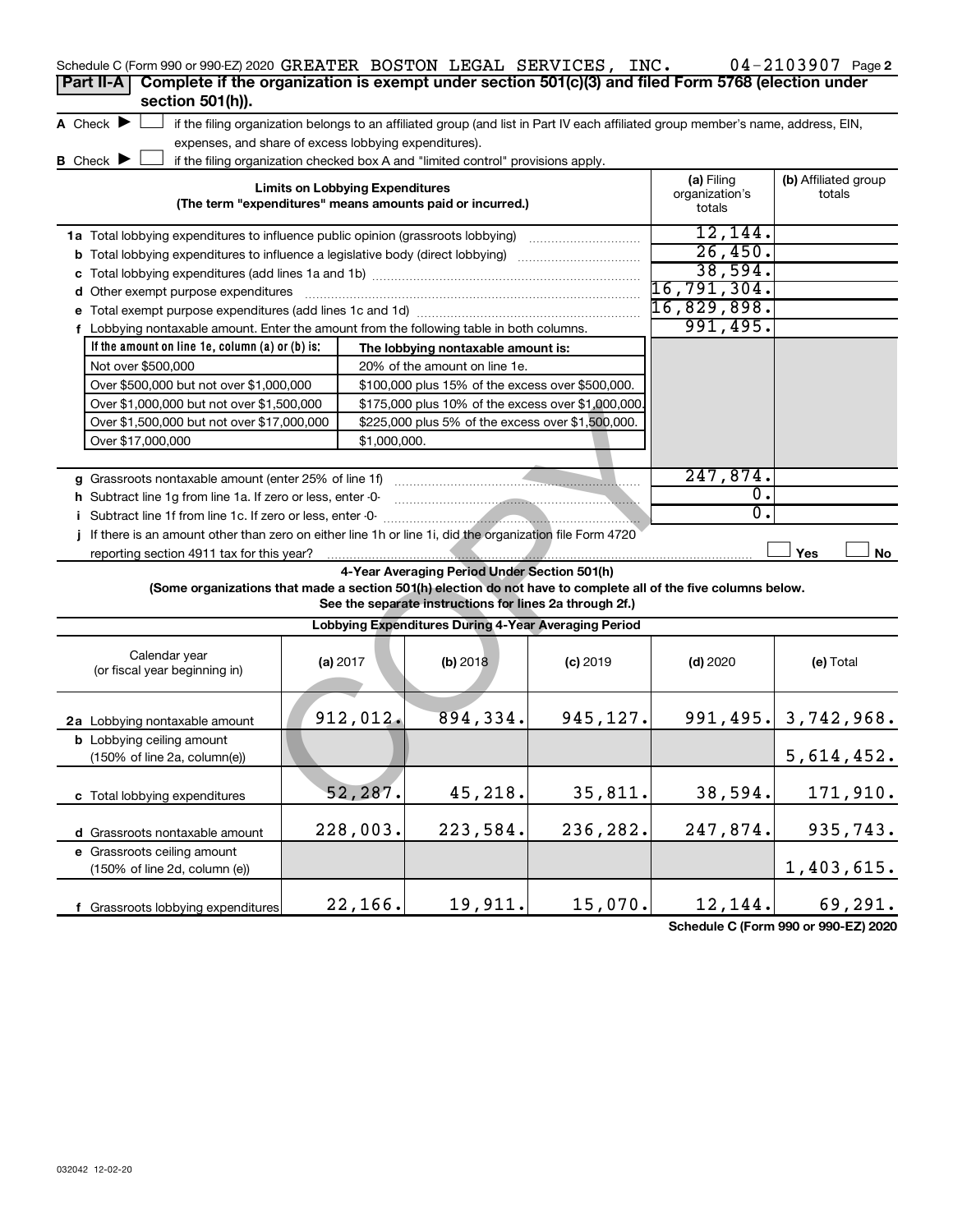## Schedule C (Form 990 or 990-EZ) 2020  $\mathtt{GREATER}$  BOSTON LEGAL SERVICES, INC.  $04\text{--}2103907$  Page

### **Part II-B** Complete if the organization is exempt under section 501(c)(3) and has NOT filed Form 5768 **(election under section 501(h)).**

| For each "Yes" response on lines 1a through 1i below, provide in Part IV a detailed description |                                                                                                                                                                                                                                            | (a) |              | (b)    |    |
|-------------------------------------------------------------------------------------------------|--------------------------------------------------------------------------------------------------------------------------------------------------------------------------------------------------------------------------------------------|-----|--------------|--------|----|
|                                                                                                 | of the lobbying activity.                                                                                                                                                                                                                  | Yes | <b>No</b>    | Amount |    |
| 1.                                                                                              | During the year, did the filing organization attempt to influence foreign, national, state, or<br>local legislation, including any attempt to influence public opinion on a legislative matter<br>or referendum, through the use of:       |     |              |        |    |
|                                                                                                 | <b>b</b> Paid staff or management (include compensation in expenses reported on lines 1c through 1i)?                                                                                                                                      |     |              |        |    |
|                                                                                                 |                                                                                                                                                                                                                                            |     |              |        |    |
|                                                                                                 |                                                                                                                                                                                                                                            |     |              |        |    |
|                                                                                                 |                                                                                                                                                                                                                                            |     |              |        |    |
|                                                                                                 | g Direct contact with legislators, their staffs, government officials, or a legislative body?                                                                                                                                              |     |              |        |    |
|                                                                                                 | h Rallies, demonstrations, seminars, conventions, speeches, lectures, or any similar means?                                                                                                                                                |     |              |        |    |
|                                                                                                 |                                                                                                                                                                                                                                            |     |              |        |    |
|                                                                                                 |                                                                                                                                                                                                                                            |     |              |        |    |
|                                                                                                 | 2a Did the activities in line 1 cause the organization to be not described in section 501(c)(3)?                                                                                                                                           |     |              |        |    |
|                                                                                                 |                                                                                                                                                                                                                                            |     |              |        |    |
|                                                                                                 | c If "Yes," enter the amount of any tax incurred by organization managers under section 4912                                                                                                                                               |     |              |        |    |
|                                                                                                 | d If the filing organization incurred a section 4912 tax, did it file Form 4720 for this year?                                                                                                                                             |     |              |        |    |
|                                                                                                 | Part III-A Complete if the organization is exempt under section 501(c)(4), section 501(c)(5), or section                                                                                                                                   |     |              |        |    |
|                                                                                                 | $501(c)(6)$ .                                                                                                                                                                                                                              |     |              |        |    |
|                                                                                                 |                                                                                                                                                                                                                                            |     |              | Yes    | No |
| 1                                                                                               |                                                                                                                                                                                                                                            |     | $\mathbf{1}$ |        |    |
| 2                                                                                               |                                                                                                                                                                                                                                            |     | $\mathbf{2}$ |        |    |
| 3                                                                                               | Did the organization agree to carry over lobbying and political campaign activity expenditures from the prior year?                                                                                                                        |     | 3            |        |    |
|                                                                                                 | Part III-B Complete if the organization is exempt under section 501(c)(4), section 501(c)(5), or section<br>501(c)(6) and if either (a) BOTH Part III-A, lines 1 and 2, are answered "No" OR (b) Part III-A, line 3, is<br>answered "Yes." |     |              |        |    |
| 1                                                                                               | Dues, assessments and similar amounts from members [19] matter than the control of the system of the system of the system of the system of the system of the system of the system of the system of the system of the system of             |     | $\mathbf{1}$ |        |    |
| $\mathbf{2}$                                                                                    | Section 162(e) nondeductible lobbying and political expenditures (do not include amounts of political                                                                                                                                      |     |              |        |    |
|                                                                                                 | expenses for which the section 527(f) tax was paid).                                                                                                                                                                                       |     |              |        |    |
|                                                                                                 |                                                                                                                                                                                                                                            |     | 2a           |        |    |
|                                                                                                 | b Carryover from last year measured and contact the contract of the contract of the contract of the contract of the contract of the contract of the contract of the contract of the contract of the contract of the contract o             |     | 2b           |        |    |
|                                                                                                 |                                                                                                                                                                                                                                            |     | 2c           |        |    |
| З                                                                                               |                                                                                                                                                                                                                                            |     | 3            |        |    |
| 4                                                                                               | If notices were sent and the amount on line 2c exceeds the amount on line 3, what portion of the excess                                                                                                                                    |     |              |        |    |
|                                                                                                 | does the organization agree to carryover to the reasonable estimate of nondeductible lobbying and political                                                                                                                                |     |              |        |    |
|                                                                                                 |                                                                                                                                                                                                                                            |     | 4            |        |    |
| 5                                                                                               |                                                                                                                                                                                                                                            |     | 5            |        |    |
|                                                                                                 | <b>Part IV   Supplemental Information</b>                                                                                                                                                                                                  |     |              |        |    |
|                                                                                                 | Drouide the deserintions required for Dart LA Jine 1: Dart LD Jine 4: Dart LC Jine E: Dart II A (officiend aroun light): Dart II A Jines 1 and 3 (Ceo                                                                                      |     |              |        |    |

Provide the descriptions required for Part I-A, line 1; Part I-B, line 4; Part I-C, line 5; Part II-A (affiliated group list); Part II-A, lines 1 and 2 (See instructions); and Part II-B, line 1. Also, complete this part for any additional information.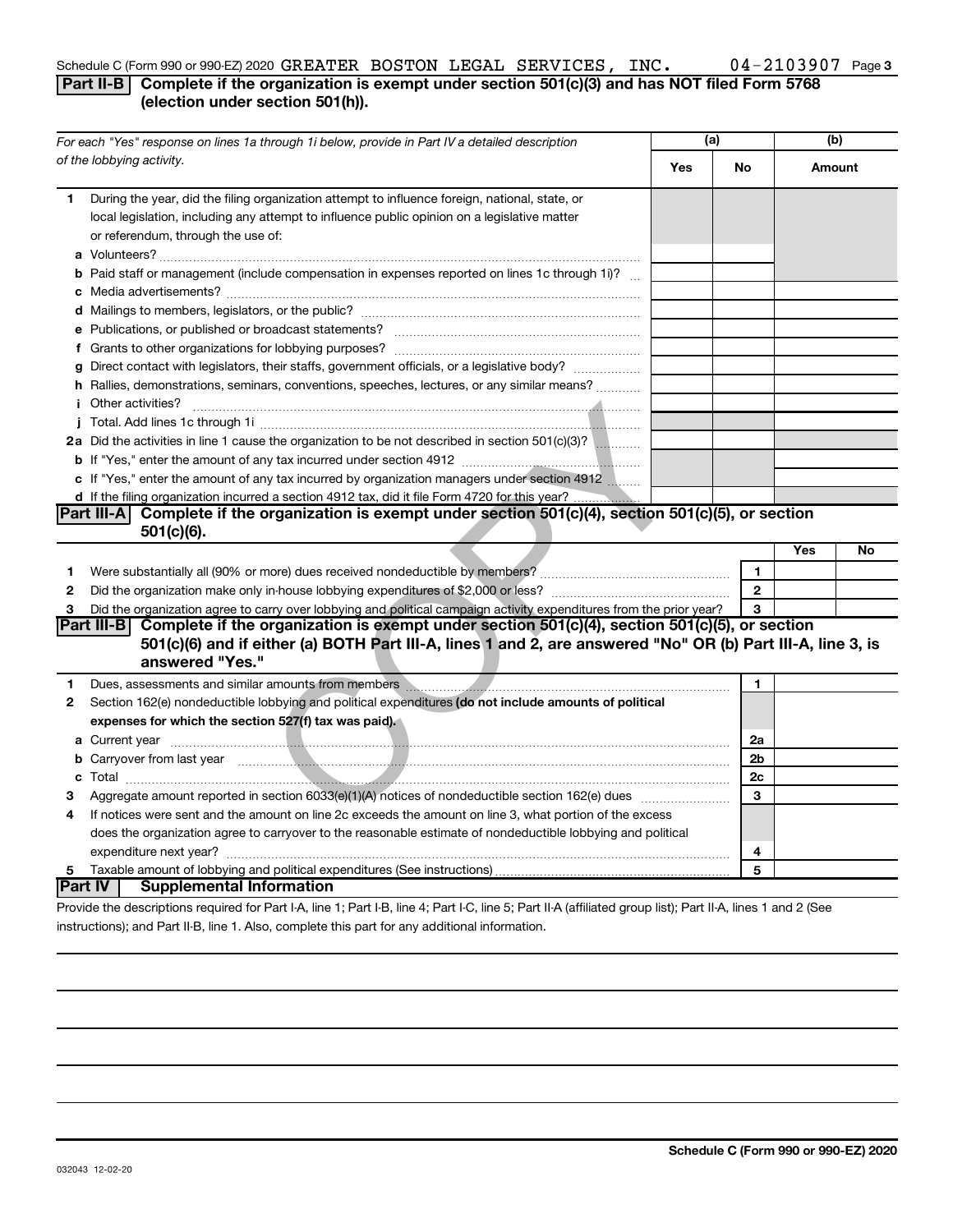| (Form 990) |  |
|------------|--|
|------------|--|

032051 12-01-20

# **SCHEDULE D Supplemental Financial Statements**<br> **Form 990 2020**<br> **Part IV** line 6.7.8.9.10, 11a, 11b, 11d, 11d, 11d, 11d, 11d, 12a, 0r, 12b

**(Form 990) | Complete if the organization answered "Yes" on Form 990, Part IV, line 6, 7, 8, 9, 10, 11a, 11b, 11c, 11d, 11e, 11f, 12a, or 12b.**

**| Attach to Form 990. |Go to www.irs.gov/Form990 for instructions and the latest information.**



Department of the Treasury Internal Revenue Service

| Name of the organization | <b>Employer identification number</b>                                                             |  |                                |      |                              |  |  |  |  |  |
|--------------------------|---------------------------------------------------------------------------------------------------|--|--------------------------------|------|------------------------------|--|--|--|--|--|
|                          |                                                                                                   |  | GREATER BOSTON LEGAL SERVICES. | INC. | $04 - 2103907$               |  |  |  |  |  |
| Part I                   | Organizations Maintaining Donor Advised Funds or Other Similar Funds or Accounts. Complete if the |  |                                |      |                              |  |  |  |  |  |
|                          | organization answered "Yes" on Form 990, Part IV, line 6.                                         |  |                                |      |                              |  |  |  |  |  |
|                          |                                                                                                   |  | (a) Donor advised funds        |      | (b) Funds and other accounts |  |  |  |  |  |

|         |                                                                                                                                                                                                                                | (a) Donor advised funds | (b) Funds and other accounts                           |
|---------|--------------------------------------------------------------------------------------------------------------------------------------------------------------------------------------------------------------------------------|-------------------------|--------------------------------------------------------|
| 1.      |                                                                                                                                                                                                                                |                         |                                                        |
| 2       | Aggregate value of contributions to (during year)                                                                                                                                                                              |                         |                                                        |
| З       | Aggregate value of grants from (during year)                                                                                                                                                                                   |                         |                                                        |
| 4       |                                                                                                                                                                                                                                |                         |                                                        |
| 5       | Did the organization inform all donors and donor advisors in writing that the assets held in donor advised funds                                                                                                               |                         |                                                        |
|         |                                                                                                                                                                                                                                |                         | <b>No</b><br>Yes                                       |
| 6       | Did the organization inform all grantees, donors, and donor advisors in writing that grant funds can be used only                                                                                                              |                         |                                                        |
|         | for charitable purposes and not for the benefit of the donor or donor advisor, or for any other purpose conferring                                                                                                             |                         |                                                        |
|         | impermissible private benefit?                                                                                                                                                                                                 |                         | Yes<br>No                                              |
| Part II | Conservation Easements. Complete if the organization answered "Yes" on Form 990, Part IV, line 7.                                                                                                                              |                         |                                                        |
| 1       | Purpose(s) of conservation easements held by the organization (check all that apply).                                                                                                                                          |                         |                                                        |
|         | Preservation of land for public use (for example, recreation or education)                                                                                                                                                     |                         | Preservation of a historically important land area     |
|         | Protection of natural habitat                                                                                                                                                                                                  |                         | Preservation of a certified historic structure         |
|         | Preservation of open space                                                                                                                                                                                                     |                         |                                                        |
| 2       | Complete lines 2a through 2d if the organization held a qualified conservation contribution in the form of a conservation easement on the last                                                                                 |                         |                                                        |
|         | day of the tax year.                                                                                                                                                                                                           |                         | Held at the End of the Tax Year                        |
| а       |                                                                                                                                                                                                                                |                         | 2a                                                     |
| b       |                                                                                                                                                                                                                                |                         | 2b                                                     |
| с       |                                                                                                                                                                                                                                |                         | 2c                                                     |
| d       | Number of conservation easements included in (c) acquired after 7/25/06, and not on a historic structure                                                                                                                       |                         |                                                        |
|         |                                                                                                                                                                                                                                |                         | 2d                                                     |
| 3       | Number of conservation easements modified, transferred, released, extinguished, or terminated by the organization during the tax                                                                                               |                         |                                                        |
|         | $year \blacktriangleright$                                                                                                                                                                                                     |                         |                                                        |
| 4       | Number of states where property subject to conservation easement is located >                                                                                                                                                  |                         |                                                        |
| 5       | Does the organization have a written policy regarding the periodic monitoring, inspection, handling of                                                                                                                         |                         |                                                        |
|         | violations, and enforcement of the conservation easements it holds? [[11] manufactures and enforcement of the conservation easements it holds? [[11] manufactures and enforcement of the conservation easements in holds? [[11 |                         | Yes<br><b>No</b>                                       |
| 6       | Staff and volunteer hours devoted to monitoring, inspecting, handling of violations, and enforcing conservation easements during the year                                                                                      |                         |                                                        |
|         |                                                                                                                                                                                                                                |                         |                                                        |
| 7       | Amount of expenses incurred in monitoring, inspecting, handling of violations, and enforcing conservation easements during the year                                                                                            |                         |                                                        |
|         | $\blacktriangleright$ \$                                                                                                                                                                                                       |                         |                                                        |
| 8       | Does each conservation easement reported on line 2(d) above satisfy the requirements of section 170(h)(4)(B)(i)                                                                                                                |                         | <b>No</b><br>Yes                                       |
|         | In Part XIII, describe how the organization reports conservation easements in its revenue and expense statement and                                                                                                            |                         |                                                        |
| 9       | balance sheet, and include, if applicable, the text of the footnote to the organization's financial statements that describes the                                                                                              |                         |                                                        |
|         | organization's accounting for conservation easements.                                                                                                                                                                          |                         |                                                        |
|         | Organizations Maintaining Collections of Art, Historical Treasures, or Other Similar Assets.<br>Part III I                                                                                                                     |                         |                                                        |
|         | Complete if the organization answered "Yes" on Form 990, Part IV, line 8.                                                                                                                                                      |                         |                                                        |
|         | 1a If the organization elected, as permitted under FASB ASC 958, not to report in its revenue statement and balance sheet works                                                                                                |                         |                                                        |
|         | of art, historical treasures, or other similar assets held for public exhibition, education, or research in furtherance of public                                                                                              |                         |                                                        |
|         | service, provide in Part XIII the text of the footnote to its financial statements that describes these items.                                                                                                                 |                         |                                                        |
| b       | If the organization elected, as permitted under FASB ASC 958, to report in its revenue statement and balance sheet works of                                                                                                    |                         |                                                        |
|         | art, historical treasures, or other similar assets held for public exhibition, education, or research in furtherance of public service,                                                                                        |                         |                                                        |
|         | provide the following amounts relating to these items:                                                                                                                                                                         |                         |                                                        |
|         |                                                                                                                                                                                                                                |                         | \$<br>the control of the control of the control of the |
|         | (ii) Assets included in Form 990, Part X                                                                                                                                                                                       |                         | $\blacktriangleright$ \$                               |
| 2       | If the organization received or held works of art, historical treasures, or other similar assets for financial gain, provide                                                                                                   |                         |                                                        |
|         | the following amounts required to be reported under FASB ASC 958 relating to these items:                                                                                                                                      |                         |                                                        |
| a       |                                                                                                                                                                                                                                |                         | \$<br>▶                                                |
|         |                                                                                                                                                                                                                                |                         | $\blacktriangleright$ \$                               |
|         | LHA For Paperwork Reduction Act Notice, see the Instructions for Form 990.                                                                                                                                                     |                         | Schedule D (Form 990) 2020                             |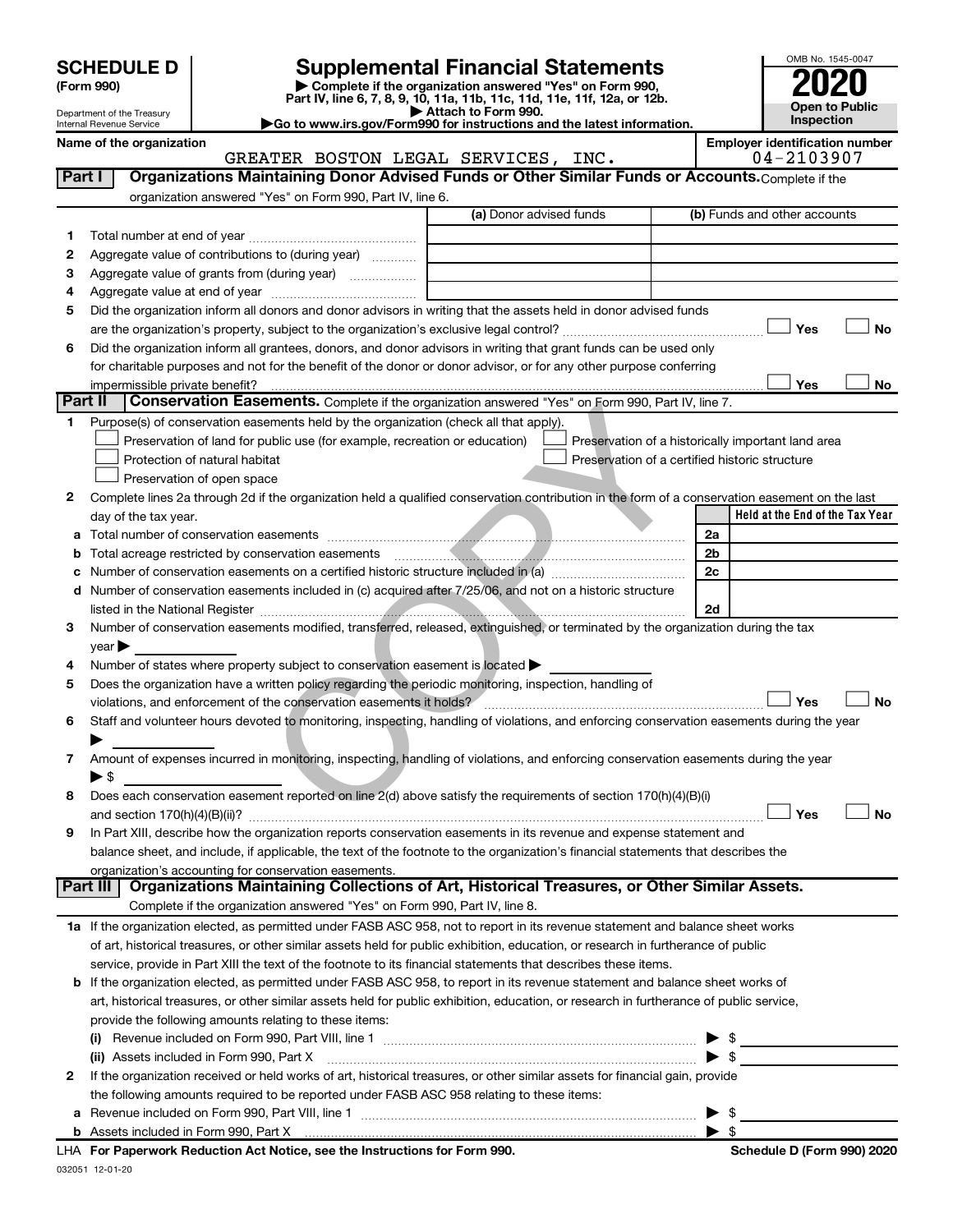|               | Schedule D (Form 990) 2020                                                                                                                                                                                                     | GREATER BOSTON LEGAL SERVICES, INC. |                              |                                                                                                                                                                                                                               |             |                      | $04 - 2103907$ Page 2      |                       |  |
|---------------|--------------------------------------------------------------------------------------------------------------------------------------------------------------------------------------------------------------------------------|-------------------------------------|------------------------------|-------------------------------------------------------------------------------------------------------------------------------------------------------------------------------------------------------------------------------|-------------|----------------------|----------------------------|-----------------------|--|
|               | Part III<br>Organizations Maintaining Collections of Art, Historical Treasures, or Other Similar Assets (continued)                                                                                                            |                                     |                              |                                                                                                                                                                                                                               |             |                      |                            |                       |  |
| 3             | Using the organization's acquisition, accession, and other records, check any of the following that make significant use of its<br>collection items (check all that apply):                                                    |                                     |                              |                                                                                                                                                                                                                               |             |                      |                            |                       |  |
| a             | Public exhibition                                                                                                                                                                                                              | d                                   |                              | Loan or exchange program                                                                                                                                                                                                      |             |                      |                            |                       |  |
| b             | Scholarly research                                                                                                                                                                                                             | e                                   |                              | Other and the contract of the contract of the contract of the contract of the contract of the contract of the contract of the contract of the contract of the contract of the contract of the contract of the contract of the |             |                      |                            |                       |  |
| c             | Preservation for future generations                                                                                                                                                                                            |                                     |                              |                                                                                                                                                                                                                               |             |                      |                            |                       |  |
| 4             | Provide a description of the organization's collections and explain how they further the organization's exempt purpose in Part XIII.                                                                                           |                                     |                              |                                                                                                                                                                                                                               |             |                      |                            |                       |  |
| 5             | During the year, did the organization solicit or receive donations of art, historical treasures, or other similar assets                                                                                                       |                                     |                              |                                                                                                                                                                                                                               |             |                      |                            |                       |  |
|               |                                                                                                                                                                                                                                |                                     |                              |                                                                                                                                                                                                                               |             |                      | Yes                        | No                    |  |
|               | <b>Part IV</b><br><b>Escrow and Custodial Arrangements.</b> Complete if the organization answered "Yes" on Form 990, Part IV, line 9, or                                                                                       |                                     |                              |                                                                                                                                                                                                                               |             |                      |                            |                       |  |
|               | reported an amount on Form 990, Part X, line 21.                                                                                                                                                                               |                                     |                              |                                                                                                                                                                                                                               |             |                      |                            |                       |  |
|               | 1a Is the organization an agent, trustee, custodian or other intermediary for contributions or other assets not included                                                                                                       |                                     |                              |                                                                                                                                                                                                                               |             |                      |                            |                       |  |
|               |                                                                                                                                                                                                                                |                                     |                              |                                                                                                                                                                                                                               |             |                      | Yes                        | $\boxed{\text{X}}$ No |  |
|               | b If "Yes," explain the arrangement in Part XIII and complete the following table:                                                                                                                                             |                                     |                              |                                                                                                                                                                                                                               |             |                      |                            |                       |  |
|               |                                                                                                                                                                                                                                |                                     |                              |                                                                                                                                                                                                                               |             |                      |                            |                       |  |
|               |                                                                                                                                                                                                                                |                                     |                              |                                                                                                                                                                                                                               |             |                      | Amount                     | 124,997.              |  |
|               | c Beginning balance measurements and the contract of the contract of the contract of the contract of the contract of the contract of the contract of the contract of the contract of the contract of the contract of the contr |                                     |                              |                                                                                                                                                                                                                               |             | 1c                   |                            | 1,306,473.            |  |
|               |                                                                                                                                                                                                                                |                                     |                              |                                                                                                                                                                                                                               |             | 1d                   |                            | 1, 294, 207.          |  |
|               | e Distributions during the year measurement contained and all the year of the year measurement of the year measurement of the year measurement of the year measurement of the year and the year of the year of the year of the |                                     |                              |                                                                                                                                                                                                                               |             | 1e<br>1f             |                            | 137, 263.             |  |
|               | 2a Did the organization include an amount on Form 990, Part X, line 21, for escrow or custodial account liability?                                                                                                             |                                     |                              |                                                                                                                                                                                                                               |             |                      | $\overline{\text{X}}$ Yes  | No                    |  |
|               |                                                                                                                                                                                                                                |                                     |                              |                                                                                                                                                                                                                               |             | .                    |                            | $\overline{\text{X}}$ |  |
| <b>Part V</b> | <b>b</b> If "Yes," explain the arrangement in Part XIII. Check here if the explanation has been provided on Part XIII<br><b>Endowment Funds.</b> Complete if the organization answered "Yes" on Form 990, Part IV, line 10.    |                                     |                              |                                                                                                                                                                                                                               |             |                      |                            |                       |  |
|               |                                                                                                                                                                                                                                |                                     |                              | (c) Two years back                                                                                                                                                                                                            |             | (d) Three years back |                            | (e) Four years back   |  |
|               |                                                                                                                                                                                                                                | (a) Current year<br>14, 298, 222.   | (b) Prior year<br>8,409,995. |                                                                                                                                                                                                                               | 8,082,508.  |                      |                            | 5,896,830.            |  |
|               | 1a Beginning of year balance                                                                                                                                                                                                   |                                     |                              |                                                                                                                                                                                                                               | 660,092.    | 5,927,449.           |                            | 5,000.                |  |
|               |                                                                                                                                                                                                                                | 3,528,000.                          | 4, 185, 857.                 |                                                                                                                                                                                                                               |             | 1,553,029.           |                            |                       |  |
|               | c Net investment earnings, gains, and losses                                                                                                                                                                                   | 1,894,907.                          | 1,702,370.                   |                                                                                                                                                                                                                               | $-332,605.$ | 845,565.             |                            | 388,276.              |  |
|               |                                                                                                                                                                                                                                |                                     |                              |                                                                                                                                                                                                                               |             |                      |                            |                       |  |
|               | e Other expenditures for facilities                                                                                                                                                                                            |                                     |                              |                                                                                                                                                                                                                               |             |                      |                            |                       |  |
|               | and programs                                                                                                                                                                                                                   | 425,000.                            |                              |                                                                                                                                                                                                                               |             | 243,535.             |                            | 362,657.              |  |
|               | f Administrative expenses                                                                                                                                                                                                      |                                     |                              |                                                                                                                                                                                                                               |             |                      |                            |                       |  |
| g             |                                                                                                                                                                                                                                | 19, 296, 129.                       | 14, 298, 222.                |                                                                                                                                                                                                                               | 8,409,995.  | 8,082,508.           |                            | 5,927,449.            |  |
| 2             | Provide the estimated percentage of the current year end balance (line 1g, column (a)) held as:                                                                                                                                |                                     |                              |                                                                                                                                                                                                                               |             |                      |                            |                       |  |
|               | a Board designated or quasi-endowment                                                                                                                                                                                          | 55.5200                             | %                            |                                                                                                                                                                                                                               |             |                      |                            |                       |  |
|               | <b>b</b> Permanent endowment $\triangleright$ 30.1800                                                                                                                                                                          | $\%$                                |                              |                                                                                                                                                                                                                               |             |                      |                            |                       |  |
|               | 14.3000%<br>$\mathbf c$ Term endowment $\blacktriangleright$                                                                                                                                                                   |                                     |                              |                                                                                                                                                                                                                               |             |                      |                            |                       |  |
|               | The percentages on lines 2a, 2b, and 2c should equal 100%.                                                                                                                                                                     |                                     |                              |                                                                                                                                                                                                                               |             |                      |                            |                       |  |
|               | 3a Are there endowment funds not in the possession of the organization that are held and administered for the organization                                                                                                     |                                     |                              |                                                                                                                                                                                                                               |             |                      |                            |                       |  |
|               | by:                                                                                                                                                                                                                            |                                     |                              |                                                                                                                                                                                                                               |             |                      |                            | Yes<br>No             |  |
|               | (i)                                                                                                                                                                                                                            |                                     |                              |                                                                                                                                                                                                                               |             |                      | 3a(i)                      | х                     |  |
|               |                                                                                                                                                                                                                                |                                     |                              |                                                                                                                                                                                                                               |             |                      | 3a(ii)                     | $\overline{\text{X}}$ |  |
|               |                                                                                                                                                                                                                                |                                     |                              |                                                                                                                                                                                                                               |             |                      | 3b                         |                       |  |
| 4             | Describe in Part XIII the intended uses of the organization's endowment funds.                                                                                                                                                 |                                     |                              |                                                                                                                                                                                                                               |             |                      |                            |                       |  |
|               | <b>Part VI</b><br>Land, Buildings, and Equipment.                                                                                                                                                                              |                                     |                              |                                                                                                                                                                                                                               |             |                      |                            |                       |  |
|               | Complete if the organization answered "Yes" on Form 990, Part IV, line 11a. See Form 990, Part X, line 10.                                                                                                                     |                                     |                              |                                                                                                                                                                                                                               |             |                      |                            |                       |  |
|               | Description of property                                                                                                                                                                                                        | (a) Cost or other                   |                              | (b) Cost or other                                                                                                                                                                                                             |             | (c) Accumulated      | (d) Book value             |                       |  |
|               |                                                                                                                                                                                                                                | basis (investment)                  |                              | basis (other)                                                                                                                                                                                                                 |             | depreciation         |                            |                       |  |
|               |                                                                                                                                                                                                                                |                                     |                              | 418,000.                                                                                                                                                                                                                      |             |                      |                            | 418,000.              |  |
|               |                                                                                                                                                                                                                                |                                     |                              | 5,846,480.                                                                                                                                                                                                                    |             | 5,474,572.           |                            | 371,908.              |  |
|               |                                                                                                                                                                                                                                |                                     |                              |                                                                                                                                                                                                                               |             |                      |                            |                       |  |
|               |                                                                                                                                                                                                                                |                                     |                              | 1,890,897.                                                                                                                                                                                                                    |             |                      |                            | 1,890,897.            |  |
|               |                                                                                                                                                                                                                                |                                     |                              | 145,507.                                                                                                                                                                                                                      |             |                      |                            | 145,507.              |  |
|               | Total. Add lines 1a through 1e. (Column (d) must equal Form 990, Part X, column (B), line 10c.)                                                                                                                                |                                     |                              |                                                                                                                                                                                                                               |             |                      |                            | 2,826,312.            |  |
|               |                                                                                                                                                                                                                                |                                     |                              |                                                                                                                                                                                                                               |             |                      | Schedule D (Form 990) 2020 |                       |  |

032052 12-01-20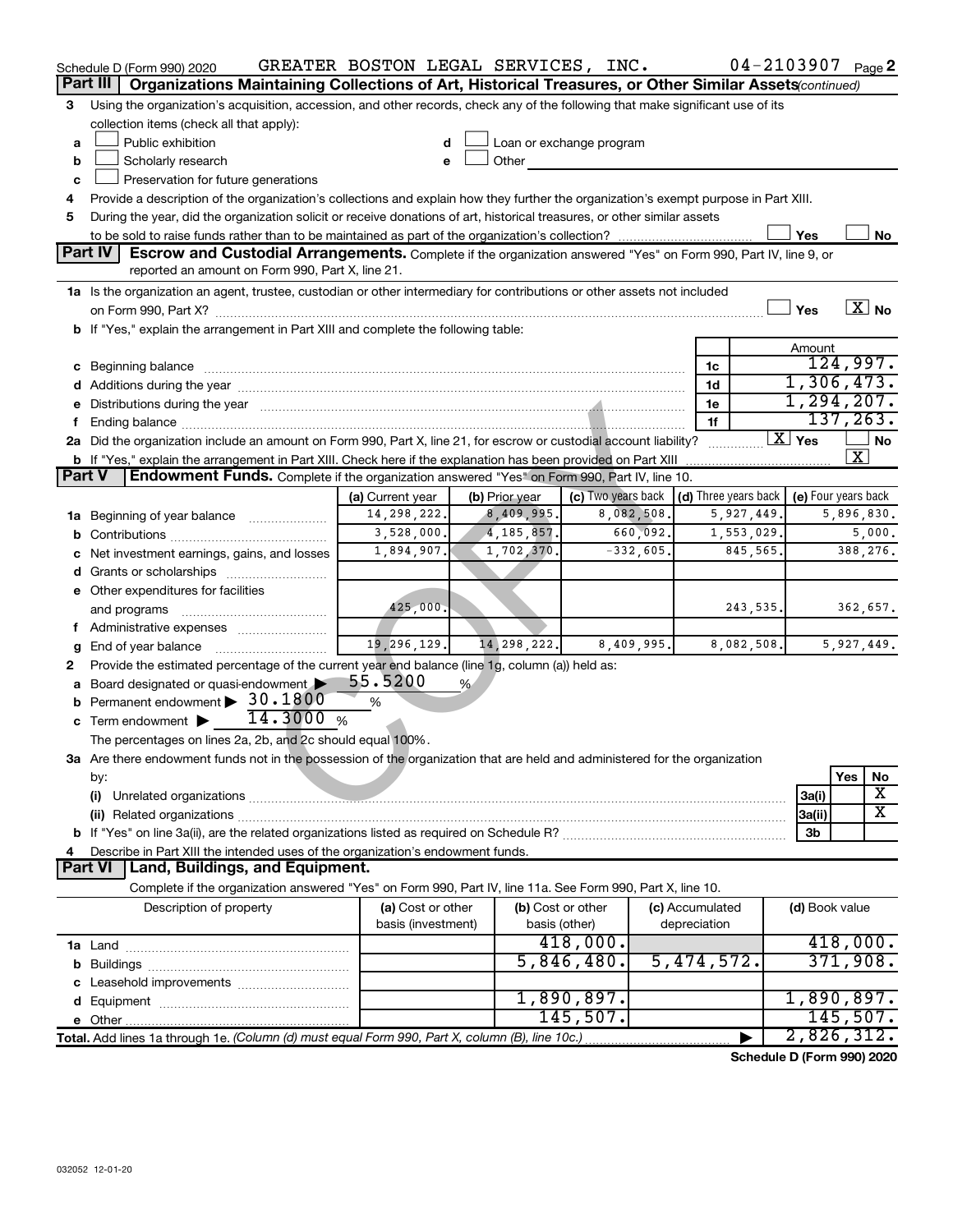|                  | Schedule D (Form 990) 2020                                                                    | GREATER BOSTON LEGAL SERVICES, INC.                                                                               |                 |                |  | $04 - 2103907$ Page 3                                                                                                                                |
|------------------|-----------------------------------------------------------------------------------------------|-------------------------------------------------------------------------------------------------------------------|-----------------|----------------|--|------------------------------------------------------------------------------------------------------------------------------------------------------|
| <b>Part VIII</b> |                                                                                               | <b>Investments - Other Securities.</b>                                                                            |                 |                |  |                                                                                                                                                      |
|                  |                                                                                               | Complete if the organization answered "Yes" on Form 990, Part IV, line 11b. See Form 990, Part X, line 12.        |                 |                |  |                                                                                                                                                      |
|                  | (a) Description of security or category (including name of security)                          |                                                                                                                   |                 | (b) Book value |  | (c) Method of valuation: Cost or end-of-year market value                                                                                            |
|                  |                                                                                               |                                                                                                                   |                 |                |  |                                                                                                                                                      |
|                  |                                                                                               |                                                                                                                   |                 |                |  |                                                                                                                                                      |
| (3) Other        |                                                                                               |                                                                                                                   |                 |                |  |                                                                                                                                                      |
| (A)<br>(B)       |                                                                                               |                                                                                                                   |                 |                |  |                                                                                                                                                      |
| (C)              |                                                                                               |                                                                                                                   |                 |                |  |                                                                                                                                                      |
| (D)              |                                                                                               |                                                                                                                   |                 |                |  |                                                                                                                                                      |
| (E)              |                                                                                               |                                                                                                                   |                 |                |  |                                                                                                                                                      |
| (F)              |                                                                                               |                                                                                                                   |                 |                |  |                                                                                                                                                      |
| (G)              |                                                                                               |                                                                                                                   |                 |                |  |                                                                                                                                                      |
| (H)              |                                                                                               |                                                                                                                   |                 |                |  |                                                                                                                                                      |
|                  | <b>Total.</b> (Col. (b) must equal Form 990, Part X, col. (B) line 12.) $\blacktriangleright$ |                                                                                                                   |                 |                |  |                                                                                                                                                      |
|                  | Part VIII Investments - Program Related.                                                      |                                                                                                                   |                 |                |  |                                                                                                                                                      |
|                  |                                                                                               | Complete if the organization answered "Yes" on Form 990, Part IV, line 11c. See Form 990, Part X, line 13.        |                 |                |  |                                                                                                                                                      |
|                  | (a) Description of investment                                                                 |                                                                                                                   |                 | (b) Book value |  | (c) Method of valuation: Cost or end-of-year market value                                                                                            |
| (1)              |                                                                                               |                                                                                                                   |                 |                |  |                                                                                                                                                      |
| (2)              |                                                                                               |                                                                                                                   |                 |                |  |                                                                                                                                                      |
| (3)              |                                                                                               |                                                                                                                   |                 |                |  |                                                                                                                                                      |
| (4)              |                                                                                               |                                                                                                                   |                 |                |  |                                                                                                                                                      |
| (5)              |                                                                                               |                                                                                                                   |                 |                |  |                                                                                                                                                      |
| (6)<br>(7)       |                                                                                               |                                                                                                                   |                 |                |  |                                                                                                                                                      |
| (8)              |                                                                                               |                                                                                                                   |                 |                |  |                                                                                                                                                      |
| (9)              |                                                                                               |                                                                                                                   |                 |                |  |                                                                                                                                                      |
|                  | <b>Total.</b> (Col. (b) must equal Form 990, Part X, col. (B) line 13.) $\blacktriangleright$ |                                                                                                                   |                 |                |  |                                                                                                                                                      |
| Part IX          | <b>Other Assets.</b>                                                                          |                                                                                                                   |                 |                |  |                                                                                                                                                      |
|                  |                                                                                               | Complete if the organization answered "Yes" on Form 990, Part IV, line 11d. See Form 990, Part X, line 15.        |                 |                |  |                                                                                                                                                      |
|                  |                                                                                               |                                                                                                                   | (a) Description |                |  | (b) Book value                                                                                                                                       |
| (1)              |                                                                                               |                                                                                                                   |                 |                |  |                                                                                                                                                      |
| (2)              |                                                                                               |                                                                                                                   |                 |                |  |                                                                                                                                                      |
| (3)              |                                                                                               |                                                                                                                   |                 |                |  |                                                                                                                                                      |
| (4)              |                                                                                               |                                                                                                                   |                 |                |  |                                                                                                                                                      |
| (5)              |                                                                                               |                                                                                                                   |                 |                |  |                                                                                                                                                      |
| (6)              |                                                                                               |                                                                                                                   |                 |                |  |                                                                                                                                                      |
| (7)<br>(8)       |                                                                                               |                                                                                                                   |                 |                |  |                                                                                                                                                      |
| (9)              |                                                                                               |                                                                                                                   |                 |                |  |                                                                                                                                                      |
|                  | Total. (Column (b) must equal Form 990, Part X, col. (B) line 15.)                            |                                                                                                                   |                 |                |  |                                                                                                                                                      |
| Part X           | <b>Other Liabilities.</b>                                                                     |                                                                                                                   |                 |                |  |                                                                                                                                                      |
|                  |                                                                                               | Complete if the organization answered "Yes" on Form 990, Part IV, line 11e or 11f. See Form 990, Part X, line 25. |                 |                |  |                                                                                                                                                      |
| 1.               |                                                                                               | (a) Description of liability                                                                                      |                 |                |  | (b) Book value                                                                                                                                       |
| (1)              | Federal income taxes                                                                          |                                                                                                                   |                 |                |  |                                                                                                                                                      |
| (2)              | REFUNDABLE ADVANCE                                                                            |                                                                                                                   |                 |                |  | 124,073.                                                                                                                                             |
| (3)              |                                                                                               |                                                                                                                   |                 |                |  |                                                                                                                                                      |
| (4)              |                                                                                               |                                                                                                                   |                 |                |  |                                                                                                                                                      |
| (5)              |                                                                                               |                                                                                                                   |                 |                |  |                                                                                                                                                      |
| (6)              |                                                                                               |                                                                                                                   |                 |                |  |                                                                                                                                                      |
| (7)              |                                                                                               |                                                                                                                   |                 |                |  |                                                                                                                                                      |
| (8)<br>(9)       |                                                                                               |                                                                                                                   |                 |                |  |                                                                                                                                                      |
|                  |                                                                                               |                                                                                                                   |                 |                |  | 124,073.                                                                                                                                             |
|                  |                                                                                               |                                                                                                                   |                 |                |  | 2. Liability for uncertain tax positions. In Part XIII, provide the text of the footnote to the organization's financial statements that reports the |

organization's liability for uncertain tax positions under FASB ASC 740. Check here if the text of the footnote has been provided in Part XIII ...  $\fbox{\bf X}$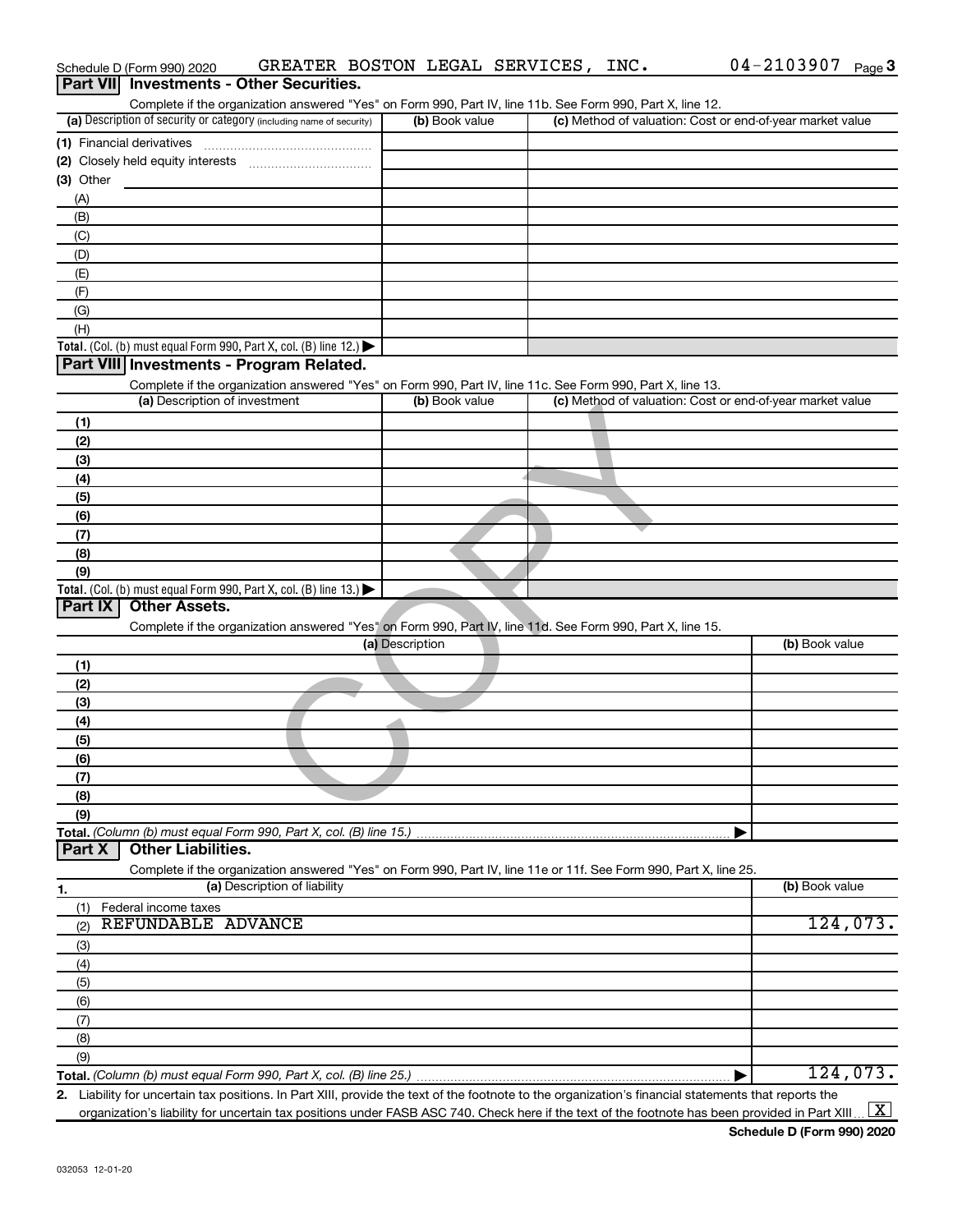|              | GREATER BOSTON LEGAL SERVICES, INC.<br>Schedule D (Form 990) 2020                                                                                              |                |            |                | $04 - 2103907$ Page 4            |
|--------------|----------------------------------------------------------------------------------------------------------------------------------------------------------------|----------------|------------|----------------|----------------------------------|
|              | Reconciliation of Revenue per Audited Financial Statements With Revenue per Return.<br>Part XI                                                                 |                |            |                |                                  |
|              | Complete if the organization answered "Yes" on Form 990, Part IV, line 12a.                                                                                    |                |            |                |                                  |
| 1.           | Total revenue, gains, and other support per audited financial statements                                                                                       |                |            | $\overline{1}$ | 23, 157, 651.                    |
| 2            | Amounts included on line 1 but not on Form 990, Part VIII, line 12:                                                                                            |                |            |                |                                  |
|              | a Net unrealized gains (losses) on investments [111][12] Net unrealistically negligible and Net unrealized gains (losses) on investments                       | 2a             | 2,189,793. |                |                                  |
| b            |                                                                                                                                                                | 2 <sub>b</sub> | 3,030,404. |                |                                  |
| с            |                                                                                                                                                                | 2c             |            |                |                                  |
|              |                                                                                                                                                                | 2d             |            |                |                                  |
|              | e Add lines 2a through 2d                                                                                                                                      |                |            | 2е             | $\frac{5,220,197.}{17,937,454.}$ |
| 3            |                                                                                                                                                                |                |            | $\mathbf{R}$   |                                  |
| 4            | Amounts included on Form 990, Part VIII, line 12, but not on line 1:                                                                                           |                |            |                |                                  |
|              | a Investment expenses not included on Form 990, Part VIII, line 7b [11, 11, 11, 11]                                                                            | 4a             | 113, 109.  |                |                                  |
| b            |                                                                                                                                                                | 4 <sub>h</sub> |            |                |                                  |
|              | c Add lines 4a and 4b                                                                                                                                          |                |            | 4c             | 113, 109.                        |
| 5            |                                                                                                                                                                |                |            | 5              | 18,050,563.                      |
|              | Part XII   Reconciliation of Expenses per Audited Financial Statements With Expenses per Return.                                                               |                |            |                |                                  |
|              | Complete if the organization answered "Yes" on Form 990, Part IV, line 12a.                                                                                    |                |            |                |                                  |
| 1.           |                                                                                                                                                                |                |            | $\blacksquare$ | 19,747,193.                      |
| $\mathbf{2}$ | Amounts included on line 1 but not on Form 990, Part IX, line 25:                                                                                              |                |            |                |                                  |
|              |                                                                                                                                                                | $2a$           | 3,030,404. |                |                                  |
| b            |                                                                                                                                                                | 2 <sub>b</sub> |            |                |                                  |
|              |                                                                                                                                                                | 2c             |            |                |                                  |
|              |                                                                                                                                                                | 2d             |            |                |                                  |
|              | e Add lines 2a through 2d <b>must be a constructed as the construction of the State of Add lines 2a through 2d</b>                                             |                |            | 2е             | 3,030,404.                       |
| 3            |                                                                                                                                                                |                |            | $\mathbf{a}$   | 16, 716, 789.                    |
| 4            | Amounts included on Form 990, Part IX, line 25, but not on line 1:                                                                                             |                |            |                |                                  |
|              |                                                                                                                                                                | 4a             | 113, 109.  |                |                                  |
|              |                                                                                                                                                                | 4b             |            |                |                                  |
|              | c Add lines 4a and 4b                                                                                                                                          |                |            | 4c             | 113, 109.                        |
| 5            |                                                                                                                                                                |                |            | 5              | 16,829,898.                      |
|              | Part XIII Supplemental Information.                                                                                                                            |                |            |                |                                  |
|              | Provide the descriptions required for Part II, lines 3, 5, and 9; Part III, lines 1a and 4; Part IV, lines 1b and 2b; Part V, line 4; Part X, line 2; Part XI, |                |            |                |                                  |
|              | lines 2d and 4b; and Part XII, lines 2d and 4b. Also complete this part to provide any additional information.                                                 |                |            |                |                                  |
|              |                                                                                                                                                                |                |            |                |                                  |
|              |                                                                                                                                                                |                |            |                |                                  |
|              | PART IV, LINE 2B:                                                                                                                                              |                |            |                |                                  |
|              |                                                                                                                                                                |                |            |                |                                  |
|              | THE AGENCY MAINTAINS AND ADMINISTERS CLIENT FUNDS<br>FUNDS HELD FOR OTHERS                                                                                     |                |            |                |                                  |
|              |                                                                                                                                                                |                |            |                |                                  |
|              | RELATIVE TO CASES WHICH ARE CURRENTLY IN LITIGATION. THE AMOUNTS ARE PAID                                                                                      |                |            |                |                                  |

OUT AS DIRECTED BY THE CLIENTS.

PART V, LINE 4:

#### 5% OF THE THREE YEAR AVERAGE USED FOR PROGRAM OPERATIONS IN ACCORDANCE

WITH MGL SECTION 180.

PART X, LINE 2:

THE AGENCY ACCOUNTS FOR UNCERTAINTY IN INCOME TAXES IN ACCORDANCE WITH ASC

#### TOPIC, INCOME TAXES. THIS STANDARD CLARIFIES THE ACCOUNTING FOR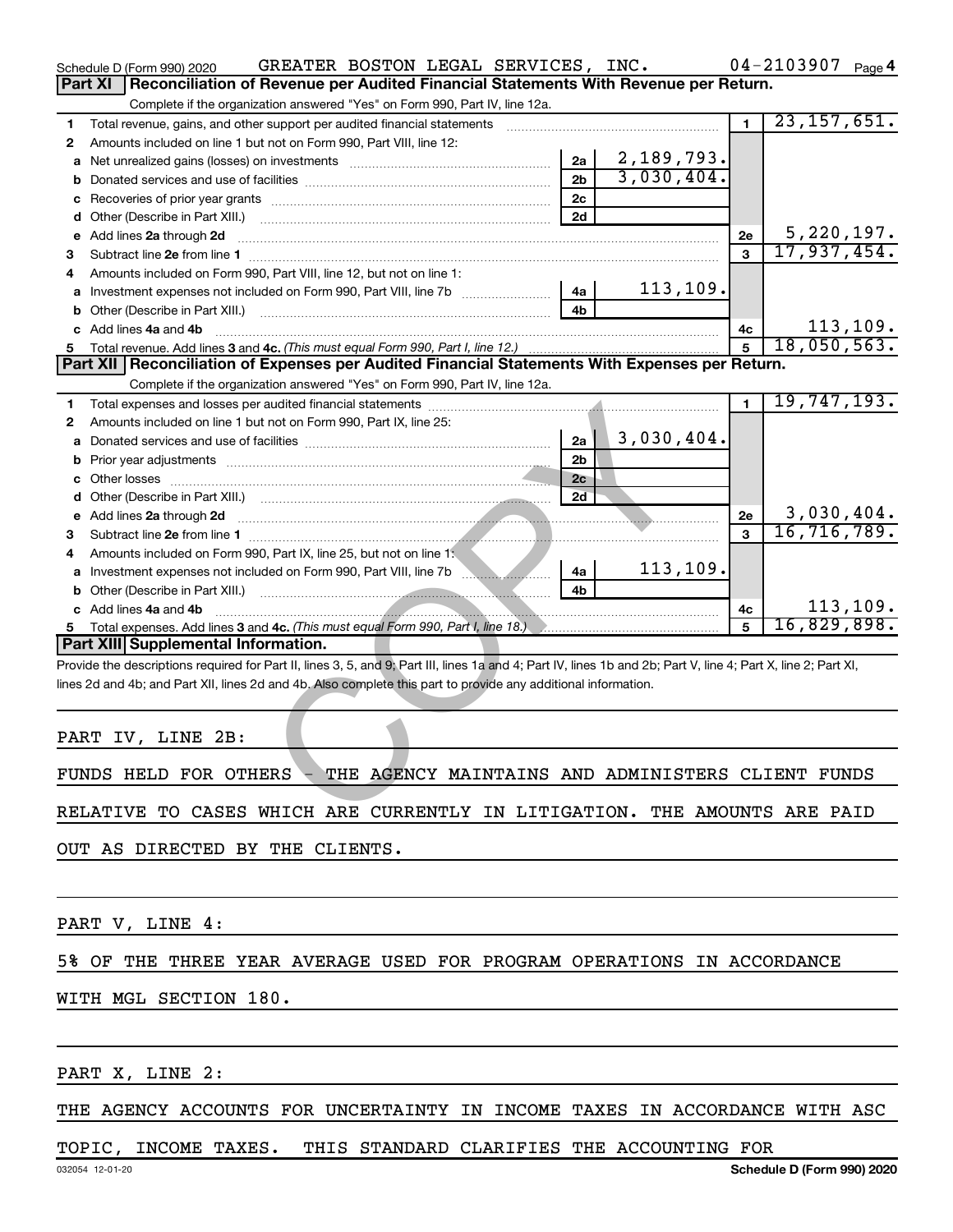04-2103907 Page 5 *(continued)* **Part XIII Supplemental Information**  Schedule D (Form 990) 2020  $\,$  GREATER BOSTON LEGAL SERVICES , INC  $\,$   $\,$  04 – 2103907  $\,$  Page UNCERTAINTY IN TAX POSITIONS AND PRESCRIBES A RECOGNITION THRESHOLD AND MEASUREMENT ATTRIBUTE FOR THE FINANCIAL STATEMENTS REGARDING A TAX POSITION TAKEN OR EXPECTED TO BE TAKEN IN A TAX RETURN. THE AGENCY HAS DETERMINED THAT THERE ARE NO UNCERTAIN TAX POSITIONS WHICH QUALIFY FOR EITHER RECOGNITION OR DISCLOSURE IN THE FINANCIAL STATEMENTS AT DECEMBER 31, 2020. THE AGENCY'S INFORMATION RETURNS ARE SUBJECT TO EXAMINATION BY THE FEDERAL AND STATE JURISDICTIONS.

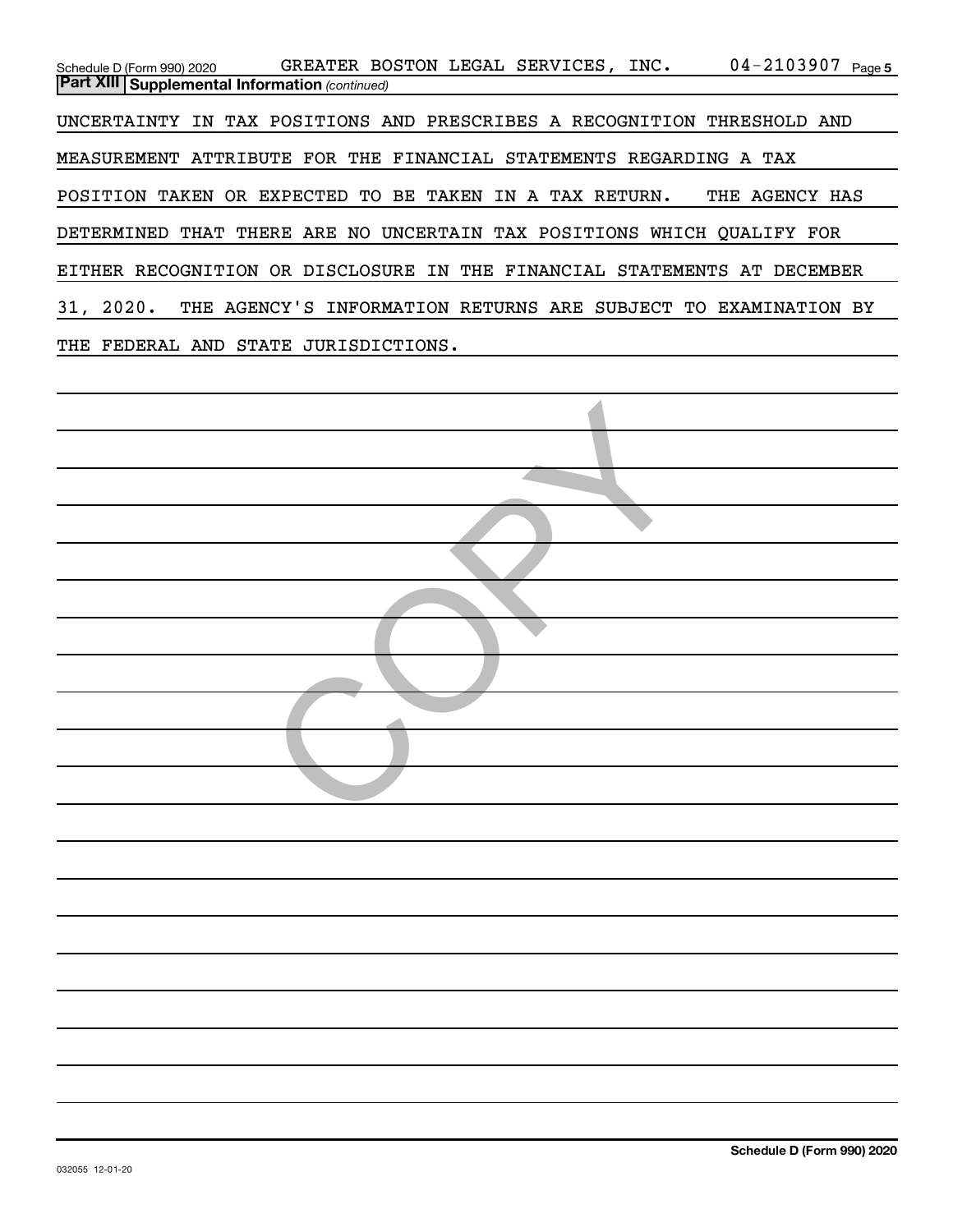|                                                                                                                                                                                                                                                                                               |                | <b>Grants and Other Assistance to Organizations,</b><br><b>SCHEDULE I</b><br>(Form 990)<br>Governments, and Individuals in the United States<br>Complete if the organization answered "Yes" on Form 990, Part IV, line 21 or 22.<br>Attach to Form 990.<br>Department of the Treasury<br>Internal Revenue Service<br>Go to www.irs.gov/Form990 for the latest information. |                             |                                         |                                                                |                                          |                                       |  |  |  |  |  |  |
|-----------------------------------------------------------------------------------------------------------------------------------------------------------------------------------------------------------------------------------------------------------------------------------------------|----------------|----------------------------------------------------------------------------------------------------------------------------------------------------------------------------------------------------------------------------------------------------------------------------------------------------------------------------------------------------------------------------|-----------------------------|-----------------------------------------|----------------------------------------------------------------|------------------------------------------|---------------------------------------|--|--|--|--|--|--|
| <b>Employer identification number</b><br>Name of the organization                                                                                                                                                                                                                             |                |                                                                                                                                                                                                                                                                                                                                                                            |                             |                                         |                                                                |                                          |                                       |  |  |  |  |  |  |
| 04-2103907<br>GREATER BOSTON LEGAL SERVICES, INC.<br>Part I<br><b>General Information on Grants and Assistance</b>                                                                                                                                                                            |                |                                                                                                                                                                                                                                                                                                                                                                            |                             |                                         |                                                                |                                          |                                       |  |  |  |  |  |  |
| 1 Does the organization maintain records to substantiate the amount of the grants or assistance, the grantees' eligibility for the grants or assistance, and the selection<br>2 Describe in Part IV the organization's procedures for monitoring the use of grant funds in the United States. |                |                                                                                                                                                                                                                                                                                                                                                                            |                             |                                         |                                                                |                                          | $ \mathbf{X} $ Yes<br>l No            |  |  |  |  |  |  |
| Part II<br>Grants and Other Assistance to Domestic Organizations and Domestic Governments. Complete if the organization answered "Yes" on Form 990, Part IV, line 21, for any                                                                                                                 |                |                                                                                                                                                                                                                                                                                                                                                                            |                             |                                         |                                                                |                                          |                                       |  |  |  |  |  |  |
| recipient that received more than \$5,000. Part II can be duplicated if additional space is needed.                                                                                                                                                                                           |                |                                                                                                                                                                                                                                                                                                                                                                            |                             |                                         |                                                                |                                          |                                       |  |  |  |  |  |  |
| <b>1 (a)</b> Name and address of organization<br>or government                                                                                                                                                                                                                                | (b) EIN        | (c) IRC section<br>(if applicable)                                                                                                                                                                                                                                                                                                                                         | (d) Amount of<br>cash grant | (e) Amount of<br>non-cash<br>assistance | (f) Method of<br>valuation (book,<br>FMV, appraisal,<br>other) | (g) Description of<br>noncash assistance | (h) Purpose of grant<br>or assistance |  |  |  |  |  |  |
| BOSTON COLLEGE LEGAL ASSISTANCE<br>BUREAU - 24 CRESCENT STREET, SUITE<br>202 - WALTHAM, MA 02154                                                                                                                                                                                              | 04-2444477     | 501(C)(3)                                                                                                                                                                                                                                                                                                                                                                  | 15,000                      | $\mathbf{0}$                            |                                                                |                                          | LEGAL ASSISTANCE TO<br>CLIENTS.       |  |  |  |  |  |  |
| SOUTH COASTAL COUNTIES LEGAL<br>SERVICES - 231 MAIN ST. SUITE 201<br>BROCKTON, MA 02301                                                                                                                                                                                                       | 04-2607691     | 501(C)(3)                                                                                                                                                                                                                                                                                                                                                                  | 125,370.                    | 0                                       |                                                                |                                          | LEGAL ASSISTANCE TO<br>CLIENTS        |  |  |  |  |  |  |
| DE NOVO<br>47 THORNDIKE STREET<br>CAMBRIDGE, MA 02141                                                                                                                                                                                                                                         | $04 - 2470335$ | 501(C)(3)                                                                                                                                                                                                                                                                                                                                                                  | 130,459                     | 0                                       |                                                                |                                          | LEGAL ASSISTANCE TO<br>CLIENTS        |  |  |  |  |  |  |
| CITY LIFE/VIDA URBANA<br>284 ARMORY STREET<br>JAMAICA PLAIN, MA 02130                                                                                                                                                                                                                         | $04 - 2660311$ | 501(C)(3)                                                                                                                                                                                                                                                                                                                                                                  | 50,000                      | 0                                       |                                                                |                                          | HOUSING SUPPORT<br>ASSISTANCE         |  |  |  |  |  |  |
| BOSTON HOUSING AUTHORITY<br>52 CHAUNCY STREET<br>BOSTON, MA 02111                                                                                                                                                                                                                             | 04-3576423     | 501(C)(3)                                                                                                                                                                                                                                                                                                                                                                  | 50,000                      | $\mathbf 0$                             |                                                                |                                          | <b>HOUSING SUPPORT</b><br>ASSISTANCE  |  |  |  |  |  |  |
| $\mathbf{2}$<br>Enter total number of other organizations listed in the line 1 table<br>3                                                                                                                                                                                                     |                |                                                                                                                                                                                                                                                                                                                                                                            |                             |                                         |                                                                |                                          | $\overline{5}$ .                      |  |  |  |  |  |  |

**For Paperwork Reduction Act Notice, see the Instructions for Form 990. Schedule I (Form 990) 2020** LHA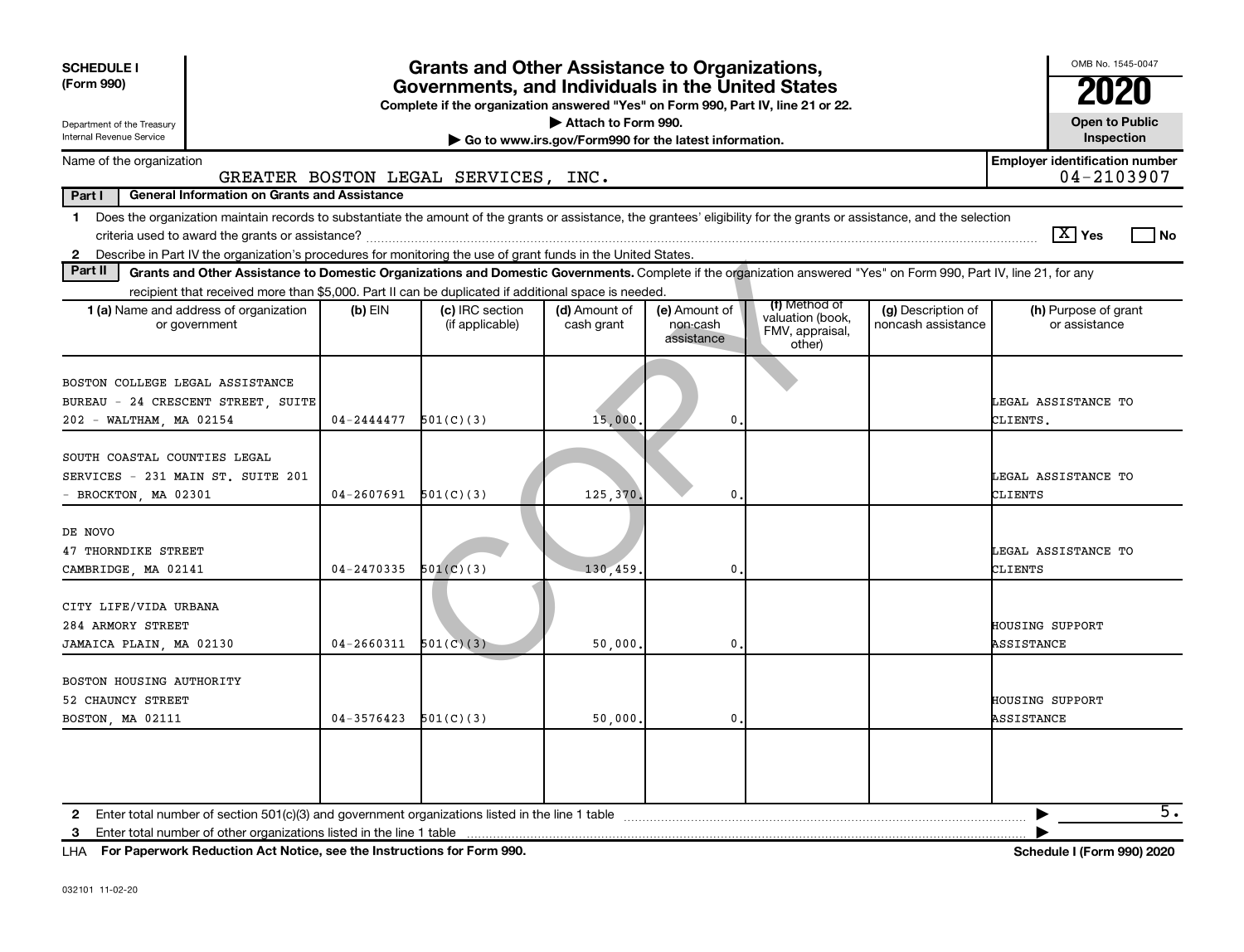Part III | Grants and Other Assistance to Domestic Individuals. Complete if the organization answered "Yes" on Form 990, Part IV, line 22. Schedule I (Form 990) 2020 GREATER BOSTON LEGAL SERVICES,INC . Page

(a) Type of grant or assistance **(b)** Number of  $|$  **(c)** Amount of  $|$  **(d)** Amount of non- $|$  **(e)** Method of valuation  $|$  **(f)** Part IV | Supplemental Information. Provide the information required in Part I, line 2; Part III, column (b); and any other additional information. Part III can be duplicated if additional space is needed. (e) Method of valuation (book, FMV, appraisal, other) recipients (c) Amount of cash grant (d) Amount of noncash assistance (f) Description of noncash assistance PART I, LINE 2: EACH ORGANIZATION IS CHOSEN TO HELP INCREASE THE LEGAL ASSISTANCE TO GBLS' SERVICE AREA. In required in Part I, line 2; Part III, column (b); and any other additional inform<br>HELP INCREASE THE LEGAL ASSISTANCE TO

SCHEDULE I, PART I, LINE 2

GBLS MONITORS THE USE OF GRANT FUNDS THROUGH THE REVIEW OF ITEMIZED

BILLS SUBMITTED BY THE GRANTEES AS WELL AS PERIODIC CONVERSATIONS WITH

GRANTEES TO DETERMINE PROGRESS ON THE RELATED CONTRACTS.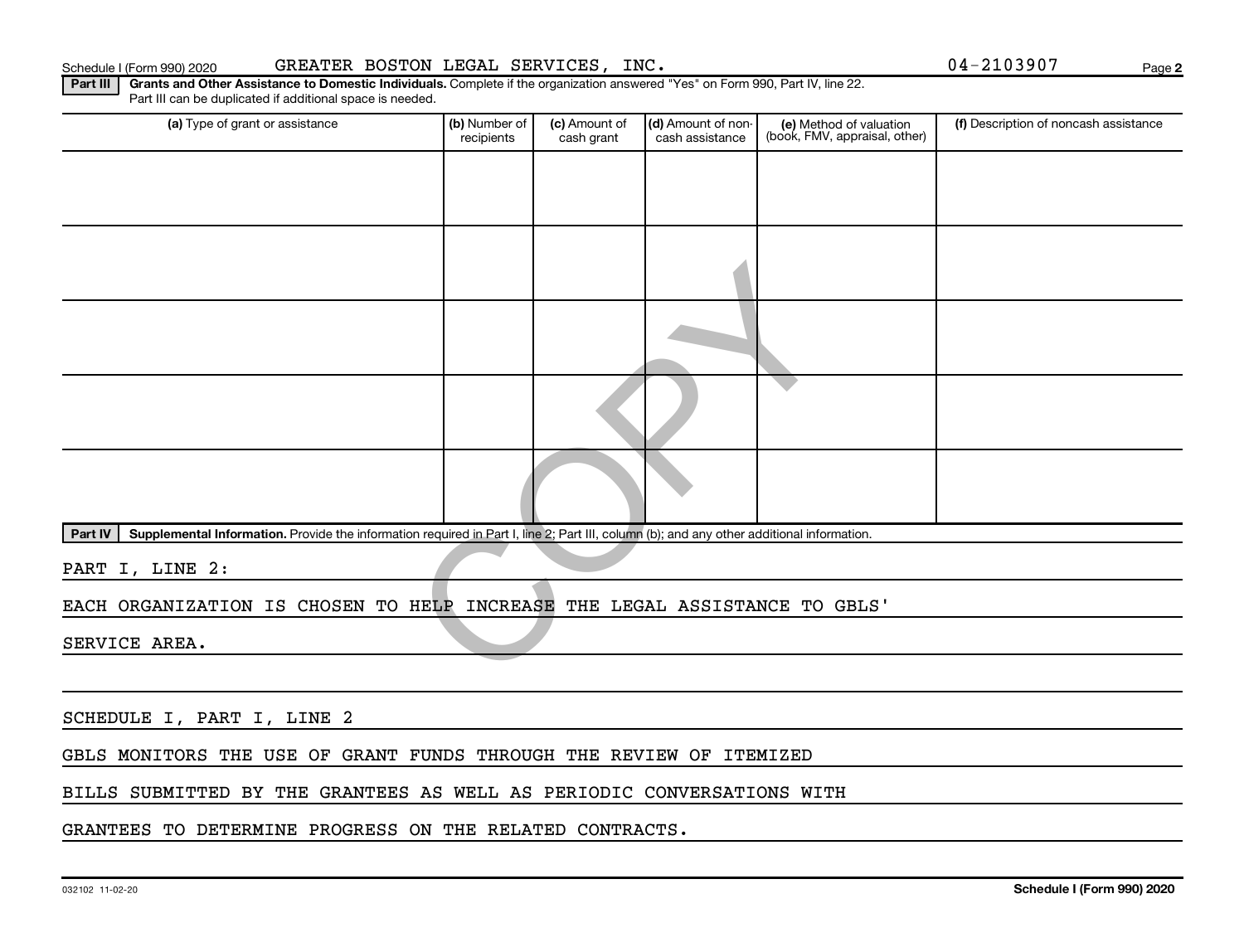|                                                                                                               | <b>SCHEDULE J</b>                                                                                          | <b>Compensation Information</b>                                                                                                  |                                       | OMB No. 1545-0047          |     |    |
|---------------------------------------------------------------------------------------------------------------|------------------------------------------------------------------------------------------------------------|----------------------------------------------------------------------------------------------------------------------------------|---------------------------------------|----------------------------|-----|----|
| (Form 990)                                                                                                    |                                                                                                            | For certain Officers, Directors, Trustees, Key Employees, and Highest                                                            |                                       | 2020                       |     |    |
|                                                                                                               | <b>Compensated Employees</b><br>Complete if the organization answered "Yes" on Form 990, Part IV, line 23. |                                                                                                                                  |                                       |                            |     |    |
|                                                                                                               | Department of the Treasury                                                                                 |                                                                                                                                  | <b>Open to Public</b>                 |                            |     |    |
|                                                                                                               | Internal Revenue Service                                                                                   | Attach to Form 990.<br>► Go to www.irs.gov/Form990 for instructions and the latest information.                                  |                                       | Inspection                 |     |    |
|                                                                                                               | Name of the organization                                                                                   |                                                                                                                                  | <b>Employer identification number</b> |                            |     |    |
|                                                                                                               |                                                                                                            | GREATER BOSTON LEGAL SERVICES, INC.                                                                                              |                                       | 04-2103907                 |     |    |
| Part I                                                                                                        |                                                                                                            | <b>Questions Regarding Compensation</b>                                                                                          |                                       |                            |     |    |
|                                                                                                               |                                                                                                            |                                                                                                                                  |                                       |                            | Yes | No |
|                                                                                                               |                                                                                                            | <b>1a</b> Check the appropriate box(es) if the organization provided any of the following to or for a person listed on Form 990, |                                       |                            |     |    |
|                                                                                                               |                                                                                                            | Part VII, Section A, line 1a. Complete Part III to provide any relevant information regarding these items.                       |                                       |                            |     |    |
|                                                                                                               | First-class or charter travel                                                                              | Housing allowance or residence for personal use                                                                                  |                                       |                            |     |    |
|                                                                                                               | Travel for companions                                                                                      | Payments for business use of personal residence                                                                                  |                                       |                            |     |    |
|                                                                                                               |                                                                                                            | Tax indemnification and gross-up payments<br>Health or social club dues or initiation fees                                       |                                       |                            |     |    |
|                                                                                                               |                                                                                                            | Discretionary spending account<br>Personal services (such as maid, chauffeur, chef)                                              |                                       |                            |     |    |
|                                                                                                               |                                                                                                            |                                                                                                                                  |                                       |                            |     |    |
|                                                                                                               |                                                                                                            | <b>b</b> If any of the boxes on line 1a are checked, did the organization follow a written policy regarding payment or           |                                       |                            |     |    |
|                                                                                                               |                                                                                                            |                                                                                                                                  |                                       | 1b                         |     |    |
| 2                                                                                                             |                                                                                                            | Did the organization require substantiation prior to reimbursing or allowing expenses incurred by all directors,                 |                                       |                            |     |    |
|                                                                                                               |                                                                                                            |                                                                                                                                  |                                       | $\mathbf{2}$               |     |    |
|                                                                                                               |                                                                                                            |                                                                                                                                  |                                       |                            |     |    |
| З                                                                                                             |                                                                                                            | Indicate which, if any, of the following the organization used to establish the compensation of the organization's               |                                       |                            |     |    |
|                                                                                                               |                                                                                                            | CEO/Executive Director. Check all that apply. Do not check any boxes for methods used by a related organization to               |                                       |                            |     |    |
|                                                                                                               |                                                                                                            | establish compensation of the CEO/Executive Director, but explain in Part III.                                                   |                                       |                            |     |    |
|                                                                                                               | Compensation committee                                                                                     | Written employment contract                                                                                                      |                                       |                            |     |    |
|                                                                                                               |                                                                                                            | $\mathbf{X}$ Independent compensation consultant<br>$\boxed{\textbf{X}}$ Compensation survey or study                            |                                       |                            |     |    |
|                                                                                                               | $\underline{\mathbf{X}}$ Form 990 of other organizations                                                   | $\mathbf{X}$ Approval by the board or compensation committee                                                                     |                                       |                            |     |    |
|                                                                                                               |                                                                                                            |                                                                                                                                  |                                       |                            |     |    |
| 4                                                                                                             |                                                                                                            | During the year, did any person listed on Form 990, Part VII, Section A, line 1a, with respect to the filing                     |                                       |                            |     |    |
|                                                                                                               | organization or a related organization:                                                                    |                                                                                                                                  |                                       |                            |     | х  |
| а                                                                                                             |                                                                                                            | Receive a severance payment or change-of-control payment?<br>.                                                                   |                                       | 4a                         |     | X  |
| b                                                                                                             |                                                                                                            |                                                                                                                                  |                                       | 4b                         |     | x  |
|                                                                                                               |                                                                                                            |                                                                                                                                  |                                       | 4c                         |     |    |
| If "Yes" to any of lines 4a-c, list the persons and provide the applicable amounts for each item in Part III. |                                                                                                            |                                                                                                                                  |                                       |                            |     |    |
|                                                                                                               |                                                                                                            | Only section 501(c)(3), 501(c)(4), and 501(c)(29) organizations must complete lines 5-9.                                         |                                       |                            |     |    |
|                                                                                                               |                                                                                                            | For persons listed on Form 990, Part VII, Section A, line 1a, did the organization pay or accrue any compensation                |                                       |                            |     |    |
|                                                                                                               | contingent on the revenues of:                                                                             |                                                                                                                                  |                                       |                            |     |    |
|                                                                                                               |                                                                                                            |                                                                                                                                  |                                       | 5a                         |     | х  |
|                                                                                                               |                                                                                                            |                                                                                                                                  |                                       | 5b                         |     | x  |
|                                                                                                               |                                                                                                            | If "Yes" on line 5a or 5b, describe in Part III.                                                                                 |                                       |                            |     |    |
|                                                                                                               |                                                                                                            | 6 For persons listed on Form 990, Part VII, Section A, line 1a, did the organization pay or accrue any compensation              |                                       |                            |     |    |
|                                                                                                               | contingent on the net earnings of:                                                                         |                                                                                                                                  |                                       |                            |     |    |
|                                                                                                               |                                                                                                            |                                                                                                                                  |                                       | 6a                         |     | x  |
|                                                                                                               |                                                                                                            |                                                                                                                                  |                                       | 6b                         |     | x  |
|                                                                                                               |                                                                                                            | If "Yes" on line 6a or 6b, describe in Part III.                                                                                 |                                       |                            |     |    |
|                                                                                                               |                                                                                                            | 7 For persons listed on Form 990, Part VII, Section A, line 1a, did the organization provide any nonfixed payments               |                                       |                            |     |    |
|                                                                                                               |                                                                                                            |                                                                                                                                  |                                       | 7                          |     | х  |
| 8                                                                                                             |                                                                                                            | Were any amounts reported on Form 990, Part VII, paid or accrued pursuant to a contract that was subject to the                  |                                       |                            |     |    |
|                                                                                                               |                                                                                                            |                                                                                                                                  |                                       | 8                          |     | x. |
| 9                                                                                                             |                                                                                                            | If "Yes" on line 8, did the organization also follow the rebuttable presumption procedure described in                           |                                       |                            |     |    |
|                                                                                                               |                                                                                                            |                                                                                                                                  |                                       | 9                          |     |    |
|                                                                                                               |                                                                                                            | LHA For Paperwork Reduction Act Notice, see the Instructions for Form 990.                                                       |                                       | Schedule J (Form 990) 2020 |     |    |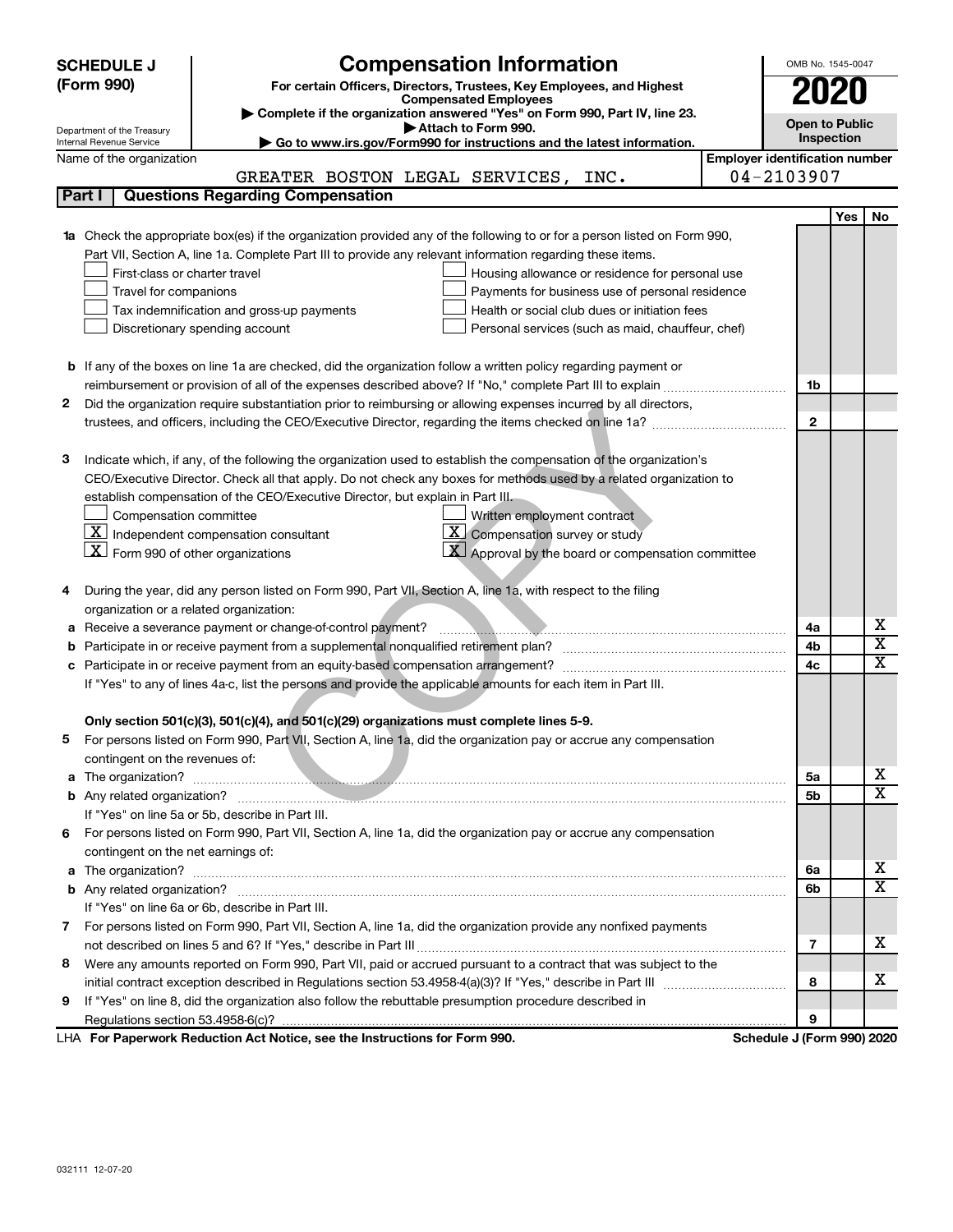#### Part II | Officers, Directors, Trustees, Key Employees, and Highest Compensated Employees. Use duplicate copies if additional space is needed.

For each individual whose compensation must be reported on Schedule J, report compensation from the organization on row (i) and from related organizations, described in the instructions, on row (ii). Do not list any individuals that aren't listed on Form 990, Part VII.

Note: The sum of columns (B)(i)-(iii) for each listed individual must equal the total amount of Form 990, Part VII, Section A, line 1a, applicable column (D) and (E) amounts for that individual.

| (A) Name and Title             |      | (B) Breakdown of W-2 and/or 1099-MISC compensation |                                           |                                           | (C) Retirement and<br>other deferred | (D) Nontaxable   | (E) Total of columns | (F) Compensation<br>in column (B)         |  |
|--------------------------------|------|----------------------------------------------------|-------------------------------------------|-------------------------------------------|--------------------------------------|------------------|----------------------|-------------------------------------------|--|
|                                |      | (i) Base<br>compensation                           | (ii) Bonus &<br>incentive<br>compensation | (iii) Other<br>reportable<br>compensation | compensation                         | benefits         | $(B)(i)$ - $(D)$     | reported as deferred<br>on prior Form 990 |  |
| JACQUELYNNE BOWMAN<br>(1)      | (i)  | 168,593.                                           | 0.                                        | 0.                                        | 0.                                   | 25,865.          | 194,458.             | 0.                                        |  |
| EXECUTIVE DIRECTOR             | (ii) | $\mathbf 0$ .                                      | $\overline{\mathfrak{o}}$ .               | 0.                                        | $\overline{0}$ .                     | 0.               | $\Omega$ .           | $\overline{0}$ .                          |  |
| <b>JOANNE SANDERS</b><br>(2)   | (i)  | 164,641.                                           | $\overline{0}$ .                          | 0.                                        | О.                                   | 12,340.          | 176,981.             | $\overline{0}$ .                          |  |
| DIRECTOR OF FINANCE            | (ii) | $\mathbf 0$ .                                      | $\overline{0}$ .                          | 0.                                        | 0.                                   | О.               | $\Omega$ .           | $\overline{0}$ .                          |  |
| DANIEL MANNING<br>(3)          | (i)  | 144,904.                                           | $\overline{0}$ .                          | $0$ .                                     | $\mathbf 0$ .                        | 23,765.          | 168,669.             | $\overline{0}$ .                          |  |
| ASSOC. DIRECTOR/LITIGAION DIR. | (ii) | $\mathbf 0$ .                                      | $\overline{\mathbf{0}}$ .                 | 0.                                        | $\mathbf 0$ .                        | 0.               | $\Omega$ .           | $\overline{0}$ .                          |  |
| NADINE COHEN<br>(4)            | (i)  | 139,857.                                           | $\overline{\mathbf{0}}$ .                 | $\overline{\mathfrak{o}}$ .               | $\mathbf{0}$                         | 25,024           | 164,881              | $\overline{0}$ .                          |  |
| MANAGING ATTORNEY              | (ii) | 0.                                                 | 0.                                        | 0.                                        | $\mathbf 0$ .                        | 0.               | $\Omega$             | $\overline{0}$ .                          |  |
| MELANIE MALHERBE<br>(5)        | (i)  | 138, 193.                                          | $\overline{0}$ .                          | $\overline{\mathbf{0}}$ .                 | $\overline{0}$ .                     | 23,903.          | 162,096.             | $\overline{0}$ .                          |  |
| MANAGING ATTORNEY              | (i)  | σ.                                                 | $\overline{0}$ .                          | $\overline{\mathfrak{o}}$ .               | $\overline{0}$ .                     | О.               | $\overline{0}$ .     | $\overline{0}$ .                          |  |
| ANA CRUZ<br>(6)                | (i)  | 148,186.                                           | $\mathbf{0}$ .                            | $\overline{\mathfrak{o}}$ .               | $\overline{0}$ .                     | 13,212.          | 161,398.             | $\overline{0}$ .                          |  |
| DIRECTOR OF DEVELOPMENT        | (ii) | 0.                                                 | $\overline{\mathfrak{0}}$ .               | $\overline{0}$ .                          | 0.                                   | $\overline{0}$ . | 0.                   | $\overline{0}$ .                          |  |
| NANCY LORENZ<br>(7)            | (i)  | 133,087.                                           | $\overline{\mathfrak{o}}$ .               | 0.                                        | σ.                                   | 23,765.          | 156,852.             | $\overline{0}$ .                          |  |
| SENIOR ATTORNEY                | (i)  | $\overline{\mathbf{0}}$ .                          | $\overline{0}$ .                          | $\overline{0}$ .                          | 0.                                   | $\overline{0}$ . | 0.                   | $\overline{0}$ .                          |  |
|                                | (i)  |                                                    |                                           |                                           |                                      |                  |                      |                                           |  |
|                                | (i)  |                                                    |                                           |                                           |                                      |                  |                      |                                           |  |
|                                | (i)  |                                                    |                                           |                                           |                                      |                  |                      |                                           |  |
|                                | (ii) |                                                    |                                           |                                           |                                      |                  |                      |                                           |  |
|                                | (i)  |                                                    |                                           |                                           |                                      |                  |                      |                                           |  |
|                                | (ii) |                                                    |                                           |                                           |                                      |                  |                      |                                           |  |
|                                | (i)  |                                                    |                                           |                                           |                                      |                  |                      |                                           |  |
|                                | (ii) |                                                    |                                           |                                           |                                      |                  |                      |                                           |  |
|                                | (i)  |                                                    |                                           |                                           |                                      |                  |                      |                                           |  |
|                                | (i)  |                                                    |                                           |                                           |                                      |                  |                      |                                           |  |
|                                | (i)  |                                                    |                                           |                                           |                                      |                  |                      |                                           |  |
|                                | (ii) |                                                    |                                           |                                           |                                      |                  |                      |                                           |  |
|                                | (i)  |                                                    |                                           |                                           |                                      |                  |                      |                                           |  |
|                                | (ii) |                                                    |                                           |                                           |                                      |                  |                      |                                           |  |
|                                | (i)  |                                                    |                                           |                                           |                                      |                  |                      |                                           |  |
|                                | (i)  |                                                    |                                           |                                           |                                      |                  |                      |                                           |  |
|                                | (i)  |                                                    |                                           |                                           |                                      |                  |                      |                                           |  |
|                                | (ii) |                                                    |                                           |                                           |                                      |                  |                      |                                           |  |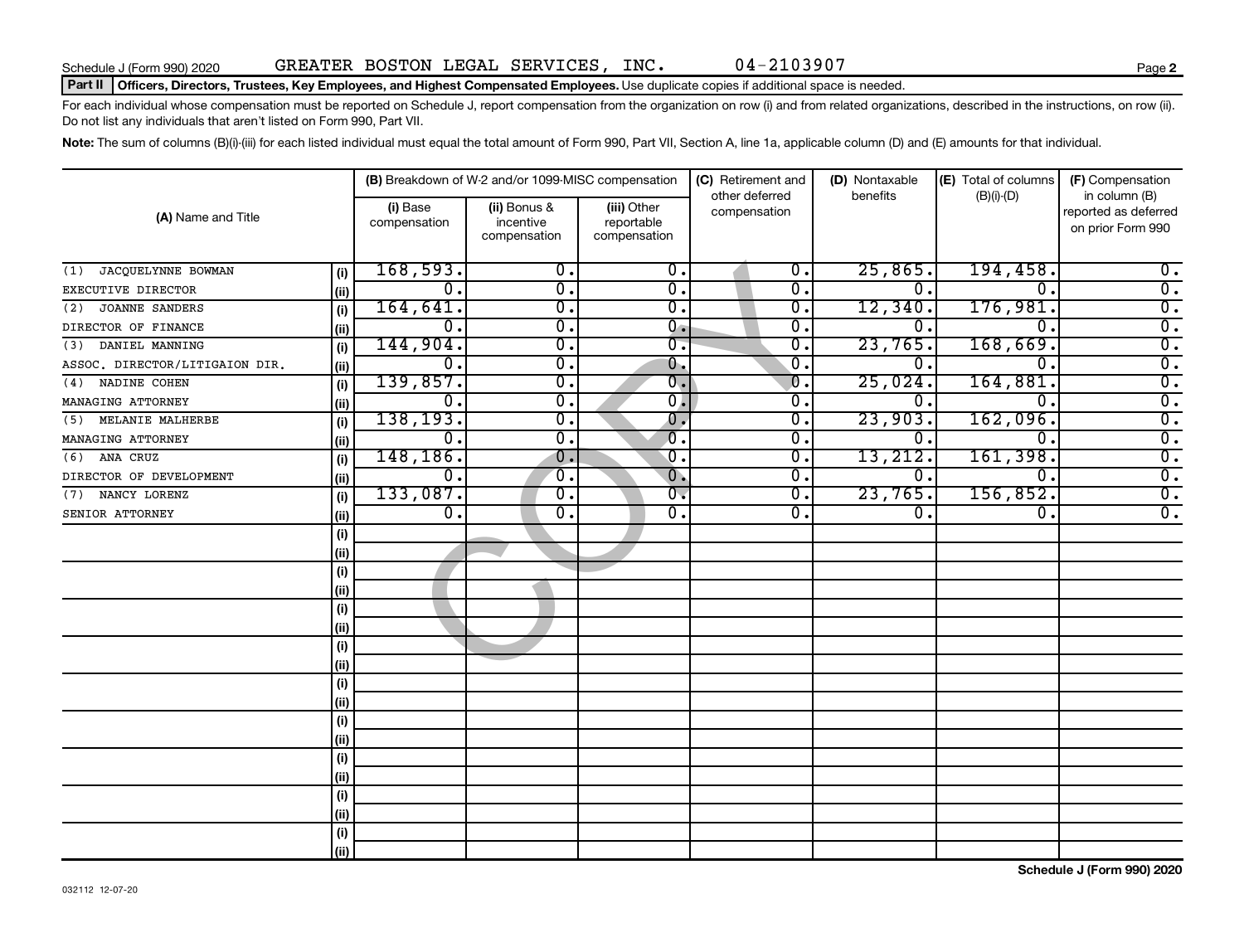**3**

#### **Part III Supplemental Information**

Provide the information, explanation, or descriptions required for Part I, lines 1a, 1b, 3, 4a, 4b, 4c, 5a, 5b, 6a, 6b, 7, and 8, and for Part II. Also complete this part for any additional information.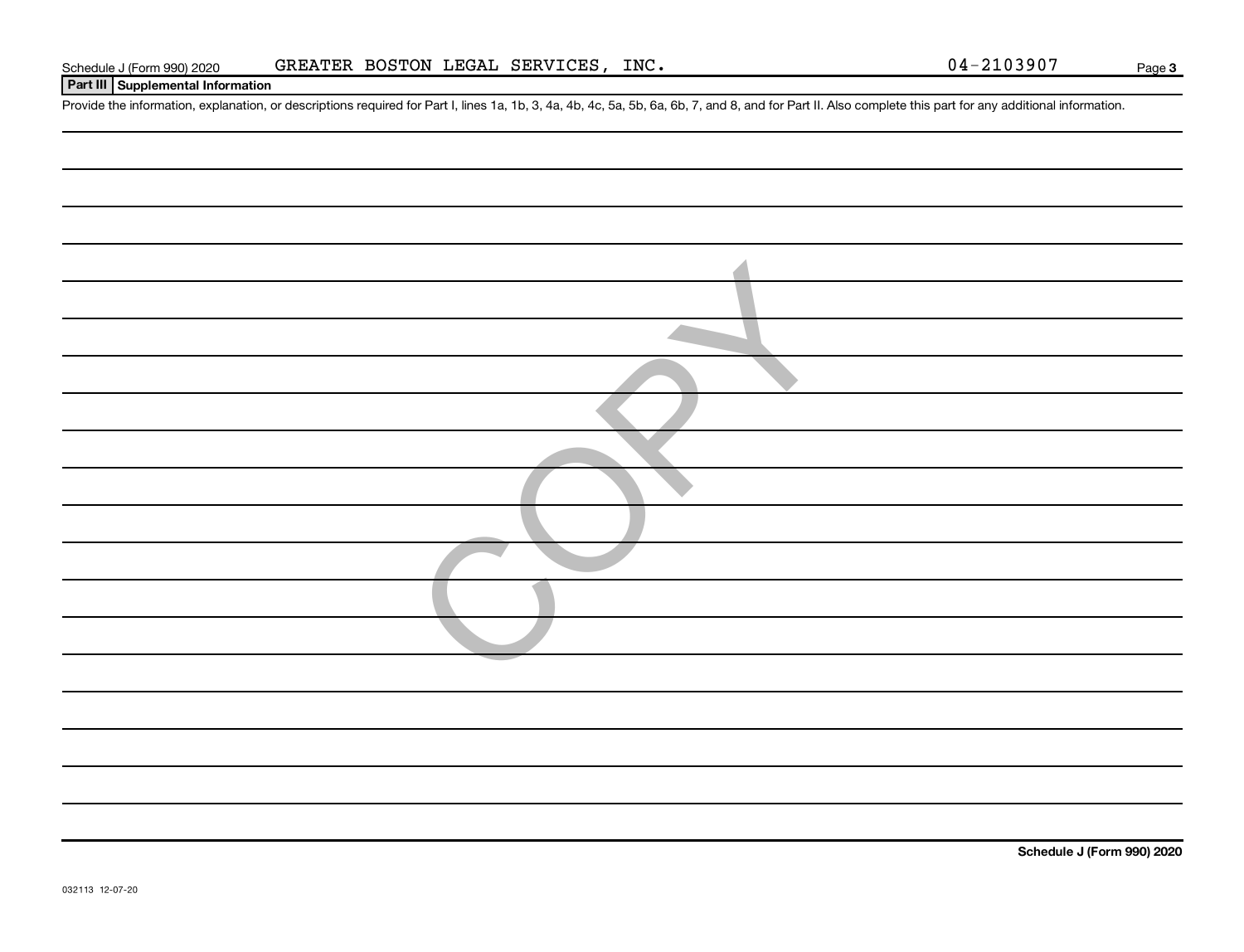**(Form 990 or 990-EZ)**

**Complete to provide information for responses to specific questions on SCHEDULE O Supplemental Information to Form 990 or 990-EZ 2020**<br>(Form 990 or 990-EZ) Complete to provide information for responses to specific questions on

**Form 990 or 990-EZ or to provide any additional information. | Attach to Form 990 or 990-EZ. | Go to www.irs.gov/Form990 for the latest information.**

OMB No. 1545-0047 **Open to Public Inspection**

Department of the Treasury Internal Revenue Service Name of the organization

GREATER BOSTON LEGAL SERVICES, INC. | 04-2103907

**Employer identification number**

FORM 990, PART I, LINE 1, DESCRIPTION OF ORGANIZATION MISSION:

BASIC NECESSITIES OF LIFE.

FORM 990, PART III, LINE 1, DESCRIPTION OF ORGANIZATION MISSION:

OUR CLIENTS INCLUDE HOMELESS FAMILIES SEEKING ACCESS TO EMERGENCY SHELTER OR PERMANENT HOUSING, WOMEN AND CHILDREN ESCAPING ABUSE, FAMILIES FACING DESTITUTION, POOR INDIVIDUALS AND FAMILIES FACING ILLEGAL OR INAPPROPRIATE EVICTION, LOW-INCOME HOMEOWNERS EXPLOITED BY MORTGAGE SCAMS, ELDERS INAPPROPRIATELY DENIED MEDICAL AND PRESCRIPTION DRUG BENEFITS, DISABLED INDIVIDUALS DENIED CRITICAL BENEFITS, LOW-WAGE WORKERS ILLEGALLY DENIED EARNED WAGES, AND VICTIMS OF TORTURE AND PERSECUTION SEEKING ASYLUM. WI HOUSING, WOMEN AND CHILDREN ESCAPING<br>
STITUTION, POOR INDIVIDUALS AND FAMILIE<br>
PRIATE EVICTION, LOW-INCOME HOMEOWNERS<br>
DERS INAPPROPRIATELY DENIED MEDICAL AND<br>
ABLED INDIVIDUALS DENIED CRITICAL BENE<br>
DENIED EARNED WAGES

FORM 990, PART III, LINE 4A, PROGRAM SERVICE ACCOMPLISHMENTS: IN 2020, GBLS PROVIDED LEGAL ASSISTANCE ON MORE THAN 14,468 LEGAL MATTERS FOR ITS LOW-INCOME CLIENTS. ASSISTANCE RANGED FROM BRIEF SERVICE AND ADVICE TO FULL REPRESENTATION, BASED ON THE NEEDS OF THE CASE. THOUSANDS OF ADDITIONAL POOR INDIVIDUALS AND FAMILIES WHO WERE NOT GBLS' CLIENTS ALSO BENEFITED FROM GBLS' WORK THROUGH COMMUNITY LEGAL EDUCATION PROGRAMS AND IMPACT ADVOCACY EFFORTS SUCH AS CLASS ACTION SUITS, LEGISLATIVE AND ADMINISTRATIVE ADVOCACY, ALL OF WHICH BRING ABOUT SYSTEMIC CHANGE.

GBLS CONDUCTS SPECIAL OUTREACH PROJECTS TO SPECIFIC POPULATIONS WHICH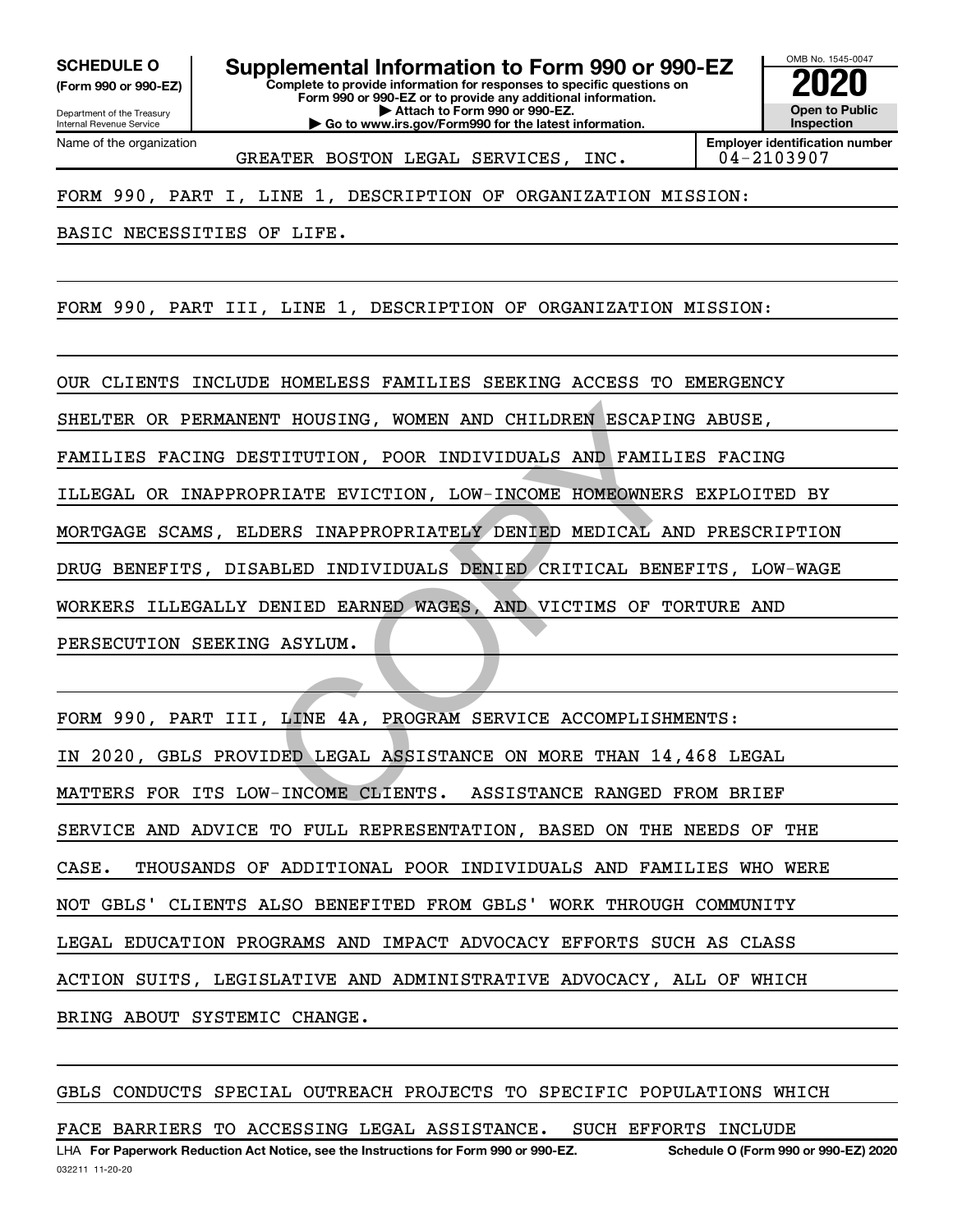| Schedule O (Form 990 or 990-EZ) 2020                                    | Page 2                                                  |
|-------------------------------------------------------------------------|---------------------------------------------------------|
| Name of the organization<br>GREATER BOSTON LEGAL SERVICES, INC.         | <b>Employer identification number</b><br>$04 - 2103907$ |
| GBLS' ASIAN OUTREACH PROJECT CONDUCTING REGULAR INTAKE HOURS IN         |                                                         |
| BOSTON'S CHINATOWN; ELDER UNIT STAFF MAKING HOME VISITS, ENGAGING IN    |                                                         |
| OUTREACH AT NURSING HOMES AND PROVIDING COMMUNITY LEGAL EDUCATION       |                                                         |
| PROGRAMS AT SCORES OF ELDERLY SITES; EMPLOYMENT UNIT STAFF CONDUCTING   |                                                         |
| REGULAR OUTREACH EFFORTS TO LOW-WAGE WORKERS; AND FAMILY LAW STAFF      |                                                         |
| CONDUCTING REGULAR OUTREACH EFFORTS IN CHELSEA FOR ABUSED WOMEN, AS     |                                                         |
| WELL AS CONTINUING A UNIQUE ON-SITE PROGRAM AT BOTH MIDDLESEX AND       |                                                         |
| SUFFOLK PROBATE COURT TO ASSIST ABUSED WOMEN WHO COME TO THE COURT PRO  |                                                         |
| SE SEEKING A RESTRAINING ORDER.                                         |                                                         |
| GBLS' CONSUMER UNIT CONTINUED ITS DEBT RELIEF CLINICS IN CHELSEA AND    |                                                         |
| ROXBURY, HELPING LOW INCOME CONSUMERS DEFEND THEMSELVES AGAINST         |                                                         |
| UNSCRUPULOUS OR FRAUDULENT DEBT COLLECTION PRACTICES.                   |                                                         |
|                                                                         |                                                         |
| GBLS' HEALTH AND DISABILITY UNIT, CONTINUED ITS CHILDREN'S DISABILITY   |                                                         |
| PROJECT TO ASSIST DISABLED CHILDREN AND THEIR PARENTS GAIN CRITICAL     |                                                         |
| BENEFITS. THE UNIT CONTINUED ITS MAJOR SYSTEMIC INITIATIVE, HEALTH CARE |                                                         |
| ACCESS FOR PEOPLE WITH DISABILITIES PROJECT TO OVERCOME BARRIERS FOR    |                                                         |
| INDIVIDUALS WITH DISABILITIES TO ACCESSIBLE, HIGH-QUALITY HEALTH CARE   |                                                         |
| AT MAJOR BOSTON AREA MEDICAL FACILITIES. UNIT ATTORNEYS ALSO ASSISTED   |                                                         |

AT MAJOR BOSTON AREA MEDICAL FACILITIES. UNIT ATTORNEYS ALSO ASSISTED

THOUSANDS OF INDIVIDUAL ELDER CLIENTS TO SECURE OR RETAIN SOME OF THE

MOST BASIC NECESSITIES OF LIFE.

GBLS' WELFARE UNIT ADVOCATES ASSIST CLIENTS TO OBTAIN OR RETAIN CRITICAL BENEFITS TO KEEP THEIR FAMILIES FROM DESTITUTION. UNIT ATTORNEYS ARE MONITORING IMPLEMENTATION OF A SETTLEMENT AGREEMENT IN A MAJOR CLASS ACTION SUIT AGAINST THE MASSACHUSETTS DEPARTMENT OF TRANSITIONAL ASSISTANCE FOR ITS FAILURE TO APPROPRIATELY ASSIST ITS DISABLED CLIENTS IN A NUMBER OF MAJOR AREAS WHICH RESULTED IN THE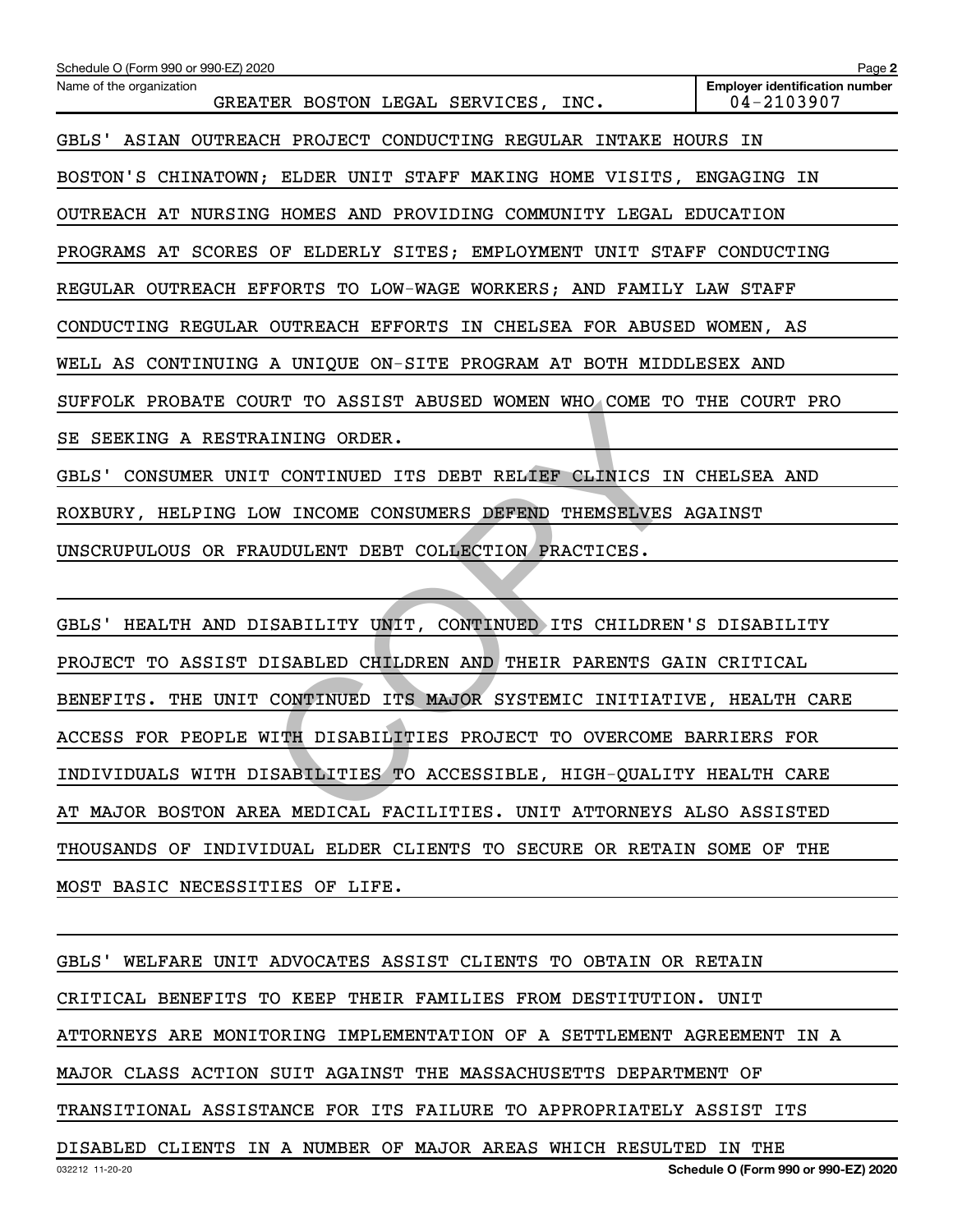DENIAL OF LIFE SUSTAINING BENEFITS.

GBLS' EMPLOYMENT UNIT ATTORNEYS CONTINUED REPRESENTING LOW-WAGE WORKERS ILLEGALLY OR INAPPROPRIATELY DENIED WAGES AND BENEFITS. AT THE REQUEST OF THE TAX COURT JUDGE, UNIT ATTORNEYS CONTINUED TO BE PRESENT ON THE FIRST DAY OF EACH TAX COURT SESSION IN BOSTON TO ASSIST PRO SE LITIGANTS IN THEIR NEGOTIATIONS WITH IRS ATTORNEYS OVER THE LOW-INCOME TAXPAYER CREDIT. MOST LITIGANTS, MANY OF WHOM DO NOT SPEAK ENGLISH AS A FIRST LANGUAGE, ARE UNREPRESENTED. THE UNIT ALSO CONTINUED ITS CORI/ REENTRY PROJECT TO ASSIST FORMER OFFENDERS IN OVERCOMING BARRIERS THAT PREVENT THEM FROM SUCCESSFULLY REENTERING SOCIETY AND MAINTAINING SELF-SUFFICIENCY.

ATTORNEYS IN THE FAMILY LAW UNIT FOCUSED ON ASSISTING VICTIMS OF DOMESTIC VIOLENCE TO SECURE INDEPENDENT LIVES FREE FROM ABUSE. AS PART OF THIS WORK, THE UNIT CONTINUED ITS FIRST IN THE NATION RELOCATION PROJECT THAT PROVIDES ADVICE ON LEGAL ISSUES RELATED TO THE RELOCATION OF VICTIMS OF DOMESTIC VIOLENCE AND CONTINUES TO PROVIDE TRAINING AND ADVICE ON THE NATIONAL LEVEL THROUGH A PROGRAM RUN IN PARTNERSHIP WITH THE NATIONAL NETWORK TO END DOMESTIC VIOLENCE. NAE UNREPRESENTED. THE UNIT ALSO CONT.<br>ARE UNREPRESENTED. THE UNIT ALSO CONT.<br>ASSIST FORMER OFFENDERS IN OVERCOMING<br>SUCCESSFULLY REENTERING SOCIETY AND MA.<br>MILY LAW UNIT FOCUSED ON ASSISTING VION<br>TO SECURE INDEPENDENT LIVE

ATTORNEYS IN THE HOUSING UNIT CONTINUED TO PROVIDE REPRESENTATION TO LOW-INCOME TENANTS IN EFFORTS TO OBTAIN OR RETAIN AFFORDABLE HOUSING AND FOR HOMELESS FAMILIES TO OBTAIN OR RETAIN EMERGENCY SHELTER OR PRIORITY FOR PERMANENT HOUSING. THE UNIT ALSO REPRESENTED LOW-INCOME TENANT GROUPS TO ENSURE THE LONG-TERM PRESERVATION OF AT-RISK AFFORDABLE HOUSING UNITS. TO DATE, THE UNIT HAS HELPED PRESERVE THOUSANDS OF AFFORDABLE UNITS WHICH FACED BEING LOST TO MARKET RATE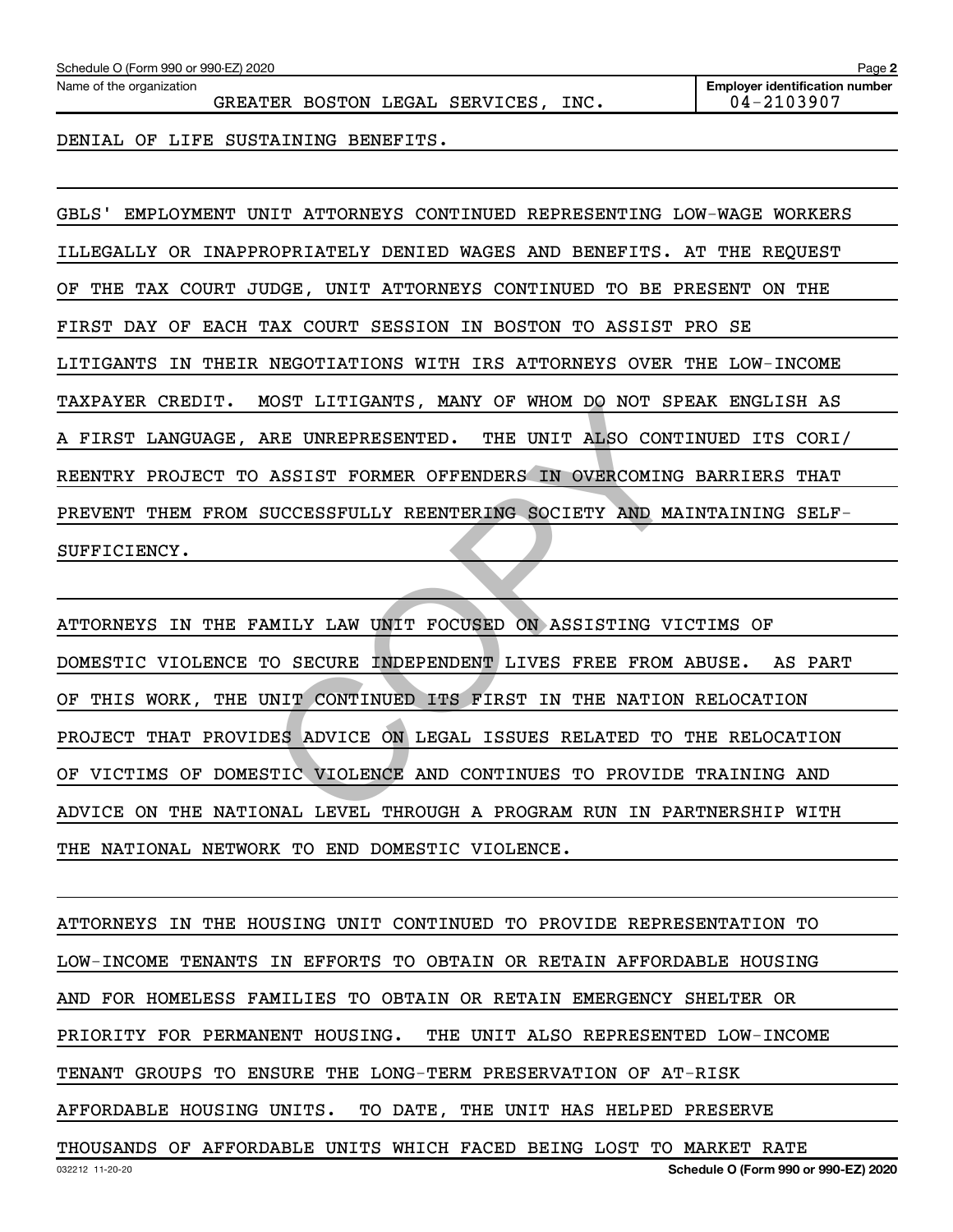| Schedule O (Form 990 or 990-EZ) 2020 | Page 2 |                                |      |                                       |
|--------------------------------------|--------|--------------------------------|------|---------------------------------------|
| Name of the organization             |        |                                |      | <b>Emplover identification number</b> |
|                                      |        | GREATER BOSTON LEGAL SERVICES, | INC. | 04-2103907                            |

RENTS. STAFF ALSO CONTINUED ADVOCACY EFFORTS TO EXPAND HOUSING

SUBSIDIES AND FUNDING MECHANISM TO BUILD MORE UNITS OF AFFORDABLE

HOUSING.

GBLS' IMMIGRATION UNIT CONTINUED A PROJECT TO PROVIDE VICTIMS OF TORTURE SEEKING ASYLUM IN THE U.S. WITH LEGAL ASSISTANCE AS WELL AS PSYCHOLOGICAL COUNSELING AND MEDICAL CARE. THE UNIT ALSO CONTINUED ITS WOMEN REFUGEES PROJECT WHICH CONTINUES TO ASSIST IMMIGRANT WOMEN GAIN RESIDENT STATUS BASED ON GENDER CLAIMS, ITS BATTERED IMMIGRANT WOMEN'S PROJECT THAT ASSISTS BATTERED IMMIGRANT WOMEN IN ESTABLISHING LEGAL U.S. STATUS INDEPENDENT OF THEIR ABUSERS, AND ITS UNACCOMPANIED MINORS PROJECT WHICH PROVIDES REPRESENTATION TO CHILDREN UNDER THE AGE OF EIGHTEEN WHO HAVE ENTERED THE UNITED STATES WITHOUT THEIR PARENTS. BED ON GENDER CLAIMS, ITS BATTERED IMMIGRAM<br>TES BATTERED IMMIGRANT WOMEN IN ESTABLIST<br>NDENT OF THEIR ABUSERS, AND ITS UNACCOLORES REPRESENTATION TO CHILDREN UNDER<br>NTERED THE UNITED STATES WITHOUT THEID<br>PROJECT CONTINUED IT

THE ASIAN OUTREACH PROJECT CONTINUED ITS WORK AS A MODEL COMMUNITY LAWYERING PROGRAM, THAT IN ADDITION TO ASSISTING INDIVIDUAL LOW-INCOME ASIAN INDIVIDUALS WHO ENCOUNTER BARRIERS TO SECURING LEGAL ASSISTANCE, HELPS EMPOWER A DISENFRANCHISED COMMUNITY. THE ASIAN BATTERED WOMEN'S PROJECT CONTINUED TO PROVIDE CRITICAL LEGAL REPRESENTATION TO ASIAN VICTIMS OF DOMESTIC VIOLENCE.

FORM 990, PART VI, SECTION A, LINE 2:

THE CURRENT BOARD PRESIDENT IS MARRIED TO A MEMBER OF THE BOARD.

FORM 990, PART VI, SECTION A, LINE 6:

IN ACCORDANCE WITH THE BY-LAWS OF GREATER BOSTON LEGAL SERVICES, THERE ARE

MEMBERS OF THE CORPORATION. THERE ARE NO QUALIFICATIONS FOR MEMBERSHIP

032212 11-20-20 **Schedule O (Form 990 or 990-EZ) 2020** EXCEPT THAT NO MEMBER SHALL BE A SITTING JUSTICE OF THE MASSACHUSETTS OR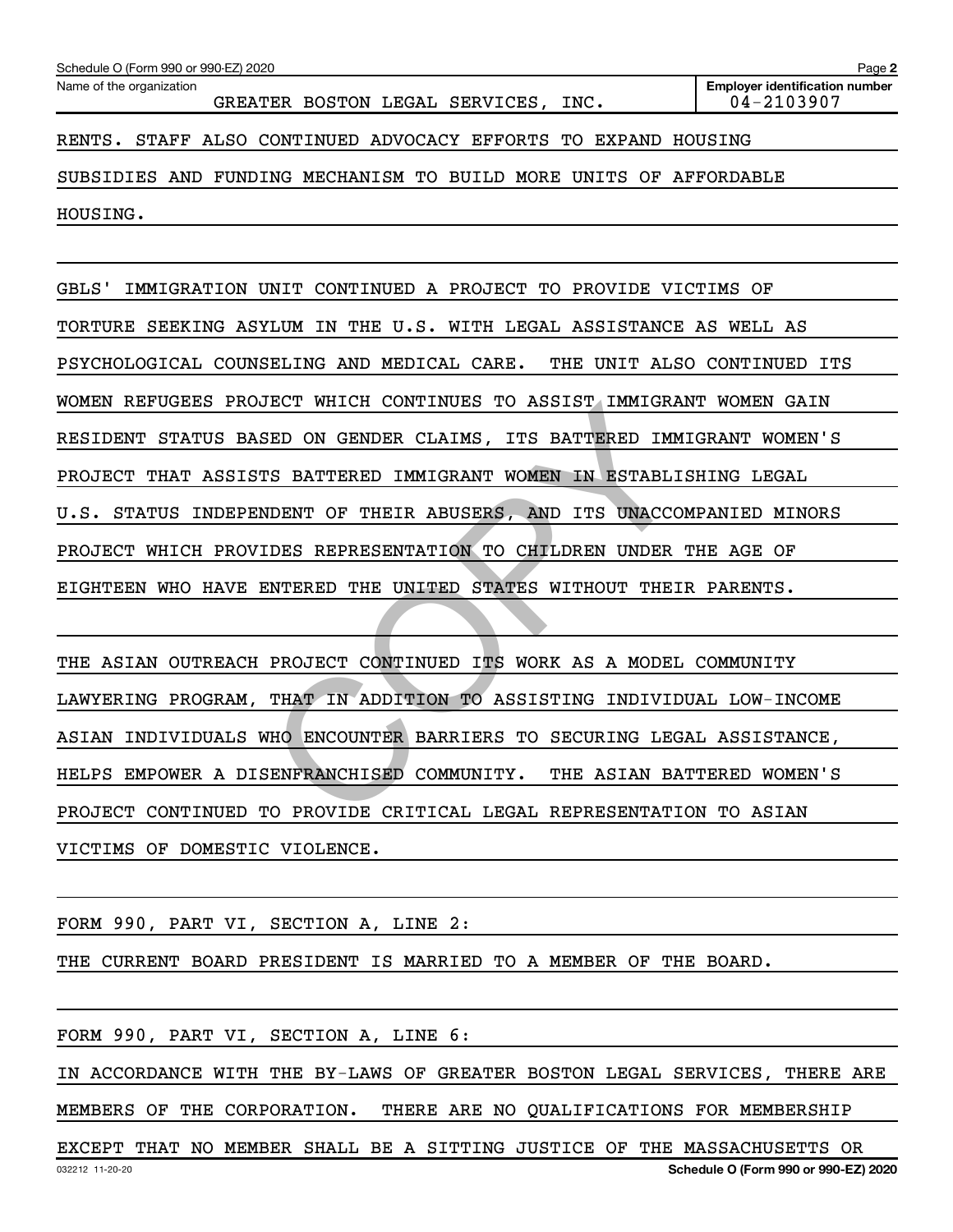|                                        |  | GREATER BOSTON LEGAL SERVICES, INC. |  | <b>Employer identification number</b><br>04-2103907 |
|----------------------------------------|--|-------------------------------------|--|-----------------------------------------------------|
| FEDERAL JUDICIARY.                     |  |                                     |  |                                                     |
|                                        |  |                                     |  |                                                     |
| FORM 990, PART VI, SECTION A, LINE 7A: |  |                                     |  |                                                     |

MEMBERS OF THE CORPORATION ANNUALLY ELECT THE MEMBERS OF THE CORPORATION,

AS WELL AS THE BOARD OF DIRECTORS.

FORM 990, PART VI, SECTION B, LINE 11B:

THE 990 IS REVIEWED BY MANAGEMENT AND THE AUDIT COMMITTEE OF THE BOARD THAT APPROVES THE 990 ON BEHALF OF THE BOARD. THE 990 IS THEN PRESENTED TO THE BOARD OF DIRECTORS BY THE CFO.

FORM 990, PART VI, SECTION B, LINE 12C:

THE EXECUTIVE DIRECTOR AND CFO ARE CONSTANTLY MONITORING TRANSACTIONS FOR CONFLICT OF INTEREST. GBLS REQUIRES ALL BOARD OF DIRECTORS TO COMPLETE AN ANNUAL CONFLICT OF INTERST SIGNOFF. THE BOARD OF GOVERNANCE COMMITTEE MONITORS AND UPDATED THE POLICY ANNUALY. SECTION B, LINE IIB:<br>
N BEHALF OF THE BOARD. THE 990 IS THEN<br>
BY THE CFO.<br>
SECTION B, LINE 12C:<br>
CTOR AND CFO ARE CONSTANTLY MONITORING<br>
ST. GBLS REQUIRES ALL BOARD OF DIRECTOI<br>
INTERST SIGNOFF. THE BOARD OF GOVERNAL<br>
SD T

FORM 990, PART VI, SECTION B, LINE 15:

THE BOARD OF DIRECTORS DETERMINES THE COMPENSATION OF ANY OFFICER AND KEY EMPLOYEES. GREATER BOSTON LEGAL SERVICES, INC.'S BUDGET AND COMPARATIVE SALARIES OF SIMILAR ORGANIZATIONS ARE TAKEN INTO CONSIDERATION WHEN DETERMINING THE COMPENSATION.

FORM 990, PART VI, SECTION C, LINE 18:

GREATER BOSTON LEGAL SERVICE INC.'S 990 IS OPEN FOR PUBLIC INSPECTION UPON

REQUEST.